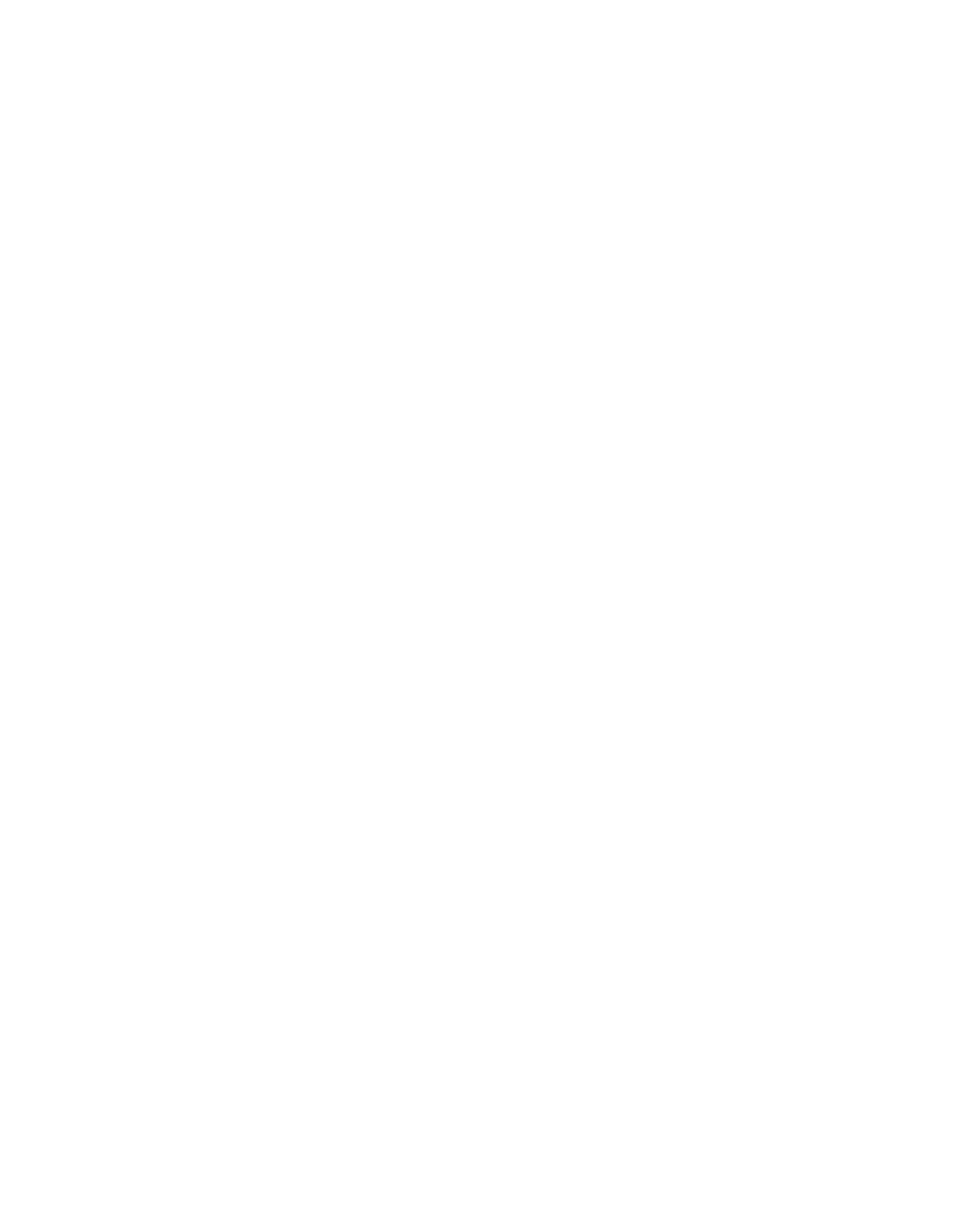# **CONTENTS**

# **Page**

| $\mathbf 1$ |    | Section 1     | Introduction                                             |
|-------------|----|---------------|----------------------------------------------------------|
| $\mathbf 1$ |    | Section 2     | <b>Basic principles</b>                                  |
| 2           |    | Section 3     | Process of recruiting an acting headteacher              |
|             | 10 | Section 4     | Initial steps                                            |
|             | 10 | Section 5     | Sources of information - documentation                   |
|             | 12 | Section 6     | Planning - holding on to the vision                      |
|             | 14 | Section 7     | Implementing - reflecting on skills                      |
|             | 16 | Section 8     | Implementing - planning actions                          |
|             | 17 | Section 9     | Managing the organisation                                |
|             | 18 | Section 10    | Leading learning and teaching                            |
|             | 19 | Section 11    | Working with others                                      |
|             | 19 | Section 12    | Securing accountability                                  |
|             | 20 | Section 13    | Strengthening community                                  |
|             | 21 | Section 14    | Creating the future                                      |
|             | 22 | Section 15    | Drawing on support                                       |
|             | 22 | Section 16    | Evaluation and feedback                                  |
|             |    | Appendix 1    | Process flowchart (see attached sheet)                   |
|             | 23 | Appendix 2    | Recruitment Criteria                                     |
|             | 26 | Appendix 3a/b | Communication - statement for staff in receiving school  |
|             | 30 | Appendix 4a/b | Communication - letter to parents in receiving school    |
|             | 32 | Appendix 5a/b | Communication - statement for staff in providing school  |
|             | 36 | Appendix 6a/b | Communication - letter to parents in providing school    |
|             | 38 | Appendix 7    | Sources of Information & Checklist for Documentation     |
|             | 39 | Appendix 8    | Some suggestions regarding possible tasks and activities |
|             | 43 | Appendix 9    | Model letter of agreement                                |
|             |    |               |                                                          |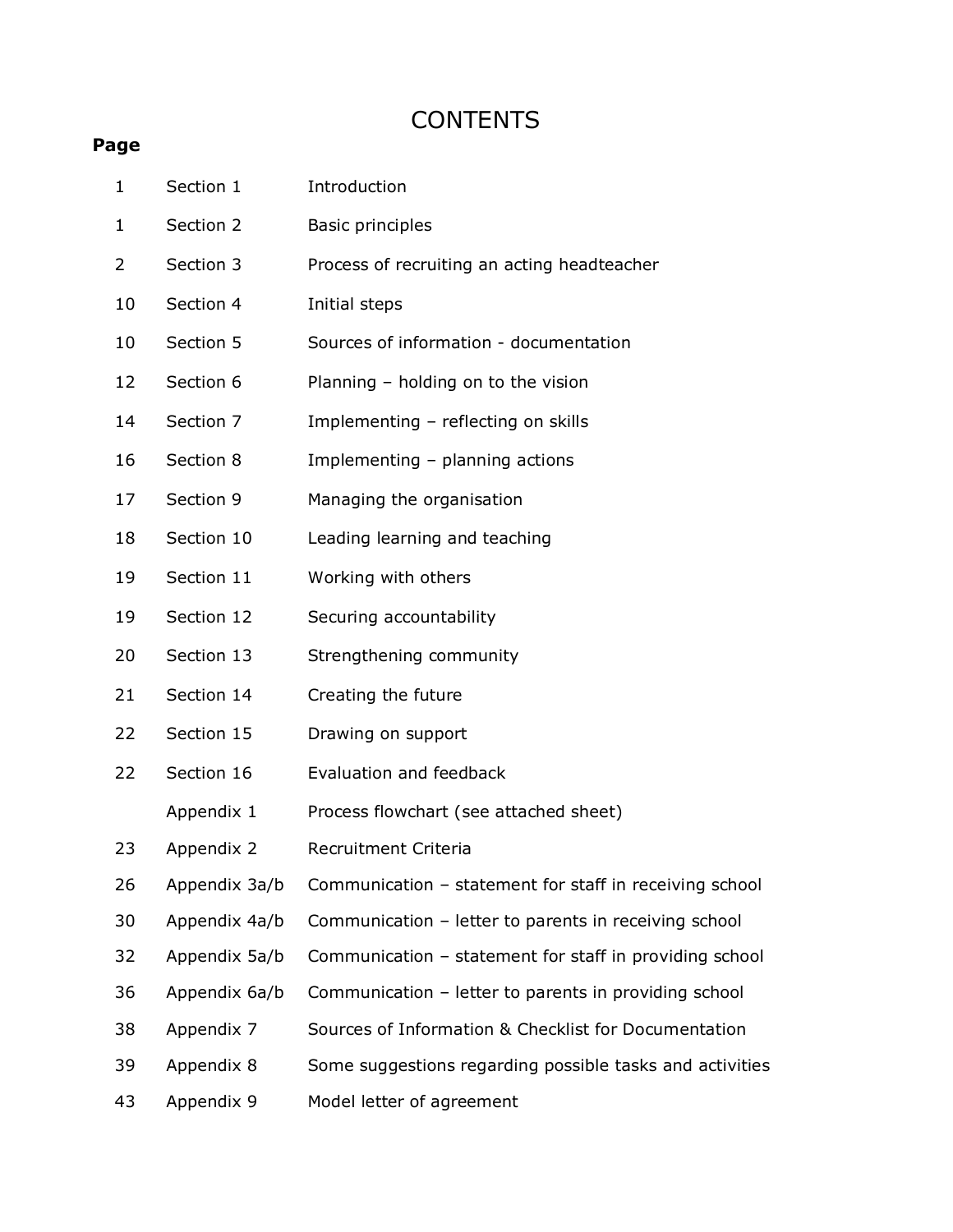### 1. Introduction

- 1.1 This pack provides advice and guidance to governors and senior managers in managing the process of seeking and appointing an acting headteacher to a Catholic voluntary aided school in the Archdiocese of Birmingham.
- 1.2 For the diocesan school in question, fundamental to the process is the commitment to secure effective leadership. That leadership must be able to maintain and improve the quality of educational provision and standards achieved, set within the context of the Catholic ethos rooted in Gospel values, based on the person, life and teachings of Jesus Christ and the social and moral teachings of the Catholic Church.
- 2. Basic principles
- 2.1 The Diocesan Education Service (DES) aims to:
	- · protect and safeguard the interests of the Trustees and the requirements of the Trust Deed;
	- · provide quality buildings;
	- · help schools formulate suitable admissions policies;
	- · support governors, headteachers and other senior managers in providing effective leadership in diocesan schools in order to secure high quality Catholic education in accordance with the Trust Deed;
	- · exercise influence over diocesan schools and, working in partnership with Local Authorities (LAs), promote high standards, share best practice and secure school improvement;
	- · complement the support made available to school by LAs.
- 2.2 The governing body of a Catholic voluntary aided school is the employer and as such its responsibilities in its strategic role include:
	- · securing the requirements of the Trust Deed and fulfilling the governors' accountability to the Diocesan Trustees, including His Grace the Archbishop of Birmingham, through the education provided in schools;
	- · ensuring the Catholic ethos and religious character of the school is preserved and all provision is in keeping with the teachings and Canon Law of the Catholic Church;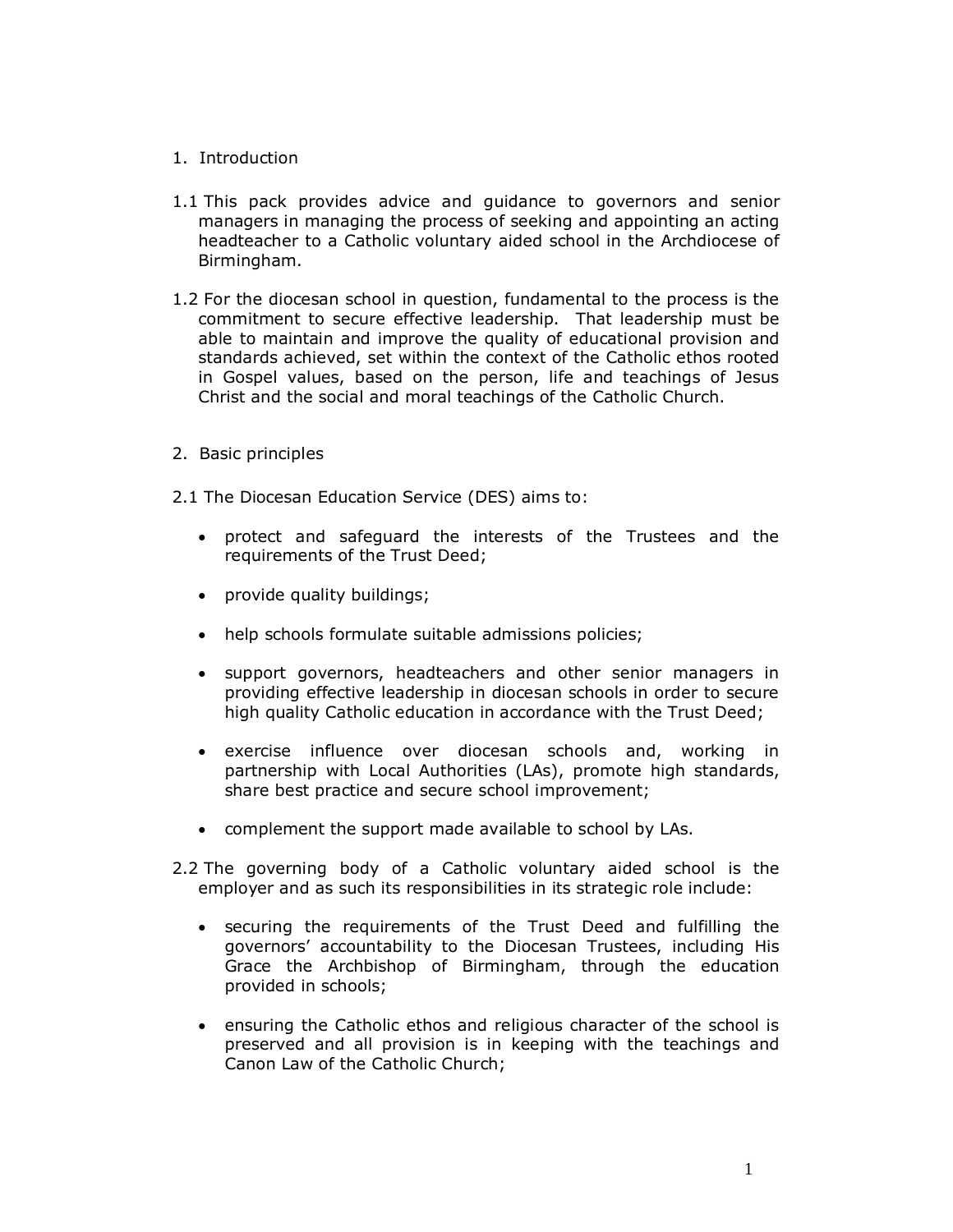- · ensuring that the school provides a high quality education and secures good outcomes for pupils, and constantly pursues improvement;
- · ensuring that the religious education, collective worship and the provision for spiritual, moral, social and cultural education are in keeping with the social and moral teachings of the Catholic Church;
- · setting the broad strategy for the school's development and improvement, through the cycle of self-evaluation, performance assessment, target setting, action planning and review;
- · ensuring the school's budget is used effectively and efficiently;
- · ensuring effective leadership of the school;
- · ensuring where possible committed Catholic staff are appointed;
- · looking to the headteacher to provide professional advice and to lead and manage the school within the broad strategy for school development and improvement.
- 2.3 The Local Authority (LA) is the maintaining authority and as such its priority is to promote high standards of education. The LA's responsibilities include:
	- · holding the governors to account for the efficiency and effectiveness with which they carry out their functions in order to provide a quality education for pupils;
	- · challenging and supporting schools to secure improvement;
	- · supporting school self-evaluation;
	- · offering advice and support on all matters that impact on the quality of education, particularly the teaching and learning and leadership and management, provided by the school.
- 2.4 The LA has, as a last resort, formal powers of intervention to engage directly in making decisions about a school's conduct and operation. This approach should need to be used rarely and only in very exceptional circumstances.

#### **3. Process of recruiting an acting headteacher**

3.1 The process of recruiting and appointing an acting headteacher involves discussions and negotiations that need to be managed sensitively with discretion and confidentiality, with a variety of players. (For the purposes of clarity the term 'receiving school' will be used when referring to the school that needs an acting headteacher; the term 'seconding / providing school' will be used to define the school that is providing leadership.)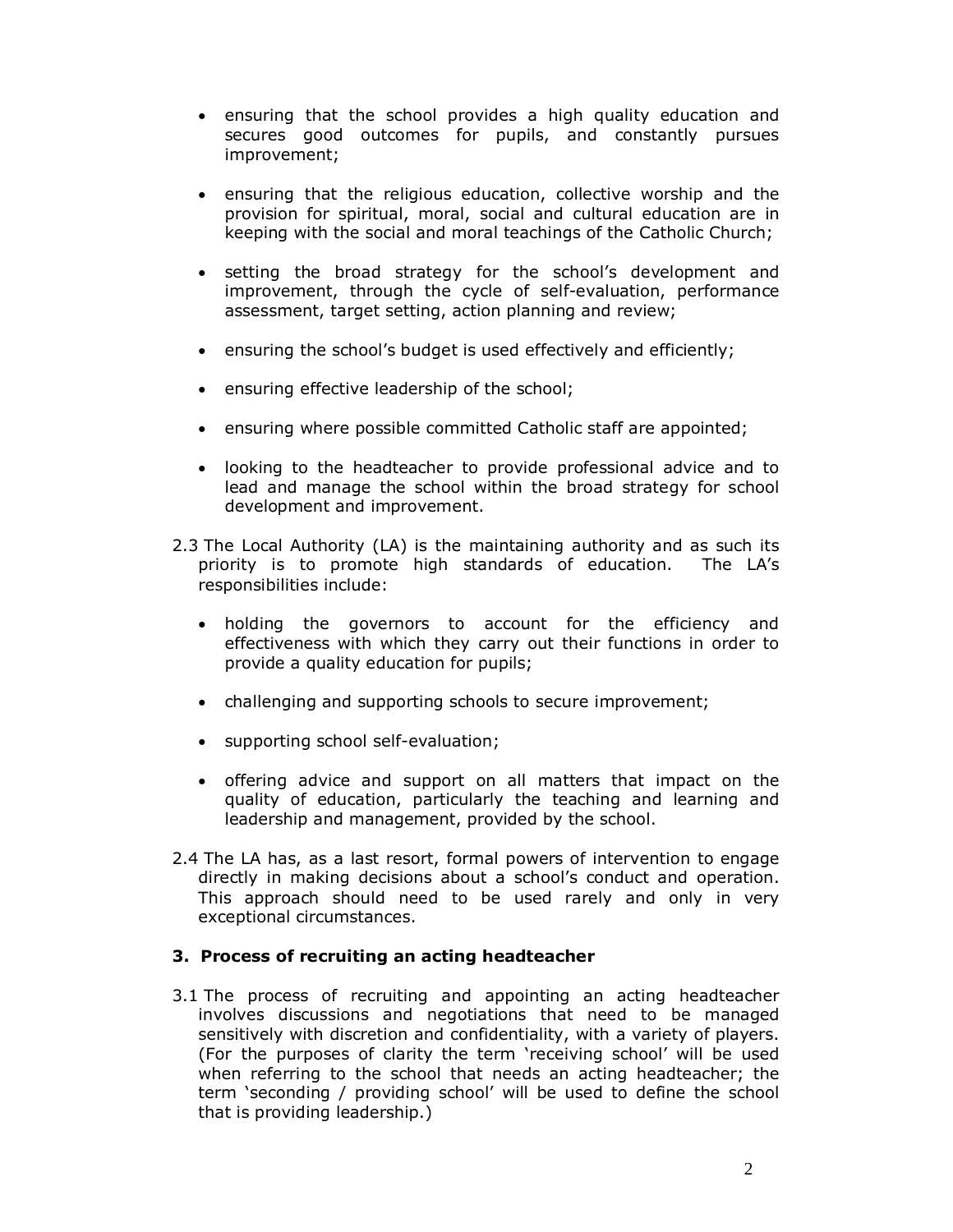- 3.2 This section outlining the process should be read in conjunction with the flow chart shown in Appendix 1 (N.B. separate from the booklet). The numbering of the paragraphs corresponds with the text boxes of the flow chart.
- 3.3 Box 1
	- · The DES and LA will have local knowledge of potential candidates for acting headship. For its part the DES will use some basic criteria to establish a list of potential acting headteachers [see Appendix 2].
	- The DES would want to exhaust all options of recruiting a practising Catholic before considering an equally effective but non-Catholic candidate. The reason for this being the need to ensure the Catholic ethos of the school is fully supported, particularly at a time when the school community may be vulnerable. Additionally, the need for an acting headteacher may continue for a year or more, so it is important that as well as maintaining and improving standards, the Catholic life of the school that should give rise to the standards, should also be maintained and improved.
	- · The DES would want to advise governors on the suitability of any candidate considered for acting headship. Anyone who considered himself / herself to be a practising Catholic would need to conform with the expectations published in the diocesan guidance *Catholic Schools and the Definition of a 'Practising Catholic'*.
	- · Clearly there is a need to recruit an acting headteacher who understands and supports a commitment to school improvement and raising standards. In some cases, it may be necessary to recruit someone with the willingness, skills and experience to offer support and challenge in order to move the school forward.
	- · The DES and LA will consider effective serving headteachers as well as a very small number of known individuals who have held headship posts previously and are retired. In certain circumstances the DES would definitely favour a very experienced and securely competent deputy headteacher being recruited because they may well be able to apply for the post if it were to be advertised. In general, candidates with experience of headship would be preferred.
	- · The advantages of recruiting a serving headteacher or deputy headteacher are that this option may provide the stimulus for the candidate to apply for the substantive headship. Therefore, the DES tries to recruit candidates who may provide long-term as well as short-term solutions.
	- · Increasingly, there is an emphasis on new models of leadership with a systems-leadership focus. For example, the White Paper "Your child, your schools, our future: building a 21<sup>st</sup> century schools system*",* states in paragraph 19, *"we will require governing bodies*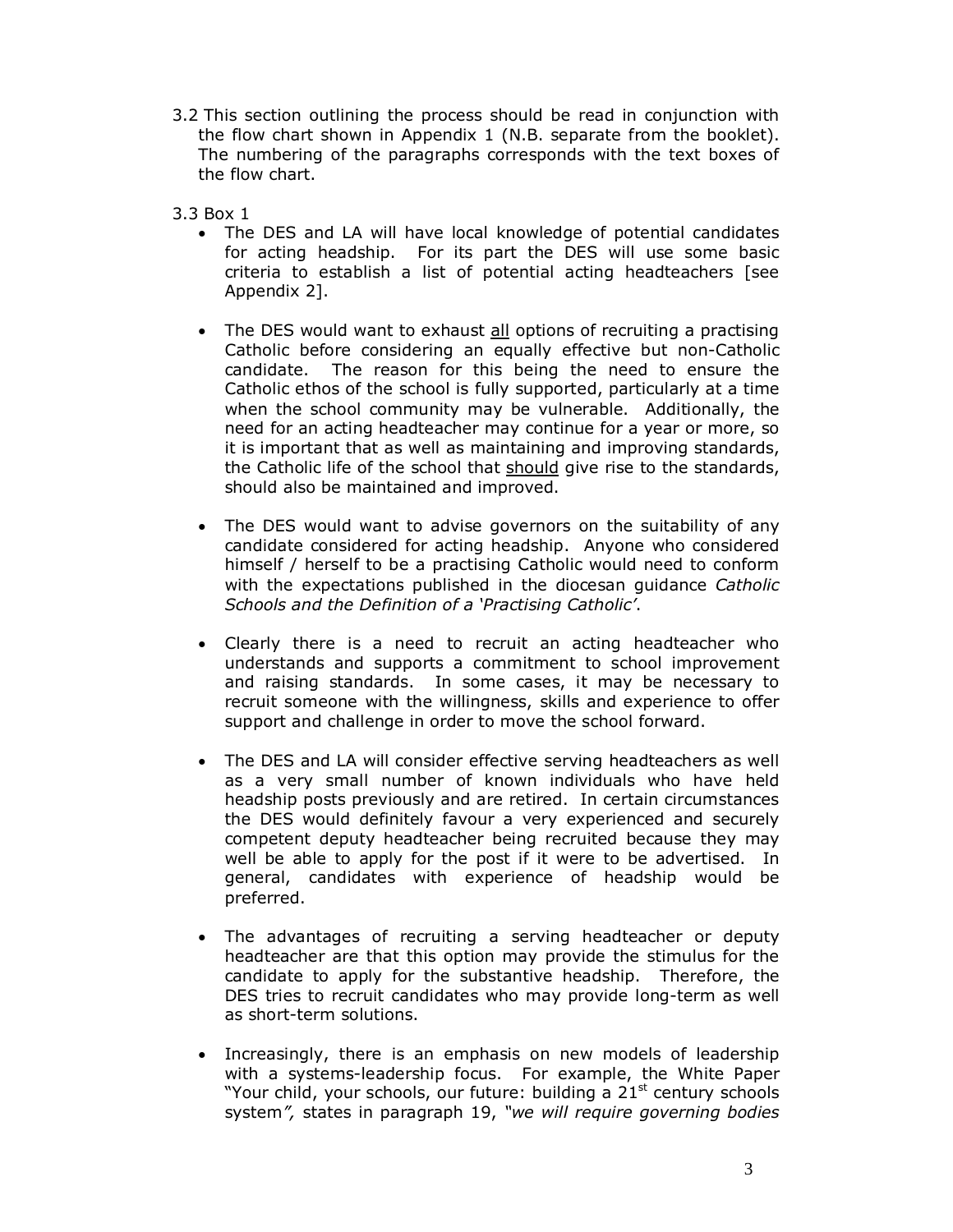*to consider federations or executive headship before appointing a new head."* Depending on the context and needs of the school the DES may well encourage governors to consider recruiting and appointing a local serving headteacher who could act as head in role as an 'executive headteacher'. Basically, this means appointing a serving headteacher who could continue to lead their school and your school by providing quality strategic leadership and distributing leadership within and possibly across the schools. This approach to acting headship could also be an opportunity to experience a federative approach that could then be the preferred solution.

- With respect to appointing an acting headteacher in the model of executive head it is worth noting that the governing body employs the headteacher, however, it is the headteacher responsibility to deploy staff, including themselves. In the case of an acting headteacher in the executive head model, he/she would decide how to deploy themselves in accordance with the needs of both schools. It would not be a question of doing 50% in each of the schools or a matter of 'clocking in and out'; the focus would be on the impact of their leadership and therefore the outcomes with would be expected to achieve.
- 3.4 Box 2
	- · *'Statutory Guidance for Schools Causing Concern'* provides advice and guidance to the Local Authority about developing strategies, structures and systems, which make the best use of the information available, in order to identify and commission the support schools require at an early stage. Consequently, as a matter of good practice LAs usually regularly share information on the performance of diocesan schools with the DES. Where possible this would include prior knowledge of the possible need for an acting headteacher.
	- · Various reasons can arise which determine the need to recruit and appoint an acting headteacher. The reasons may include:
		- o failure to appoint through the normal process of recruitment;
		- o late resignation;
		- o absence due to ill-health or domestic circumstances;
		- o performance issues;
		- o opportunity to take time to consider the best leadership solution for the school, etc.
	- · In most cases the governors should be aware of the need to appoint an acting headteacher and it should not come as a surprise. The chair of governors has responsibility for the management of the process on behalf of the governing body.
	- · Clearly it is the responsibility of the chair of governors to inform the DES and LA as early as possible if he / she is aware of the need to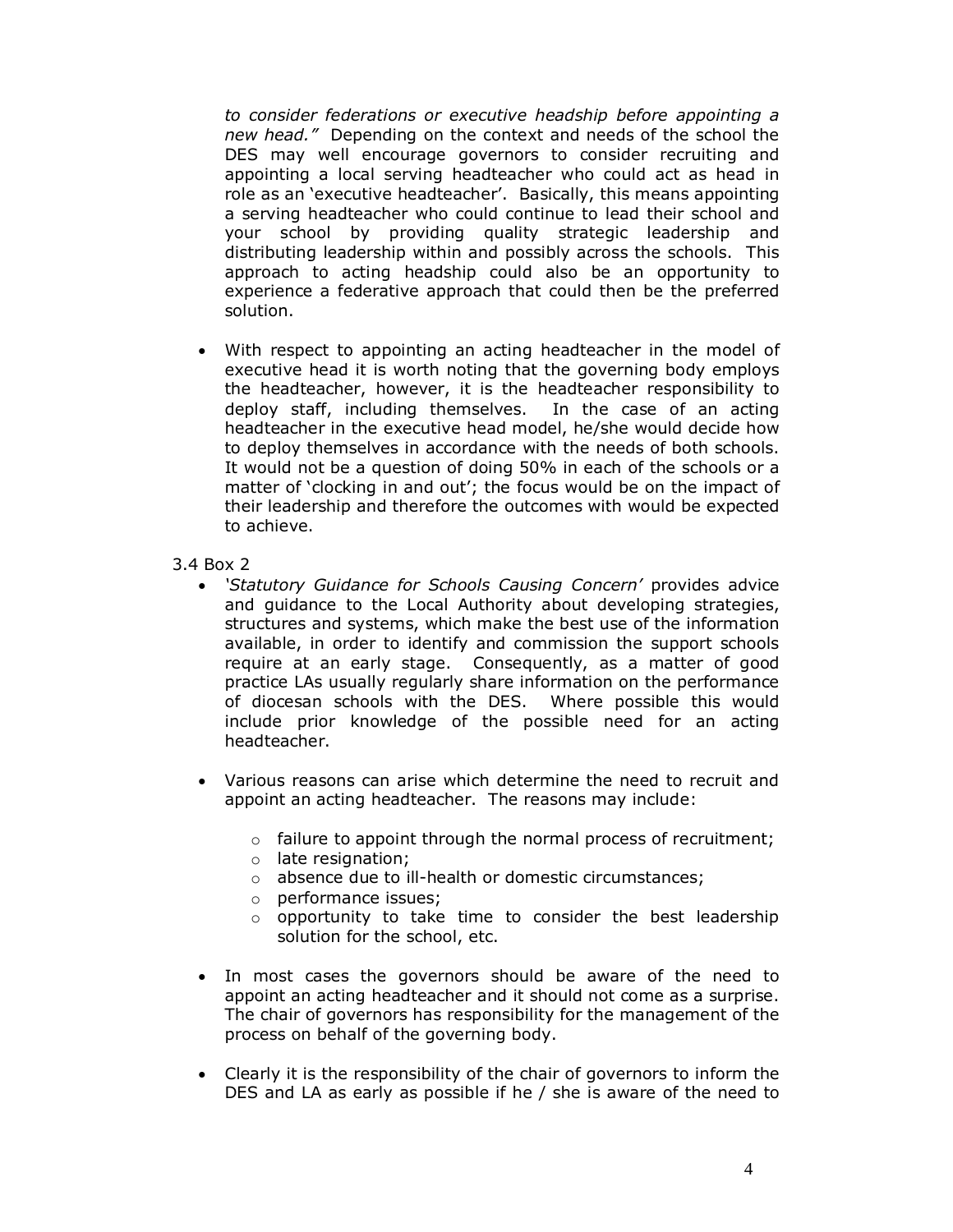recruit an acting headteacher, so that time and opportunities are not wasted.

- 3.5 Box 3
	- · In practice the process of recruitment will require a good working relationship and sustained dialogue between the chair of governors, the LA and the DES.
	- · There is a need to discuss the context of the vacancy and the specific circumstances and characteristics of the school, so wherever possible there is a good match between the acting headteacher's knowledge, experiences and professional qualities and the particular needs of the school.
- 3.6 Box 4
	- · The representatives of the DES and LA may elect to approach the identified candidate(s) together or separately, depending on circumstances and time scale. Whatever is decided in specific cases DES and LA officers will explain that they are working in partnership with each other to resolve the matter on behalf of a diocesan school maintained by the LA.
	- · If the decision were made to approach a serving deputy headteacher then clearly there would need to be prior discussions with the headteacher of his or her school.
	- · At all times it is important to stress the confidentiality of preliminary discussions. It would be unhelpful if information were to 'leak' into either community before there had been proper professional discussions. It is also important that any potential acting headteacher who is approached and declines to progress the request ensures that the approach remains a private and confidential matter.
	- · Also, the governing body of the receiving school needs to understand that information about the potential candidate should not be shared with them until the candidate's own governing body have been informed.
- 3.7 Box 5
	- · If the potential acting headteacher is currently in post as a serving headteacher he / she may wish to consult with the deputy headteacher before coming to a final decision. Clearly this would be appropriate; the headteacher would need to stress with his / her deputy the confidentiality of the matter under discussion.
	- · DES and LA officers would want to secure a firm commitment from the potential acting headteacher before involving others in discussions. It is important therefore that officers counsel the candidate about seeking approval of family members where necessary, and being fully committed to progress matters further before other people become involved.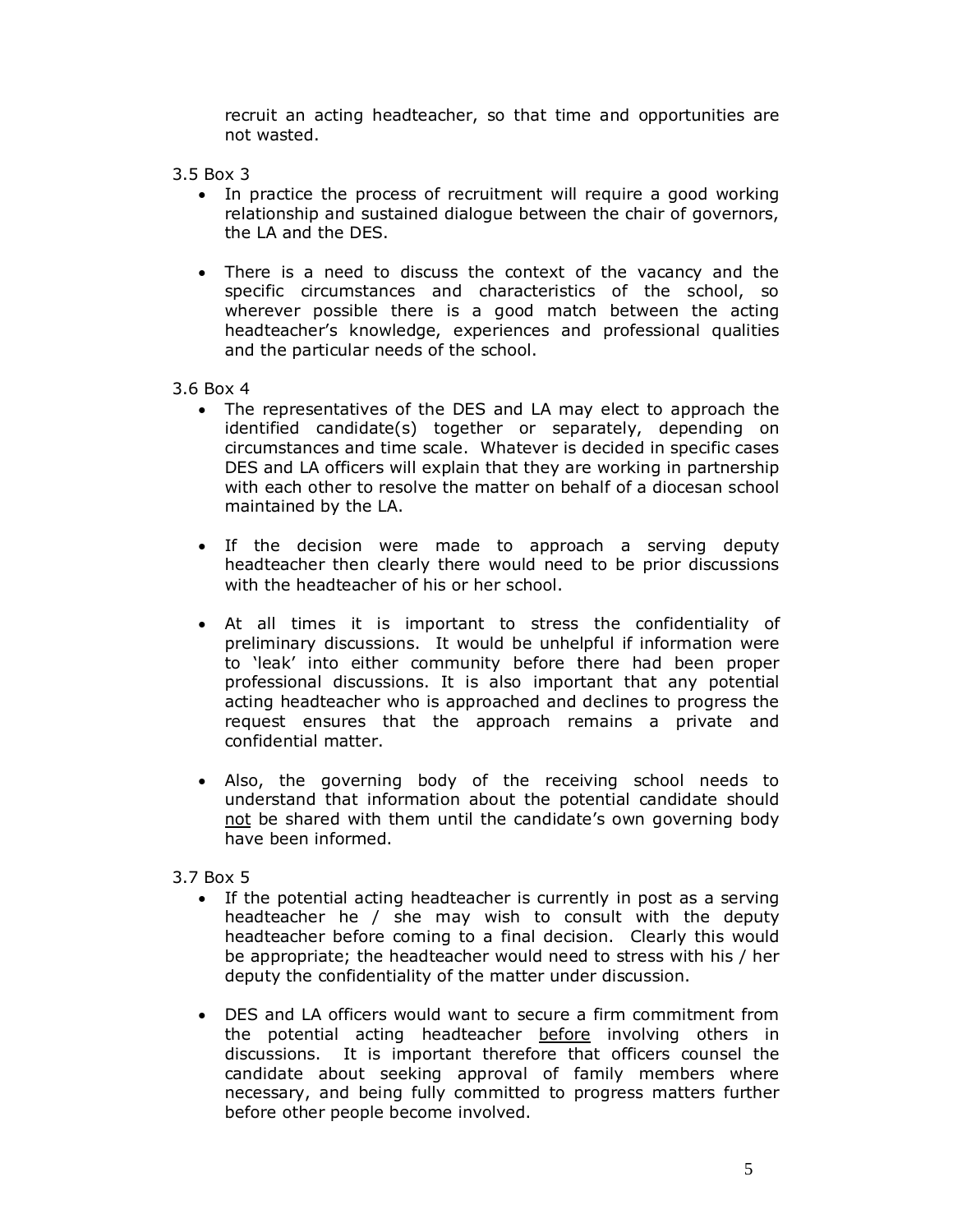### 3.8 Box 6 / 8

- · Once the potential acting headteacher has agreed in principle then it is possible to progress the process and involve other key players. If he / she decides to decline the option to take on acting headship at this stage then the DES / LA would be 'back to the drawing board' in considering who else could be approached.
- 3.9 Box 7 / 9
	- · At the point where a serving headteacher agrees to secondment / executive headship in principle, then he / she needs to speak with his / her chair of governors and request release to be seconded to / shared with another school.
	- · Clearly it is likely to be helpful if the DES and / or LA can speak with the chair of governors too and emphasise the importance of the request, particularly set in the context of offering support to another Catholic school in the diocesan family of schools, as well as support for the common good of the LA community.
	- · Recruiting a retired headteacher clearly would be more straightforward and the process would progress to Box 12.
- 3.10 Box 10
	- · Where a serving headteacher is involved, the chair of governors of that school would need to be assured and confident that the school would be appropriately led and managed during the period of secondment / sharing of the substantive head. Discussions with the LA concerned and the DES would be advisable at this stage.
- 3.11 Box 11
	- · The chair of the seconding / providing school would need to agree in principle before matters could be progressed. If the chair of governors of the potential acting headteacher's school were to say 'no' at this point then discussions would be concluded with a request to keep the matter confidential. The DES and LA officers would begin the process all over again with the next candidate on the list of potential acting headteachers.
- 3.12 Box 12
	- · If the chair of governors agrees to the secondment /sharing of a serving headteacher then it would be important for him / her to speak with the chair of governors of the receiving school and formally agree arrangements before progressing any further.
- 3.13 Box 13
	- · Discussions would include clarifying the terms and conditions of employment. Each of the 13 LAs in the diocese have an individual view about payment and it is wise to listen to their advice about local arrangements. Clearly, terms and conditions are open to negotiation within the parameters of School Teachers Pay and Conditions Document (STPCD).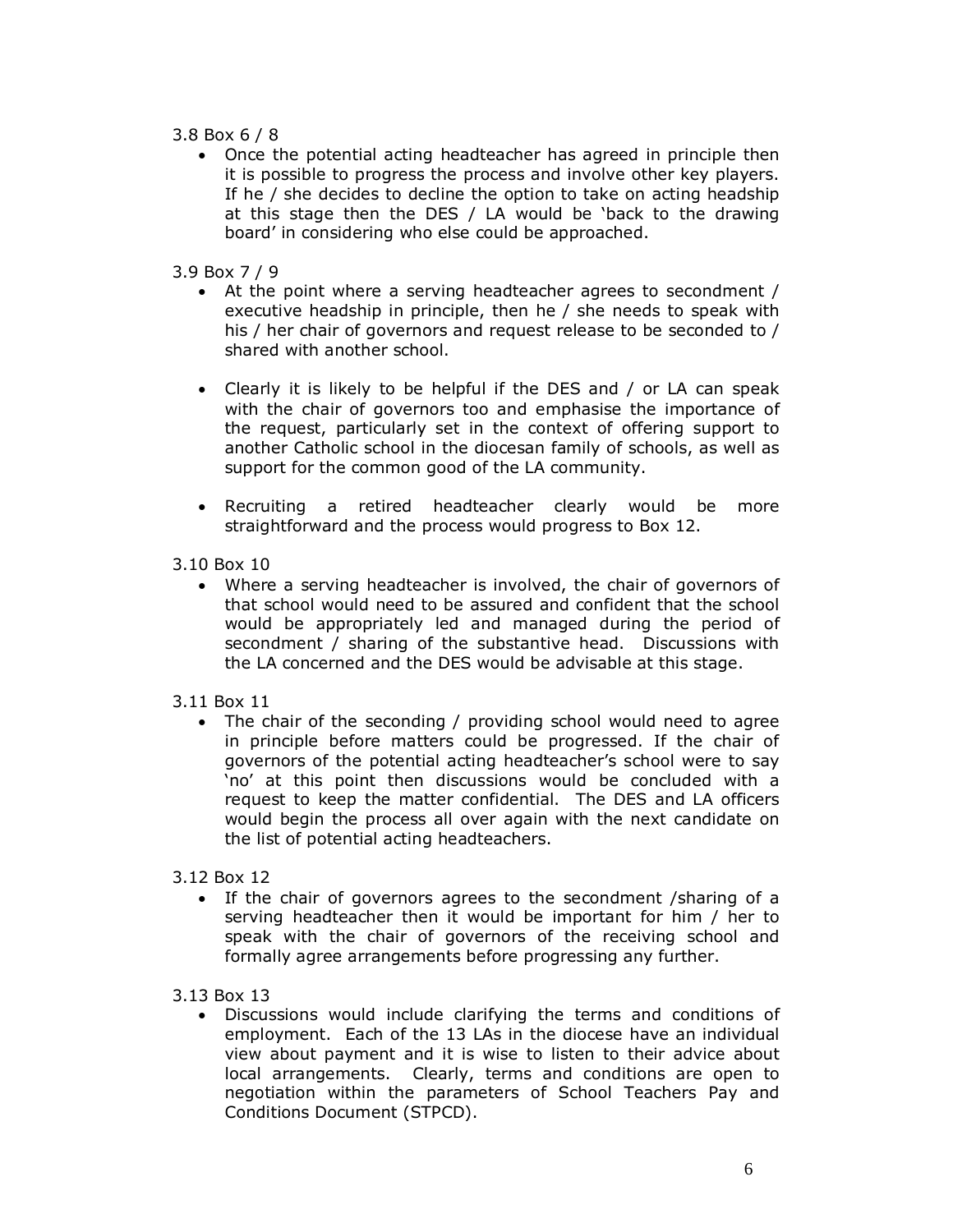- The basic recommendation of the DES is that if a serving headteacher is seconded then it should be on their current salary + 1 point. A deputy headteacher would be seconded within the salary range for the receiving school. Note: a fixed term variation of contract must be issued by the providing school.
- · In the case of a retired headteacher they would be paid in accordance with the ISR for the school, on no lower than the third point from the bottom of the scale.
- · In the case of a serving headteacher acting in role as an executive headteacher the following would apply. Where the headteacher is appointed as acting headteacher of one or more additional schools the governing body of the headteacher's original school must, for the duration of such appointment, determine the individual school range (ISR) by whichever produces the higher of:
	- a) The application of the total unit score of all the schools calculated in accordance with the STPCD, or;
	- b) The determination of a headteacher group, that is up to two groups higher than the headteacher group of any of the schools.
- · In such temporary arrangements, where the executive headteacher is appointed to more than one schools in a fixed term variation of contract must be issued by the providing school. This will specify that the headteacher, in addition to their substantive post, is for a fixed period employed additionally as head of the additional school(s). At the end of the fixed term variation the headteacher will revert to their substantive post.
- Note: Under the Collaboration regulations<sup>1</sup> the governing bodies may arrange for a joint committee made up of governors from both (all the) schools involved to be established to oversee the fixed term arrangements. This joint committee should have delegated power to deal with the pay and performance management of the headteacher and other relevant staffing issues. This joint committee should also have delegated power regarding the financial arrangements which will apply during the collaboration period. For example, the joint committee should determine any payment on the basis of temporary additional responsibility for teachers, other than the head, in each school, and the arrangements for reviewing and ending those payments.
- · A serving headteacher (or deputy headteacher) would remain on the payroll of his / her own school and be paid directly from that school's budget. Thus there would be no break in service or

<sup>1</sup> The School Governance (Collaboration) (England) regulations 2003 SI 2003/1962; and The Collaboration Between Maintained Schools (Wales) Regulations 2008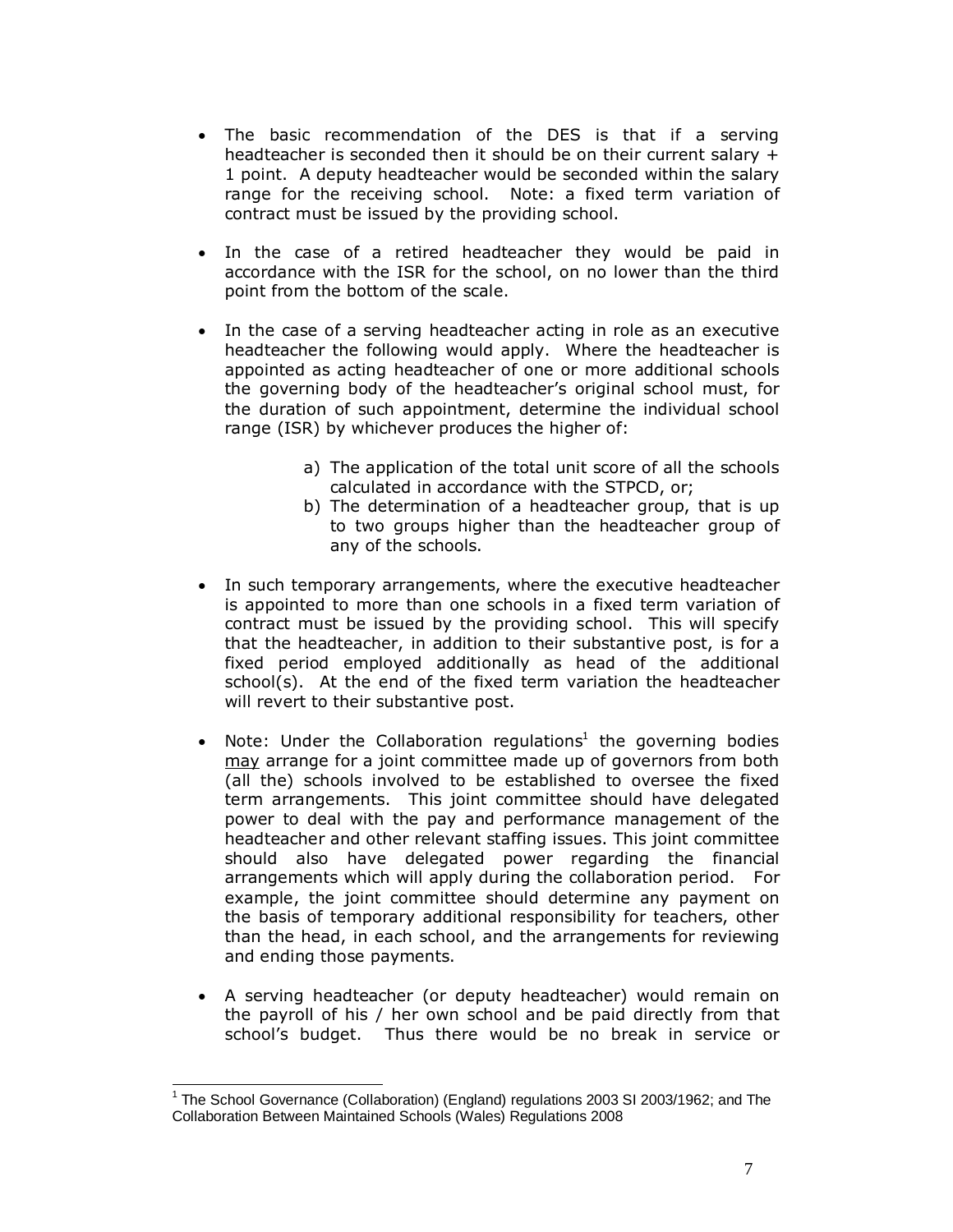alteration to contractual arrangements. This is in line with the Catholic Education Service (CES) Contract.

- · It would be necessary to discuss the time frame of the secondment / sharing and the potential acting headteacher's availability to engage with meetings and discussions in the receiving school prior to taking up appointment. Normally, the DES would say the arrangement is for one term in the first instance with the option to extend to two, and if necessary three. In some cases, it may be appropriate to make arrangements for the school year, but no longer than two.
- · In specific circumstances accommodation and / or travel expenses may be agreed as part of the overall terms and conditions. This would depend entirely on the particular circumstances of the school and the personal circumstances of the recruited acting headteacher. For example, if an acting headteacher were to re-locate from another area of the country and needed to rent accommodation.
- 3.14 Box 14
	- · If all parties agree then matters can progress, if not, the DES and LA would begin the process all over again with the next candidate on the list of potential acting headteachers. The chairs of governors may progress the business under their emergency powers if the timescale is pressing, for example, making decisions in the last week of term. Normally the governing bodies could consider and approve the decision.
- 3.15 Box 15
	- · The chair of governors of the receiving school and the recruited headteacher need to agree statements to share with staff and with children, as well as the text of letters to parents and to governors to inform all the stakeholders of the arrangements to secure the leadership of the school. At this stage staff and pupils only need to be told basic information and there is no need to enter into discussions about detail. [See Appendices 3 and 4.]

3.16 Box 16

- · If a serving head is recruited then the chair and head should agree statements to share with staff and with children, as well as the text of letters to parents and to governors to inform all the stakeholders of the arrangements to secure the leadership of the school in his / her absence, and explain the reason for the secondment / sharing. [See Appendices 5 and 6.]
- · It is important that where two schools are involved that the information about the secondment / executive headship is released into their separate communities at the same time to prevent anyone within one of the communities hearing before anyone in the other!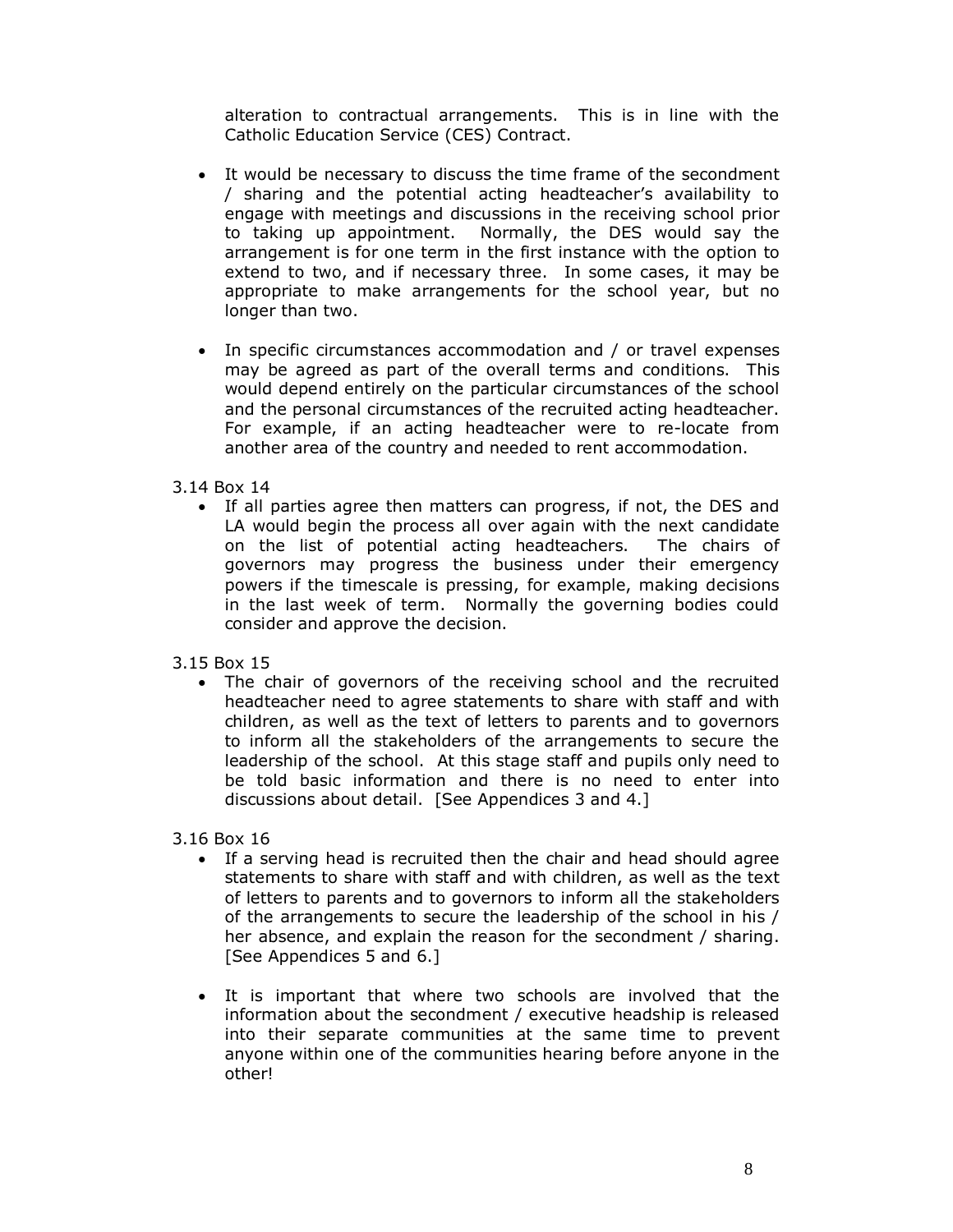- 3.17 Box 17
	- · Before any arrangements become public knowledge, out of courtesy it is important that the chair of governors of the receiving school inform the current headteacher, providing there is still a substantive head.
- 3.18 Box 18
	- · The parish priest of the receiving school should be fully informed and where possible a statement should be agreed with the chair of governors that can be published in the parish newsletter. The text of the letter to parents can form a useful starting point.
- 3.19 Box 19
	- · Where a serving headteacher is involved the parish priest of the school concerned should be fully informed and where possible a statement should be agreed with the chair of governors that can be published in the parish newsletter. The text of the letter to parents can form a useful starting point. Where two parishes are involved, it makes sense that the parish priests should liaise with each other about what is communicated and how, so that there is no confusion of message in the two parish communities.
- 3.20 Box 20 / 21
	- · The chair of governors in the receiving schools should ensure that all paperwork regarding secondment / sharing and payment is completed appropriately and copied to the acting headteacher.
	- · Where the arrangements are within the same LA and both schools have SLAs with the LA, reimbursement can be authorised by the receiving governing body and administered by the LA.
	- · If a serving headteacher was recruited it is likely that staff in the seconding /providing school would be promoted temporarily in his / her absence. It would be the responsibility of the chair of governors of the school to ensure that the payments for those staff were administered correctly and details copied to the personnel concerned. In practice the substantive headteacher would be likely to manage this process.
	- · Where necessary the DES can prepare a CES contract for an acting headteacher and / or a letter of agreement [see Appendix 9].
- 3.21 Box 22 / 23
	- · The LA representative should be asked to ensure that the LA personnel / payroll section administered reimbursement on behalf of the governing body of the receiving school to the governing body of the seconding / providing school (and it may be a different LA).

# **4. Initial steps**

4.1 Once the arrangements have been made public it is important that there is appropriate liaison regarding 'hand over' of leadership.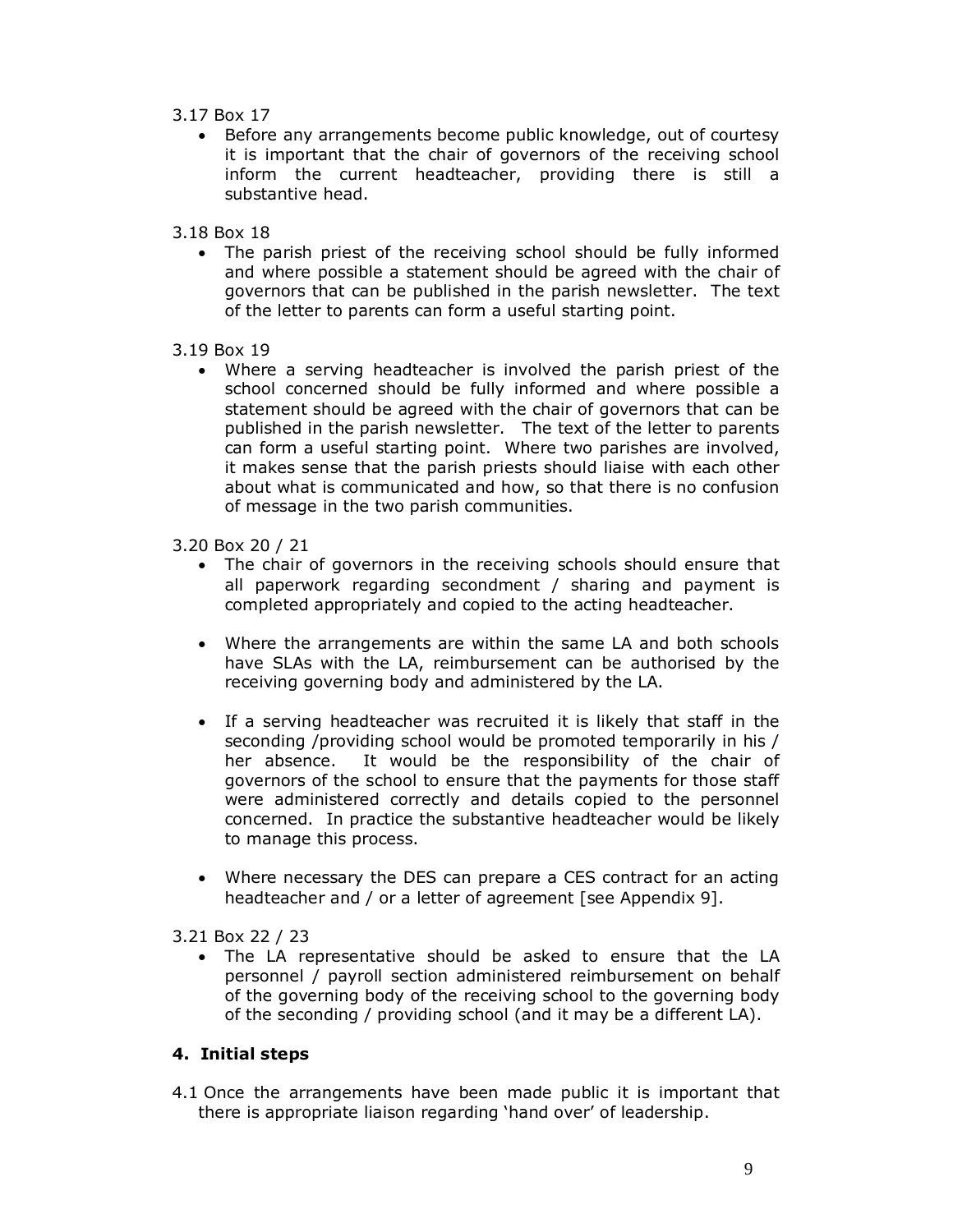- 4.2 The prospective acting headteacher will need to observe the usual courtesies with the receiving school, and where the substantive headteacher is still in post be sensitive to the fact that he / she remains fully responsible for the school until termination of contract.
- 4.3 Wherever possible, the prospective acting head should arrange to meet with the:
	- · The chair of governors of the receiving school;
	- · The substantive headteacher, or whoever is acting headteacher;
	- · The LA adviser / inspector / officer for the school depending on the structures of deployment within the LA.
- 4.4 There will be a need to consider arrangements for meeting:
	- · The leadership team;
	- The staff:
	- · The governing body;
	- · Parish priest.
- 4.5 Where a serving headteacher is taking over acting headship he / she needs to consider the leadership arrangements in his / her own school. Those with experience of secondment as acting headteacher usually report that it is wise to focus totally on leading and managing the receiving school and fully delegate the leadership of their own school in their absence. This provides a rich experience of stepping up to headship for the substantive deputy headteacher..
- 4.6 Clearly the secondment of the substantive deputy headteacher to 'acting headteacher' is a great opportunity for professional development and he / she needs to embrace the role in its totality to gain full benefit from the opportunity. Also it is important to the deputy, the governors, staff and parents that the seconded headteacher demonstrates 'trust' in his / her deputy to lead and manage the school in his / her absence.
- 4.7Where a serving headteacher is taking over acting headship in the role of executive headteacher he / she needs to consider the arrangements to deploy his/herself and to distribute leadership in his / her substantive school as well as the receiving school.

#### **5. Sources of information - documentation**

- 5.1 The core purpose of headship is to:
	- " … provide leadership and management for a school. This will secure success and improvement for the school, ensure high quality of education and … high standards and achievement in all areas of the school's work".

(*National Standards for Headteachers, DfES / NCSL)*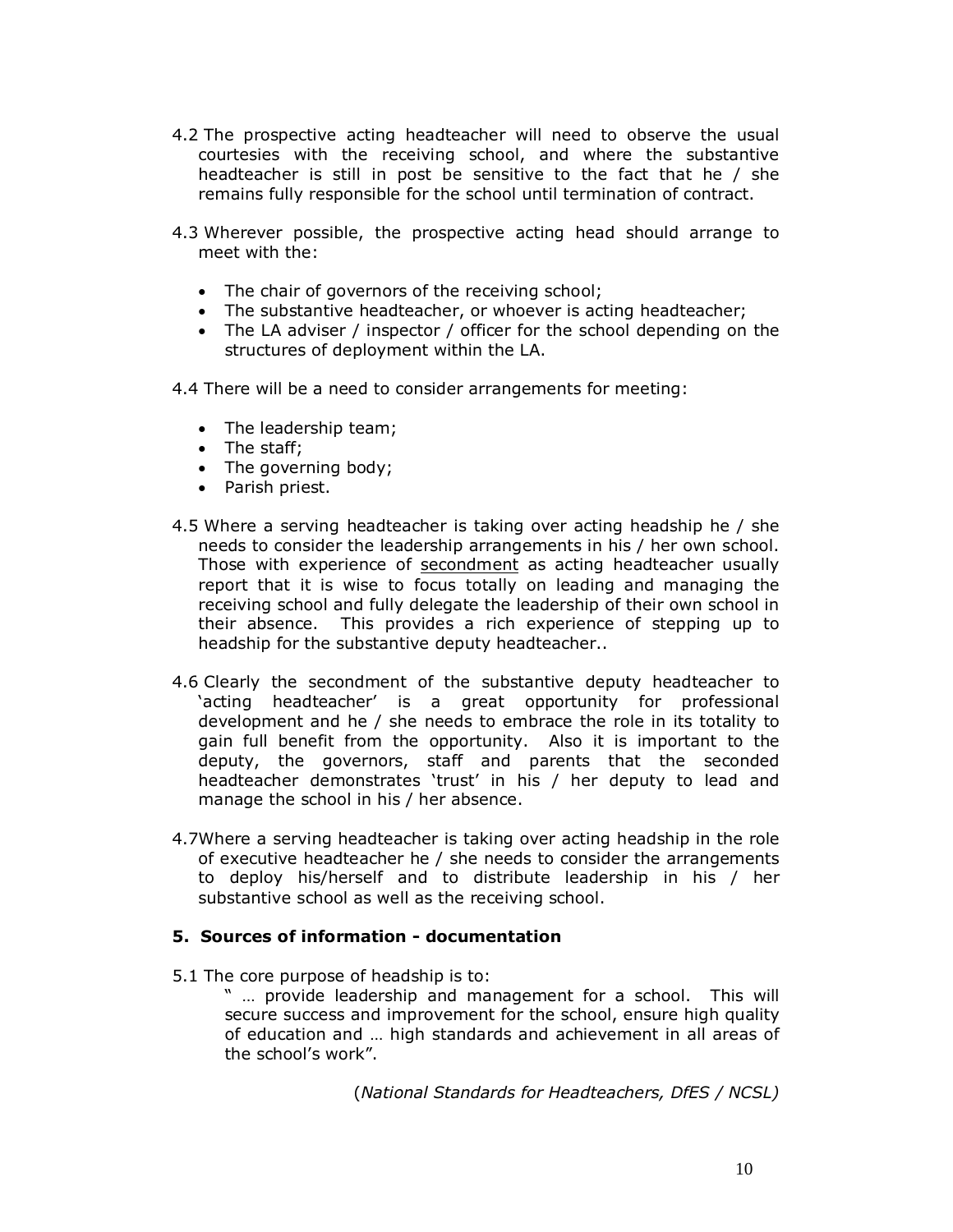- 5.2 Taking full account of the context of the mission of a Catholic school and its ethos rooted in the teachings of Jesus Christ and the Catholic Church and Gospel values, the acting headteacher needs to be committed to and understand the dynamics of the 'school improvement agenda'. And it is important that the acting headteacher considers and reflects on what that means for a school where one exercises leadership for a time-limited period and what it looks like in terms of practice and evidence of impact of their work.
- 5.3 The acting headteacher will need basic documentation to enable him / her to be appropriately informed and prepared to take over the leadership of the school. In a Catholic school it is the responsibility of the chair of governors to make sure this happens. In practice the chair might ask the substantive headteacher where he / she is still in post to provide the necessary documentation. It is possible that the documentation may be made available through negotiation with the LA adviser / inspector / officer or with the substantive deputy headteacher in the school. Failing all else, the acting headteacher should exercise initiative in seeking the documentation they need to lead and manage the school effectively. The documentation can be categorised as follows:

# 5.4 Basic information that is known and shared in the local community

- · School Prospectus
- · School Profile
- · Admission policy and criteria
- · List of governors and responsibilities

# 5.5 Basic information known and shared in the school community

- · School diary / calendar (if one exists)
- · Staff Handbook
- · Map of school (if necessary)
- · List of staff (if not in any other documentation) and responsibilities
- · Information about the parish / or / parishes the school serves, including names of clergy
- · Most recent RAISEonline data
- · Recent LA performance data and evaluation / categorisation of the school
- · Any summary documents regarding school self-evaluation e.g. SEF, SIP reports
- · School Development Plan and associated plans
- · Summary budget statement
- · Last Ofsted and RE Inspection reports

# 5.6 Basic information that will be useful on taking up post

- · Job descriptions for all staff detailing their role and responsibilities
- · Performance and assessment data including CVA
- · Performance management data about teaching staff
- · Long-term and medium-term curriculum plans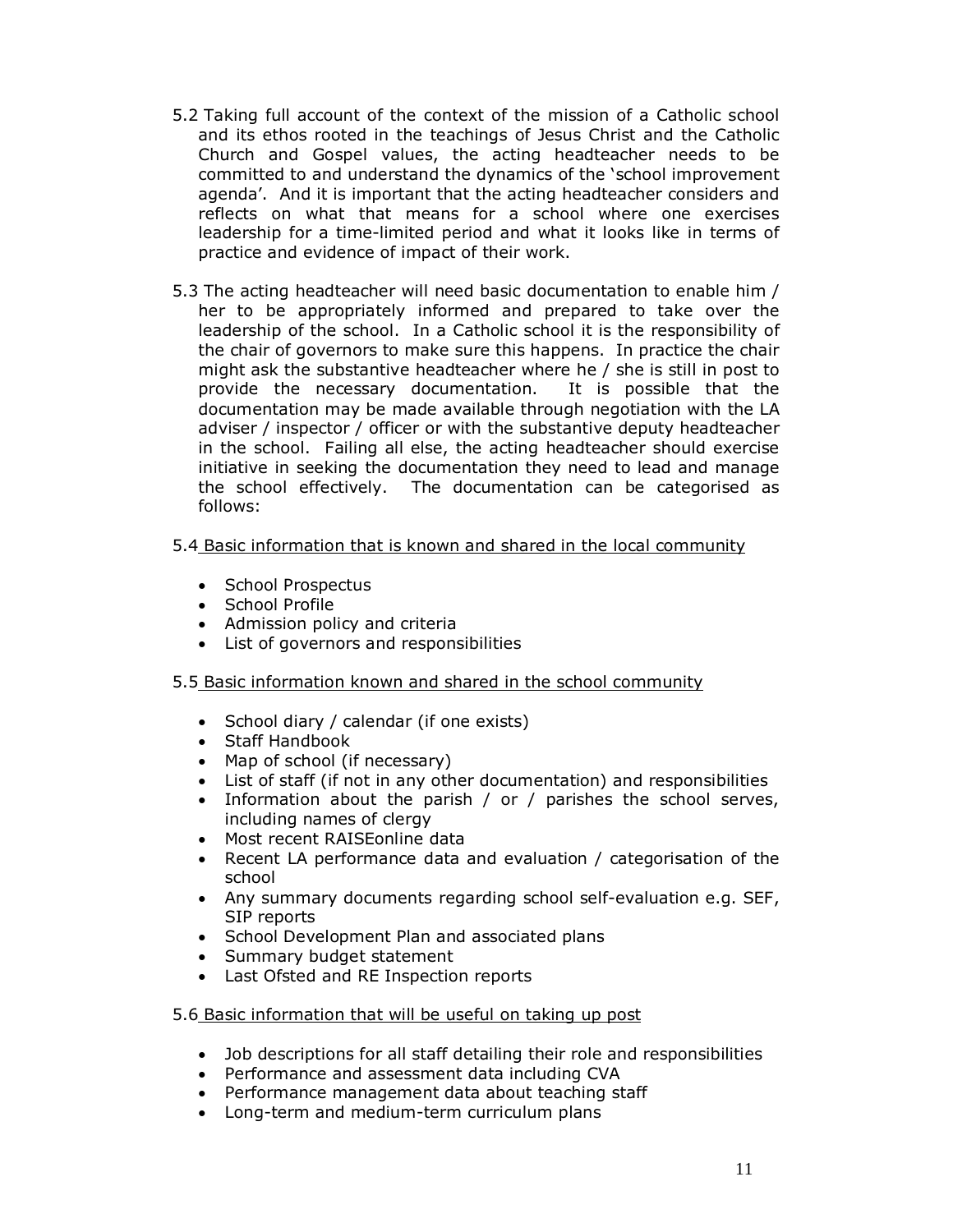- · Information relating to assessment policy and practice, pupil tracking and target setting in the school
- · DSC Headteacher Handbook, which provides information relevant to a Catholic school

[For checklist of documentation see Appendix 7.]

# **6. Planning – holding on to the vision**

- 6.1 The headteacher is the leading professional in the school and in a Catholic school there is the added responsibility of leading a school with a religious character. Working with and accountable to the governing body, the headteacher provides the vision, leadership and direction for the school and ensures it is managed effectively to secure its Catholic character and to meet its aims and targets.
- 6.2 During the period of secondment or executive headship the acting headteacher needs to 'hold on to' the vision for the school and focus on maintaining its Catholic character and ethos, the quality of education provided for its pupils, and securing improvement where necessary or possible.
- 6.3 Clearly the acting headteacher needs quickly to 'form a view' about the school; its strengths and areas for development and its priorities. This requires collecting and analysing evidence about the school.

6.4 Initially the acting headteacher will need to:

- · review and evaluate the information to be gained from the documentation on the school;
- · take account of information gained through meeting key players in the school;
- · take account of information gained from the LA inspectorate / advisory service / officer support services;
- · take account of information gained from the DSC and DDRE officers;

and

- as soon as possible, exercise his / her own professional judgement about the quality of:
	- o teaching and learning;
	- o the leadership of middle managers and senior managers;
	- o the curriculum;
	- and
	- o the standards and pupil achievement.
- 6.5 Clearly there is a need to 'walk the school', assess the Catholic ethos, culture and climate and draw on evidence that focuses on relationships, behaviours, communication and practice. Evaluating all these sources of evidence, the acting headteacher needs then to determine the key, necessary and achievable priorities for the period of his / her acting headship.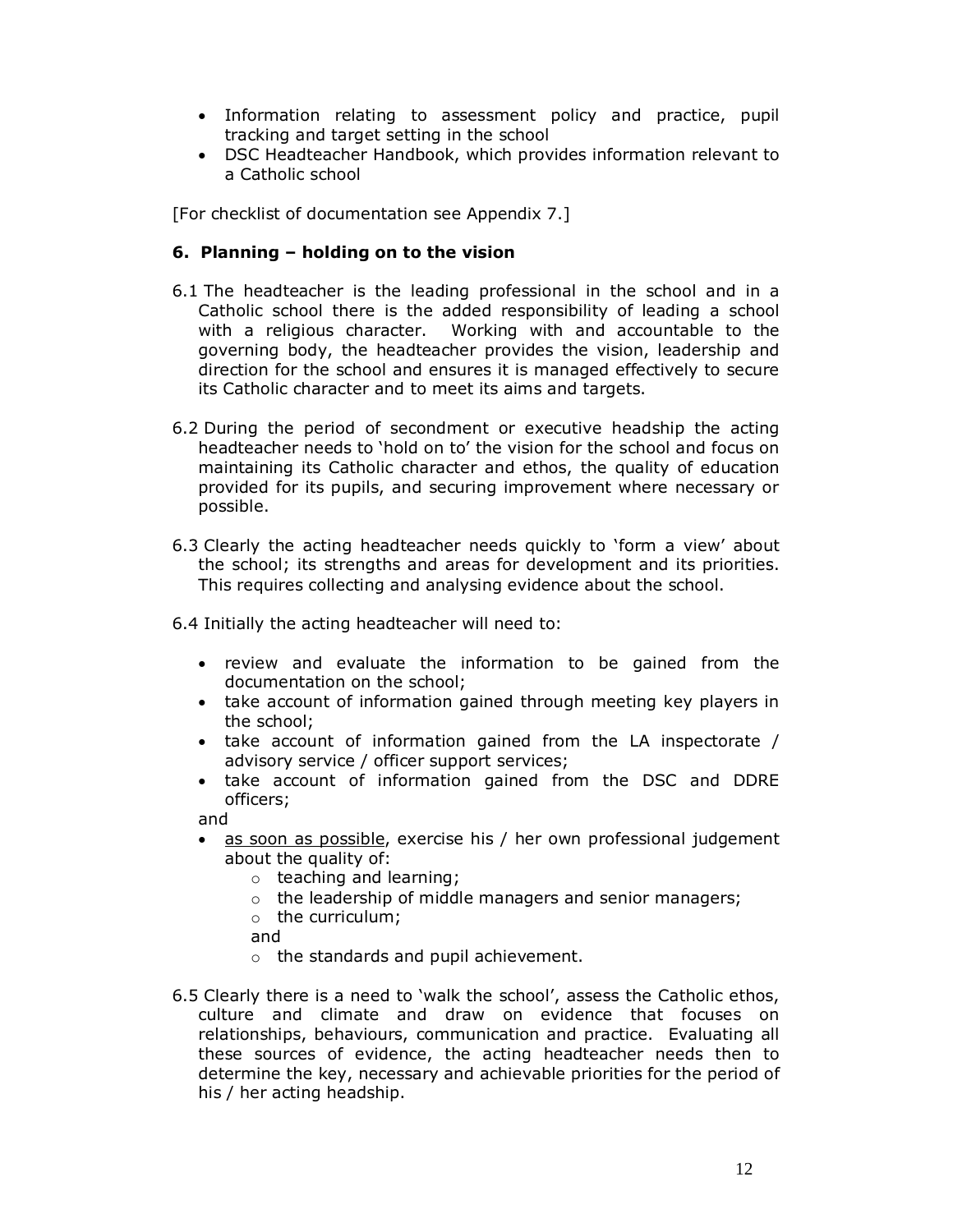- 6.6 It is expected that the acting headteacher will have a clear understanding of what constitutes a 'good' and 'outstanding' school with a perspective that would be understood by the LA fulfilling its monitoring function and Ofsted, since this would be one of the criteria for recruiting an acting headteacher. The list below draws on a summary published by NCSL with additional criteria that would apply to a 'good Catholic school'.
	- · A commitment to the Catholic mission of the school
	- · A fundamental belief that all members of the learning community are created uniquely in the image and likeness of God, have a Godgiven dignity and a right to learn to reach their potential as a child of God with an eternal destiny
	- · Religious education, collective worship and the provision for pupils spiritual, moral, social and cultural education being central to the work of the school
	- · Clear educational aims
	- · High expectations of staff and pupils
	- · Clear targets with regard to learning outcomes
	- · A fundamental belief that all pupils can and want to learn
	- · A constant desire to develop and change
	- · A willingness to learn and improve practice
	- · A constant sense of confidence in risk taking and experimentation
	- · A supportive and strong leadership
	- · A clear focus on learning and teaching; with an emphasis on 'We are all learners together'
	- · An ability and willingness to view the pupil voice as an essential element of school improvement
	- · Whole school assessment, recording and reporting procedures, which acknowledge accountability to stake holders
	- · A commitment to secure, safe, orderly, supportive, healthy and spiritually nourishing learning environment
	- · An ability to create space for enrichment, relaxation and reflection
	- · An ability to create and maintain an inclusive atmosphere attractive to staff and pupils
	- · An ability to work in partnership with parents, parish and diocese

# *(Based on 'Implementing the Vision', NCSL)*

- 6.7 Clearly the acting headteacher needs to adopt a realistic, rational and manageable approach to the strategic leadership and operational management of the school. He / she needs to bring a professional mental model of leading and managing a school to provide a 'framework' to his / her thinking in order to know what to do, in what order and how, and what to leave to the current or future substantive headteacher.
- 6.8 In planning priorities and determining tasks and activities, the acting headteacher should have an overview of the needs of key stakeholders at a time of possible vulnerability, uncertainty and change.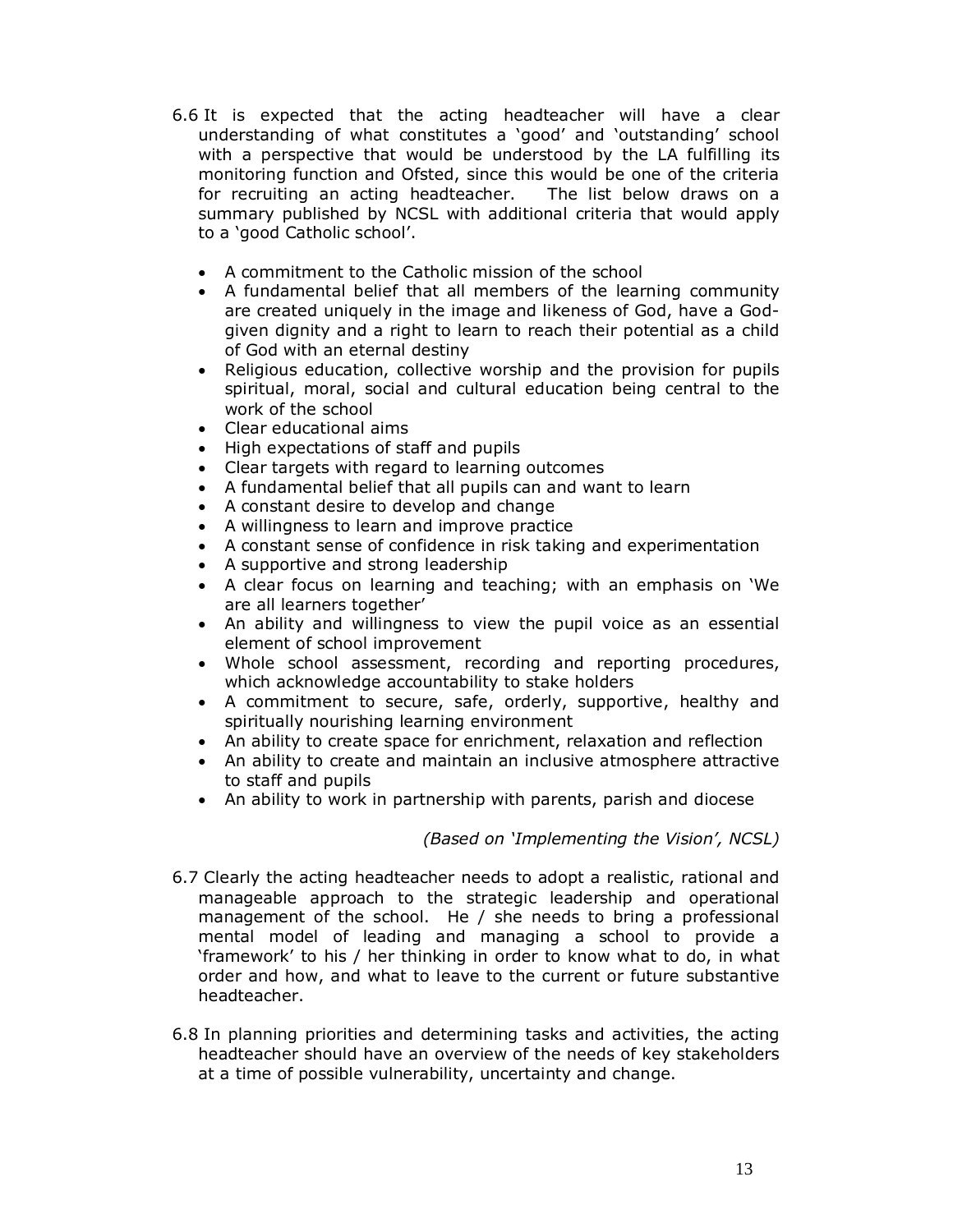- 6.9 Overall it may be useful to consider the various stakeholders' 'view of the world' and their emotional needs. For example:
	- · Pupils function best in a safe environment and purposeful working atmosphere that supports learning, which enables them to feel secure and confident and sets high expectations for behaviour and high aspirations of learning.
	- Staff function best in an orderly community that sustains high levels of morale and motivation, and which enables all colleagues to give of their best and fulfil their role and responsibilities, through access to appropriate information, support, guidance, training, development and resources.
	- · Governors function best in a self-evaluating community that ensures they provide focused strategic direction for the work and improvement of the school, and which enables them to support, monitor and evaluate the effectiveness of the school, and hold the school to account for the standards achieved and the quality of education and its Catholic character.
	- Parents function best in a welcoming community that recognises the prime role of parents in supporting their children's learning and which enables them to play an effective role in realising the aims and mission of the school.
	- · Parish and the school community function best when there is a clear understanding of the relationship between the two and opportunities are sought to work together for the ongoing education and formation of all children educated in the Catholic school community.
- 6.10 Reflecting on these viewpoints can help the acting headteacher respond sensitively and deal skilfully with matters arising in the dayto-day work of the school. In a Catholic school it is important to consider the links with the parish community and the working relationship with the parish priest.

# **7. Implementing – reflecting on skills**

- 7.1 On accepting the secondment / executive headship clearly there will be opportunities for the acting headteacher to meet with staff, children, parents and governors, both collectively and individually. Depending on the circumstances, for example, whether or not there is a substantive headteacher in post, the acting headteacher may decide to meet with any of these stakeholders at any time from the point where the secondment / collaborative leadership arrangements is / are made public.
- 7.2 The acting headteacher will be used to employing a range of skills, behaviours and personal attributes in a way that is almost 'secondnature' to him / her. So it is important that the acting headteacher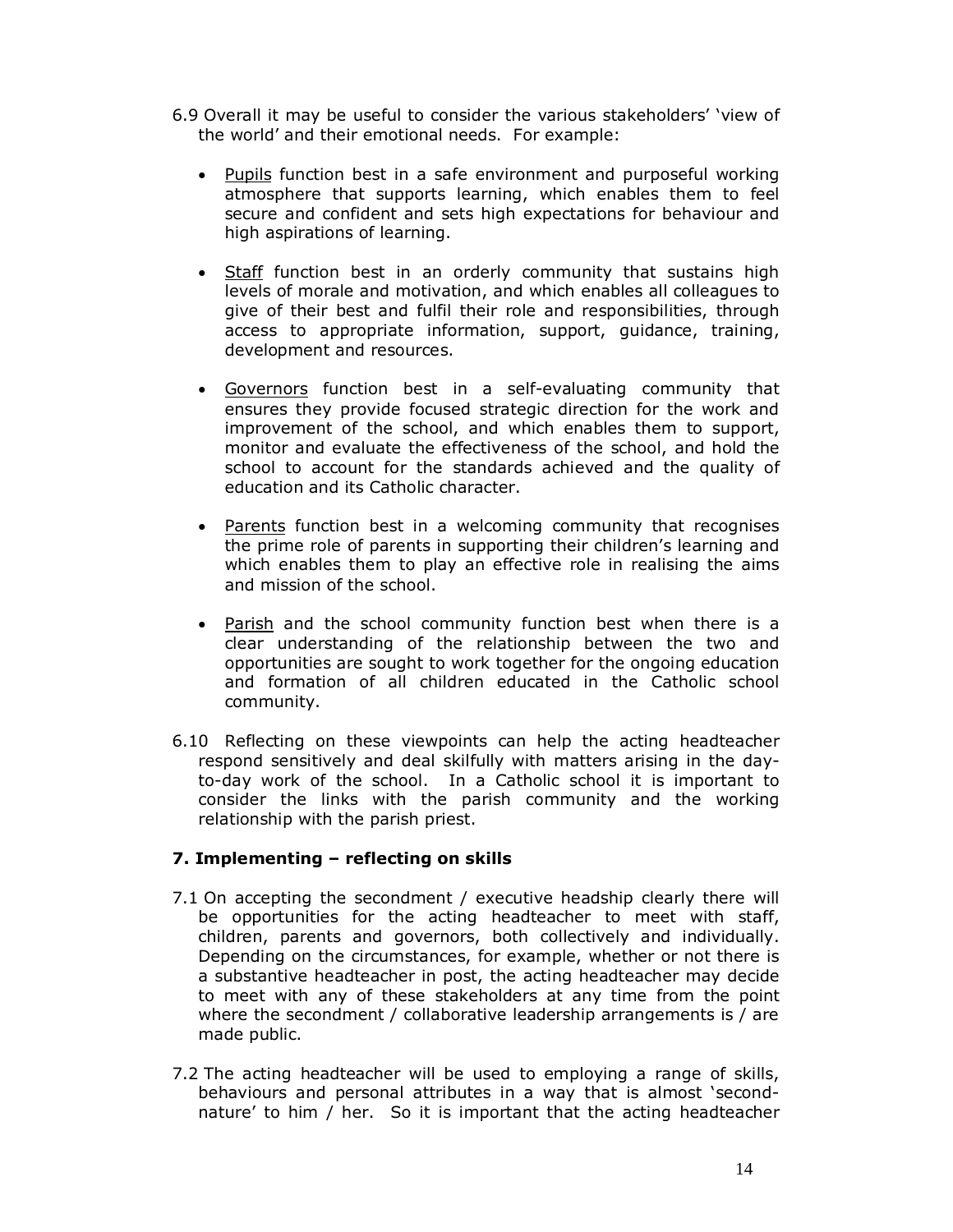consciously considers 'how' he / she leads, communicates, uses evidence, makes decisions, manages change, empowers others and builds capacity within teams.

- 7.3 The acting headteacher would be sensible to reflect on 'the journey' he / she has made in his / her own school in terms of creating an ethos, raising standards, and managing change. The acting headteacher should take time to reflect on how he / she led on creating the (Catholic) 'ethos' in his / her current school, and how the shared understandings of 'how we do it here' became embedded and translated into expectations for the community.
- 7.4 The acting headteacher should have clear understanding of the nature and purposes of a Catholic school and be able to share this through the school aims and the work of giving educational direction to the school.
- 7.5 The acting headteacher will also be wise 'never to make assumptions' about what pupils, staff, governors and parents know, understand, think and will do in the receiving school.
- 7.6 For example he / she will need to consider doing the following:
	- · Articulate (where the acting headteacher is a Catholic) clearly his / her Catholic faith and the values and expectations that arise from the faith, at every opportunity.
		- o This will mean consistently explaining, exemplifying and demonstrating.
		- o Known as 'talking the talk'.
		- o Rooted in the language of the Catholic faith.
	- · Model at every opportunity by leading by example, his / her values rooted in his / her Catholic faith and the kind of attitudes, behaviours, relationships and communication he / she wants to see in the school.
		- o This will mean leading by example and seeing opportunities to show in action what he / she believes in and holds dear.
		- o Known as 'walking the talk' and 'living the faith'.
		- o Rooted in Gospel values.
	- · Communicate information effectively to support the day-to-day work of the school through questioning, listening, discussion, dialogue, consultation and negotiation.
		- o This will mean communicating effectively orally and in writing to a variety of audiences.
		- o This will require good structures and systems for holding and recording the outcomes of meetings (formal and informal) with stakeholders.
	- · Acknowledge good practice and positive contributions to the work and life of the school community through private and public means rooted in a belief that everyone has a right to learn and grow as a child of God.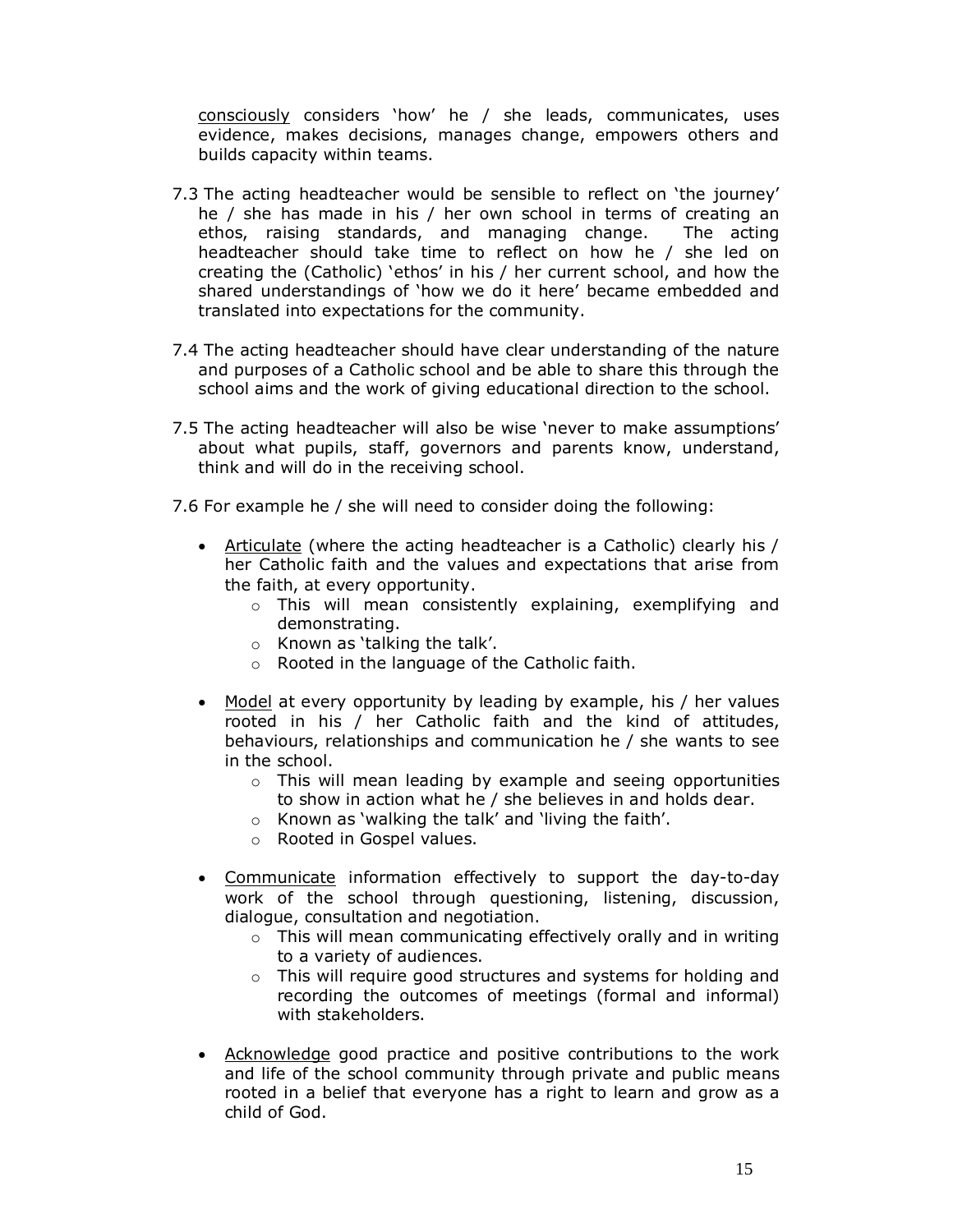- o This will mean ensuring everyone feels valued and motivated.
- · Collect, analyse and use evidence to inform making 'good' judgements that are consistent with the school's values and mission.
	- o This will mean collecting a whole range of data and information, both written and verbal.
	- o This will ensure a sound basis for decision-making.
- · Consult, listen and negotiate where relevant and, where appropriate, take account of the voice of staff, pupils, governors, parents and parish.
	- o This will mean making sure decisions are rooted in good judgements and that stakeholders feel confident, listened to and heard.
- · Challenge poor performance or inappropriate behaviours or actions where necessary.
	- o This means determining what is not negotiable in terms of the values and mission of the school as a Catholic community of faith.
	- $\circ$  It also means deciding what has to be tackled and cannot be ignored in the interests of children and the 'best interest' of the school. Fundamentally, it is asking the questions: why does this school exist? Who is it for? Who is running this school and in whose interests? What is being achieved?
- · Build capacity in the school, at all levels, through appropriate devolution of responsibility, delegation of tasks, and appropriate briefing and training.
	- o This means working with and through teams and individuals.
	- o Embedding confidence in people's performance.

# **8. Implementing – planning actions**

- 8.1 It is impossible 'to write the script' for the acting headteacher because each school is unique and therefore he / she will need to exercise good professional judgement about the priorities for the school.
- 8.2 An acting headteacher will need to assume responsibility for the work of the school and 'do what needs to be done'. What that will be, will vary from school to school.
- 8.3 Just because he / she is an acting headteacher does not mean that he / she should refrain from making long-term strategic decisions or engaging in pressing personnel matters, not least to do with performance issues. This is where good advice from the LA / DES should be helpful in determining what needs to be done and how.
- 8.4 A good 'rule of thumb' for the acting headteacher is to ask the question, *"How would I feel coming in as substantive headteacher if the decision made had been made without me having an opportunity*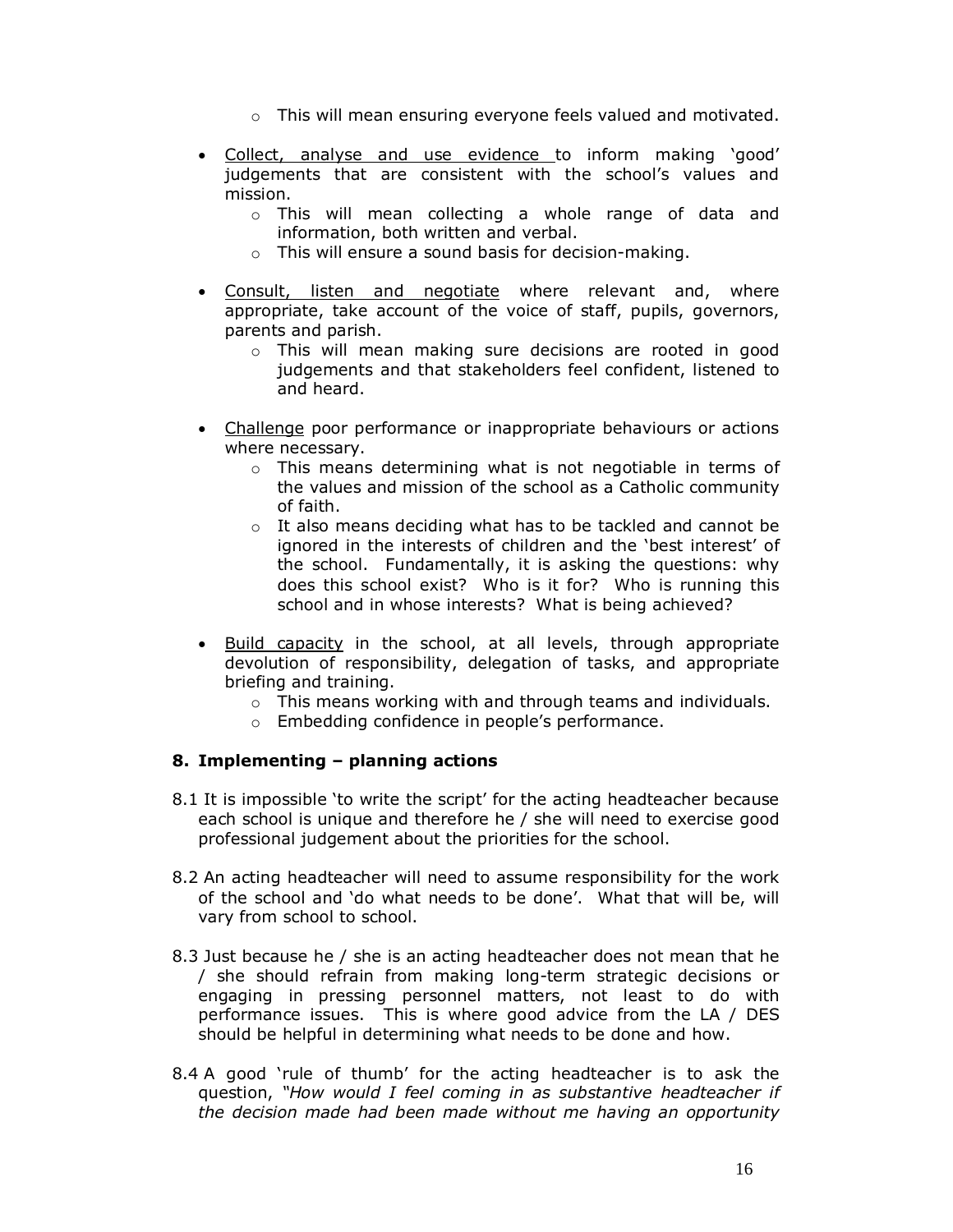*to influence it, or determine the action that would result?".* Clearly sound basic advice about anything is, *'When in doubt – don't',* or at least *'Seek advice first!'* … And the acting headteacher should be encouraged to be confident in his / her own knowledge, understanding, skills, abilities and judgement.

- 8.5 Actions will need to be taken, drawing on the following areas of work that constitute the National Standards for Headteachers:
	- · Creating the future;
	- · Leading learning and teaching;
	- · Developing self and working with others;
	- · Managing the organisation;
	- · Securing accountability;
	- · Strengthening community.

[See checklist of suggestions regarding possible tasks and activities Appendix 8.]

# **9. Managing the organisation**

- 9.1 Headteachers need to provide effective organisation and management for the school they lead and seek ways of improving organisational structures and functions. Headteachers should ensure that the school and people and resources within it are organised and managed to provide an efficient, effective and safe learning environment. These management responsibilities imply reviewing and evaluating the roles and responsibilities of staff, managing available resources and ensuring value for money.
- 9.2 Acting headteachers should legitimately focus on substantial aspects of this area of a headteacher's work because the impact of the absence of a substantive headteacher on the smooth day-to-day running of the school must be minimised. It is important to sustain pupils' learning, staff morale, governor activity and parental confidence.
- 9.3 Clearly acting headteachers need to make specific, achievable, realistic and relevant decisions about the scope and scale of what they can aim to achieve, plan, do and evaluate in the time they are employed in the school.
- 9.4 Managing the organisation will require the acting headteacher carries out tasks in order to:
	- · manage the school efficiently and effectively on a day-to-day basis;
	- · deploy finances, staff and resources to best effect;
	- · recruit staff where necessary;
	- · ensure staff's conditions of employment are fulfilled and professional duties carried out;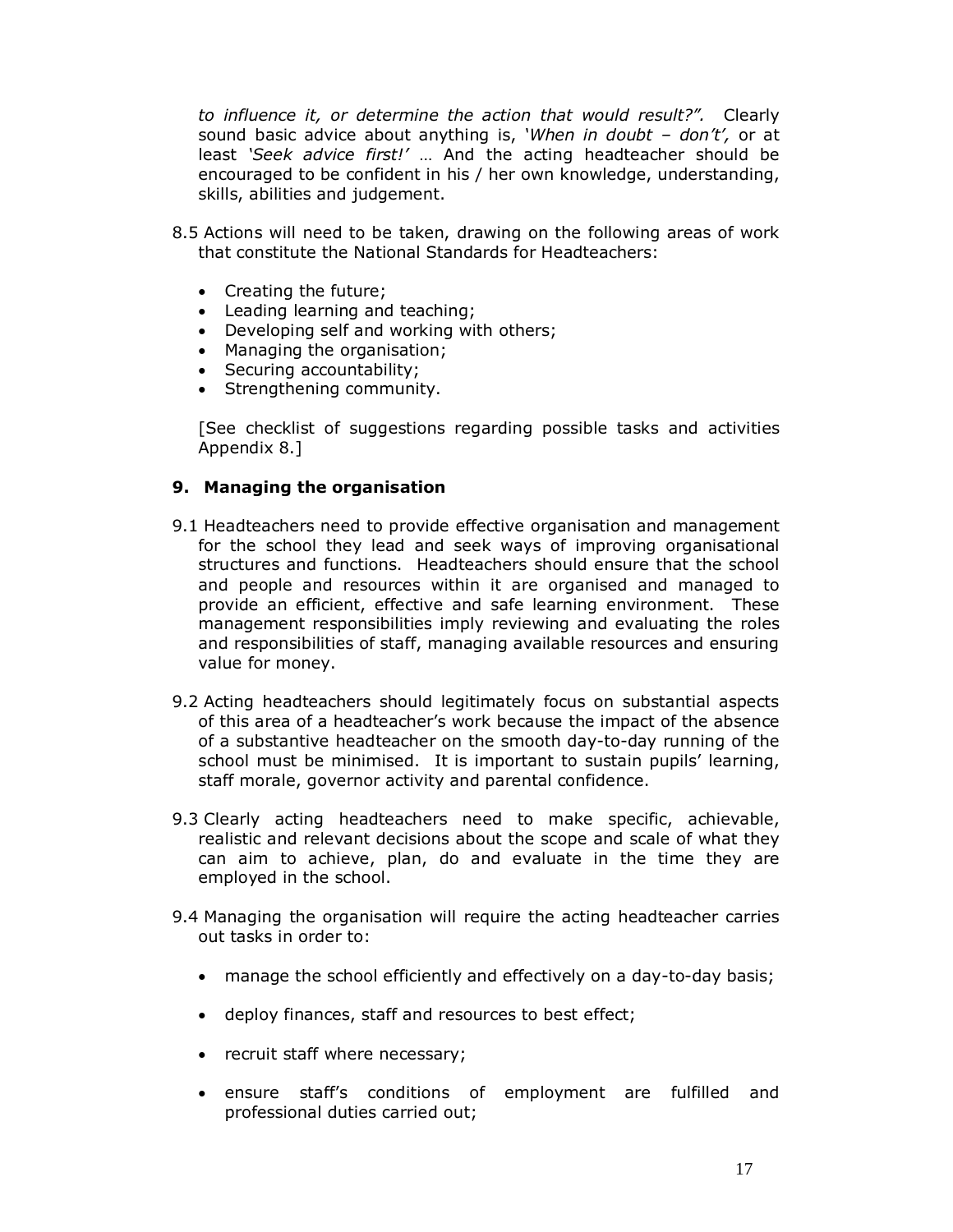- · implement performance management where appropriate;
- · ensure the school environment meets the needs of the curriculum and health and safety regulations;
- · secure the Catholic life.

# **10. Leading learning and teaching**

- 10.1 Learning and teaching is the core business of the school. Headteachers have a central responsibility for the quality of learning and teaching and for pupils' achievement. This implies setting high expectations and monitoring and evaluating the effectiveness of learning outcomes.
- 10.2 Acting headteachers should legitimately focus on the whole of this aspect of a head's work because it is vital that the impact of the absence of a substantive headteacher on pupils' learning and entitlement to a quality education must be minimised.
- 10.3 In a Catholic school attention needs to be given to the provision for religious education, collective worship, prayer, liturgy and pupils' spiritual, moral, social and cultural education, as well as the planned subjects of the National Curriculum.
- 10.4 Clearly acting headteachers need to make specific, achievable, realistic and relevant decisions about the scope and scale of what they can aim to achieve, plan, do and evaluate in the time they are employed in the school.
- 10.5 Leading teaching and learning will require the acting headteacher carries out tasks in order to:
	- · reach a view on how well teachers teach and how well children learn;
	- · monitor teaching and learning, e.g. lesson observation, scrutiny of work, interviews with pupils, etc.
	- · assess and monitor pupil progress using data and benchmarks;
	- · provide colleagues with feedback, advice, guidance and support about teaching and learning and the curriculum.

# **11. Working with others**

11.1 Effective relationships are important in headship as headteachers work with and through others, including, pupils, staff governors, parents and other members of the community.Headship is about building a professional learning community, which enables others to achieve. Through performance management and effective continuous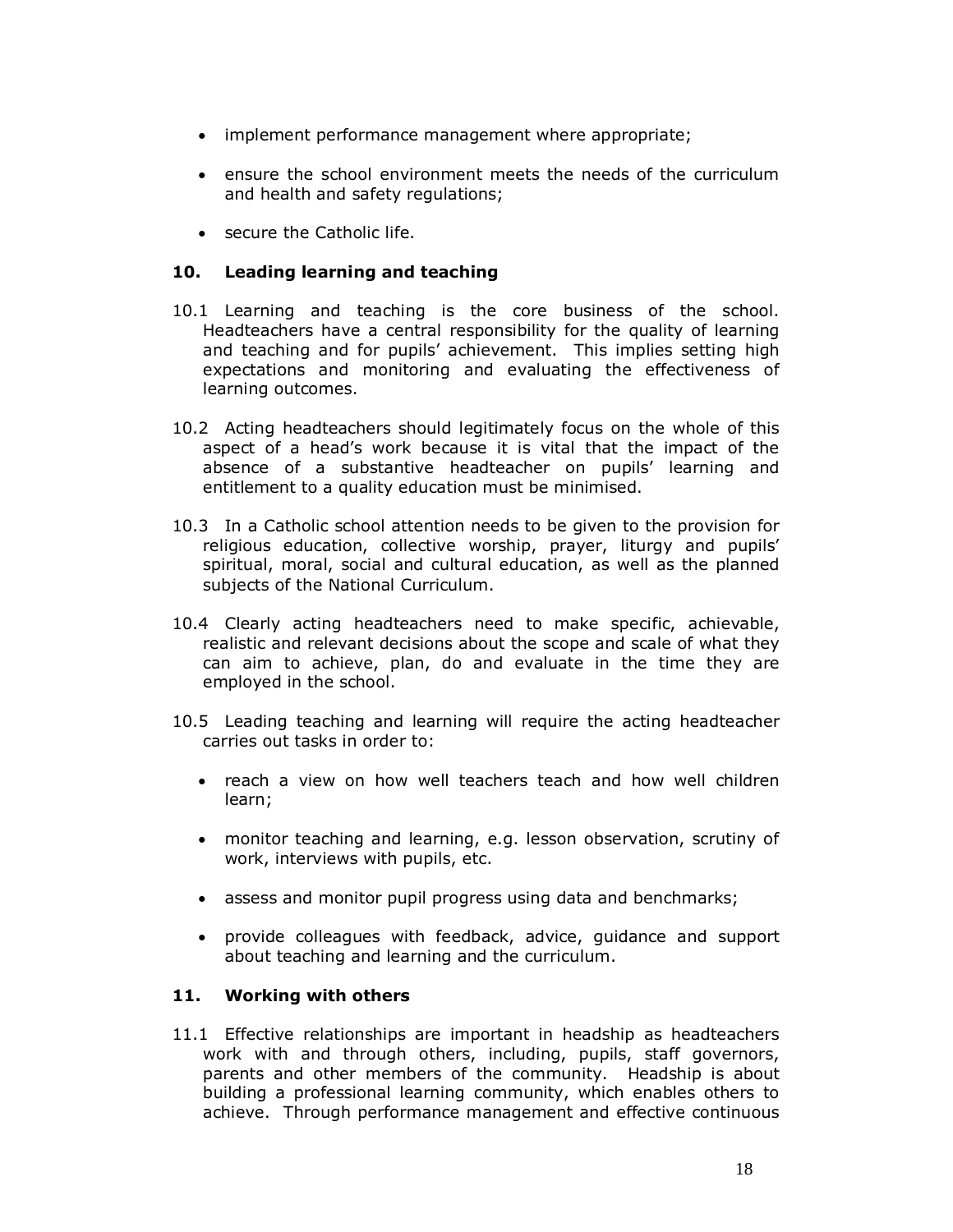professional development, the headteacher supports all staff to achieve high standards.

- 11.2 In a Catholic school we believe that our rights as human beings are rooted in the fact God created us uniquely and He has a plan for each one of us on a journey in faith. With these rights come responsibilities and duties to our fellow human beings. Fulfilling our human potential and helping others to do so becomes therefore a central value of the Catholic school.
- 11.3 Acting headteachers should legitimately focus on this aspect of a head's work because the impact of the absence of a substantive headteacher on staff development and professional entitlement must be minimised.
- 11.4 Clearly acting headteachers need to make specific, achievable, realistic and relevant decisions about the scope and scale of what they can aim to achieve, plan, do and evaluate in the time they are employed in the school.
- 11.5 Working with others will require the acting headteacher carries out tasks in order to:
	- · share leadership, build capacity, work through teams;
	- · promote a culture that 'we are all learners here';
	- · work co-operatively and collaboratively;
	- · plan, allocate, support and evaluate work undertaken by teams and individuals ensuring clear devolution of responsibilities and delegation of tasks.

#### **12. Securing accountability**

- 12.1 The commitment of the acting headteacher to his / her Catholic faith should be at the heart of his / her vision for the school that they set out to lead and to which offer stewardship. Headteachers have a professional responsibility to the whole school community. Headteachers are accountable to a wide range of groups, particularly pupils, parents, governors, the LA and Diocesan Trustees.
- 12.2 Acting headteachers should legitimately focus on this important aspect of a head's work because the impact of the absence of a substantive headteacher on the school's accountability for its performance and sustaining its Catholic ethos must be minimised.
- 12.3 Clearly acting headteachers need to make specific, achievable, realistic and relevant decisions about the scope and scale of what they can aim to achieve, plan, do and evaluate in the time they are employed in the school.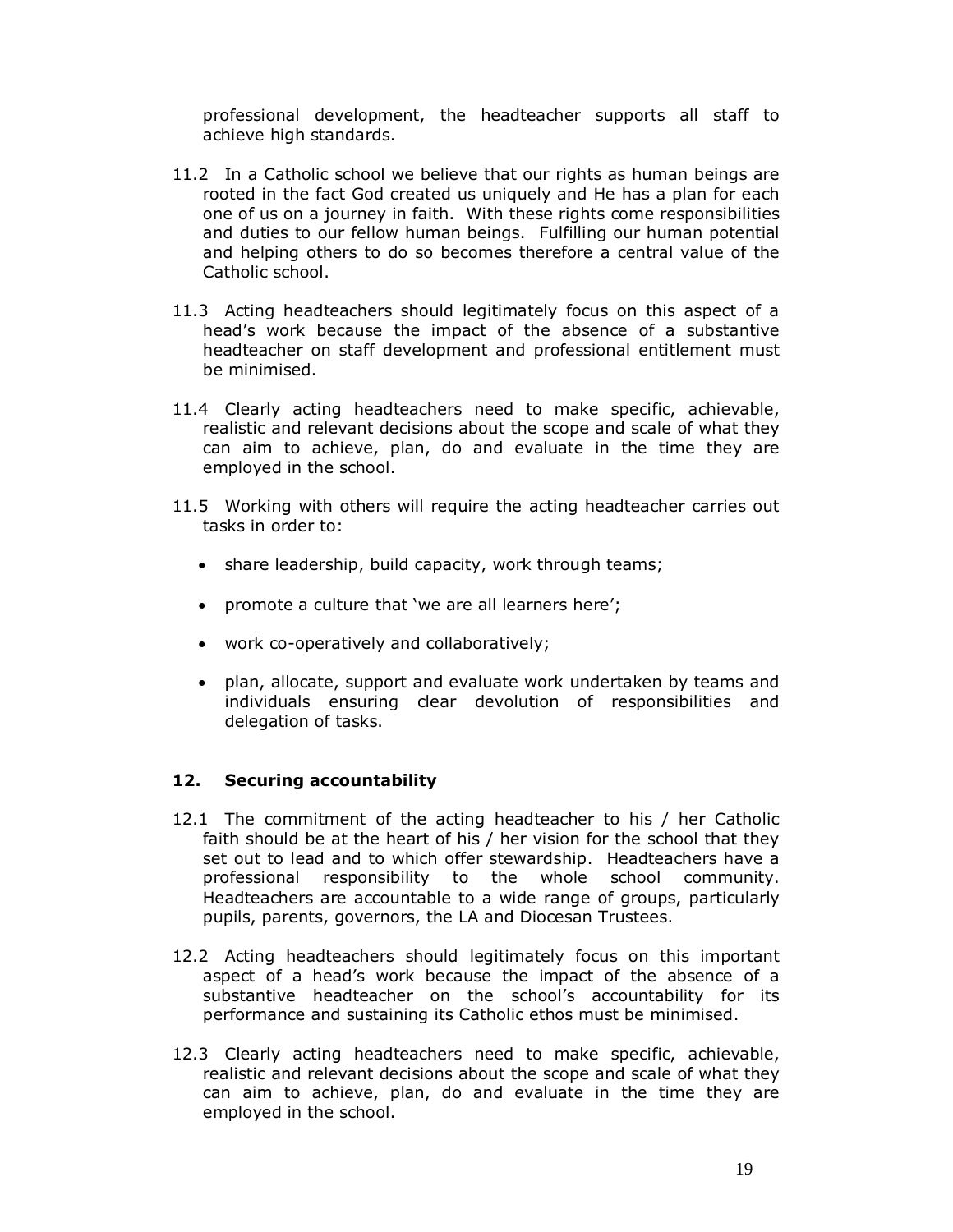- 12.4 Securing accountability will require the acting headteacher carries out tasks in order to:
	- · engage the school community in systematic and rigorous selfevaluation of the work of the school;
	- · collect and use data to understand the strengths and weaknesses of the school;
	- · ensure individual staff accountabilities are clear and understood;
	- · work with the chair of governors to enable the governing body to meet its responsibilities for securing effective teaching and learning and improved standards of achievement;
	- · combine the outcomes of school self-review with external evaluations to develop and improve the school.

# **13. Strengthening community**

- 13.1 Headteachers should engage with the internal and external school community, thus modelling the principles of equity and entitlement. Headteachers should encourage and engage in collaboration with other schools in order to bring positive benefits to their own school and share expertise more widely. Headteachers should also ensure collaboration and collective responsibility for children with parents and carers across a range of agencies.
- 13.2 In a Catholic school consideration needs to be given to the parish community.
- 13.3 Acting headteachers should legitimately focus on specific features of this aspect of a head's work because the impact of the absence of a substantive headteacher on the school's relationship with the community must be minimised.
- 13.4 Clearly acting headteachers need to make specific, achievable, realistic and relevant decisions about the scope and scale of what they can aim to achieve, plan, do and evaluate in the time they are employed in the school.
- 13.5 Strengthening the community will require the acting headteacher carries out tasks in order to:
	- · engage with dialogue with parents and carers, the parish community and other partners to promote consensus on values, beliefs and shared responsibilities;
	- · build and maintain effective relationships with parents, the parish, other partners and the community to enhance the education of the pupils.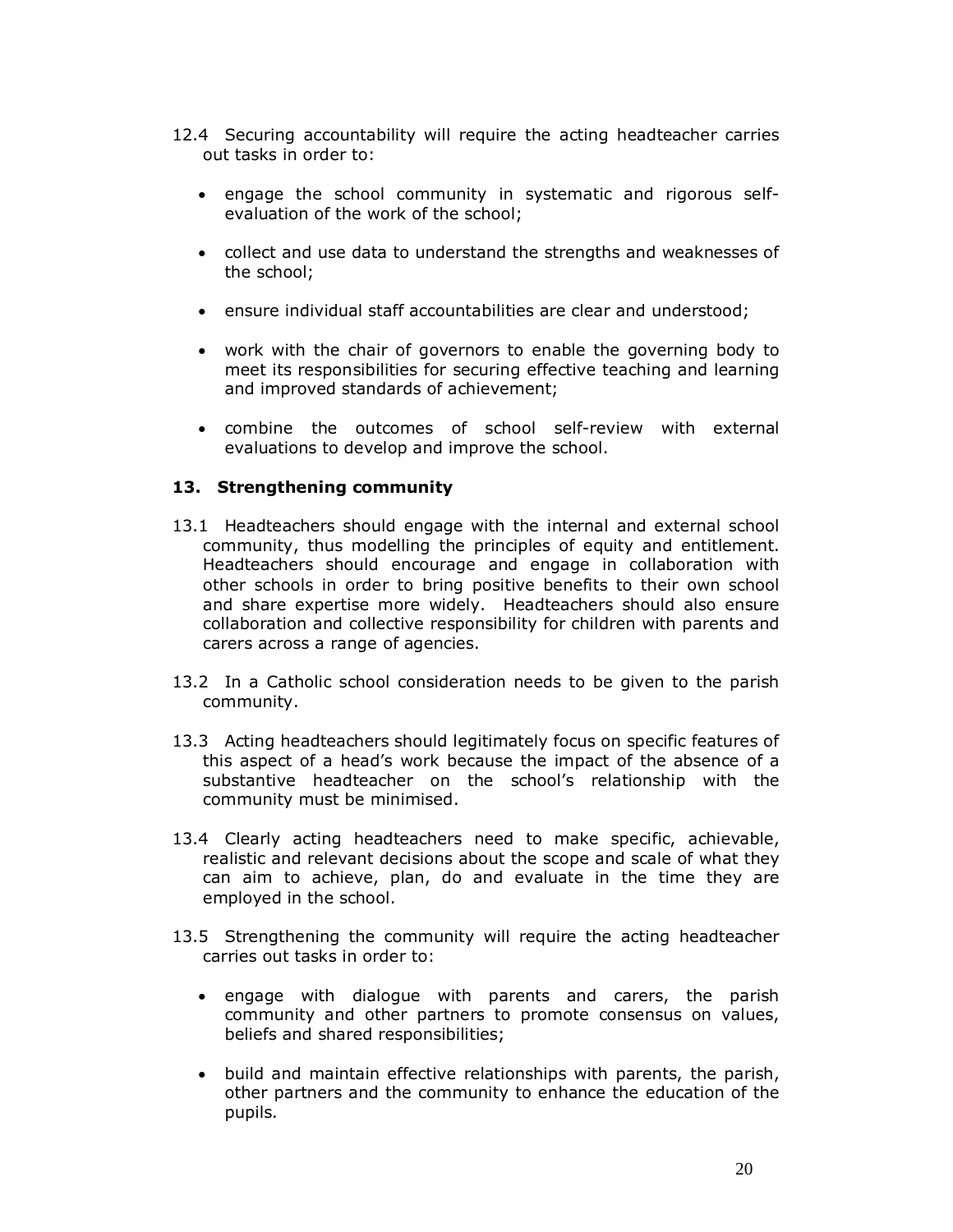#### **14. Creating the future**

- 14.1 Critical to the role of headship is working with the governing body and others to create a shared, strategic vision and plan which inspires and motivates pupils, staff and all other members of the school community. In a Catholic school the Catholic faith and Gospel values are at the heart of everything and permeate every facet of its work.
- 14.2 Acting headteachers should legitimately focus on this vital aspect of a head's work because the impact of the absence of a substantive headteacher on the mission of a Catholic school and the quality of educational outcomes achieved must be minimised.
- 14.3 Clearly acting headteachers need to make specific, achievable, realistic and relevant decisions about the scope and scale of what they can aim to achieve, plan, do and evaluate in the time they are employed in the school.
- 14.4 Creating the future will involve the acting headteacher carries out tasks in order to:
	- · ensure the vision and values of the school as a Catholic school are sustained and developed appropriately
	- · ensure the vision of high quality educational provision is clearly articulated, shared and understood
	- · ensure the schedule to implement the school improvement plan is maintained wherever possible and appropriate
	- · ensure any other operational plans are maintained wherever possible and appropriate
	- · make a contribution to the school's self-evaluation process for example:
		- o carrying out monitoring, evaluation and reporting activities
		- o offering professional views and judgements on the quality of education provided and the outcomes achieved, based on the collection, analysis and evaluation of a variety of evidence
		- o acting as professional adviser to the governing body.
- 14.5 Clearly the acting headteacher must be mindful to consult with the governors and the LA inspector / adviser / officer for the school in the process of arriving at judgements and suggesting response and actions that would impact on the strategic management of the school.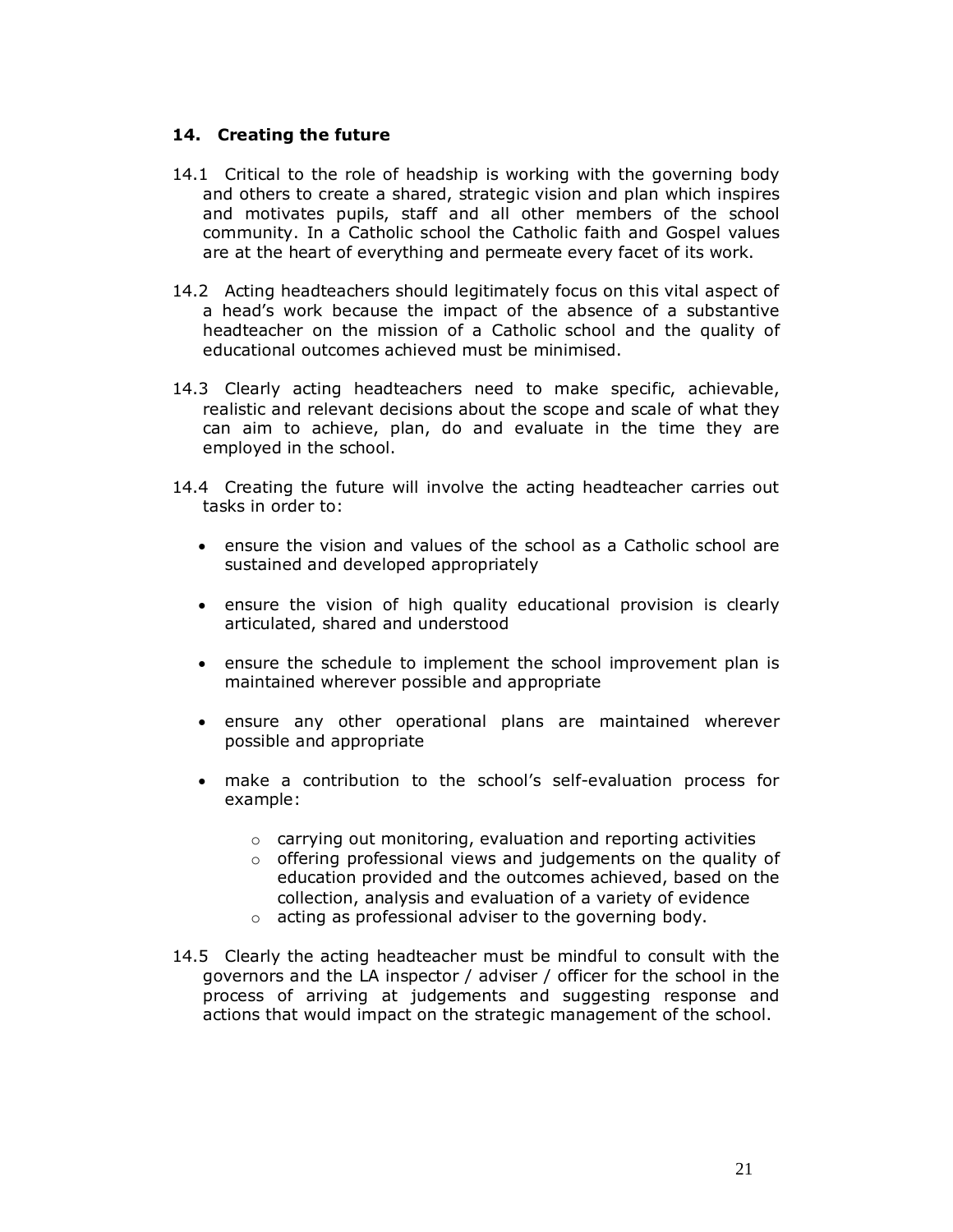# **15.Drawing on support**

- 15.1 The LA, as the maintaining authority responsible for monitoring the quality of education provided within the school, should be the first port of call when there are any queries, concerns or need for advice.
- 15.2 The DES will always be prepared to offer support and guidance, working in partnership with the LA.

# **16.Evaluation and feedback**

16.1 At the end of the period of acting headship, the acting headteacher will be asked to review the experience gained through offering leadership to a school in need of an acting head. This will be done in the first instance by letter. The focus will be on what they have learned and what they would do differently as a result. This feedback should help inform an annual review of this pack, as well as policy and practice at the DES.

Margaret Buck September 2009

Minor revisions August 2012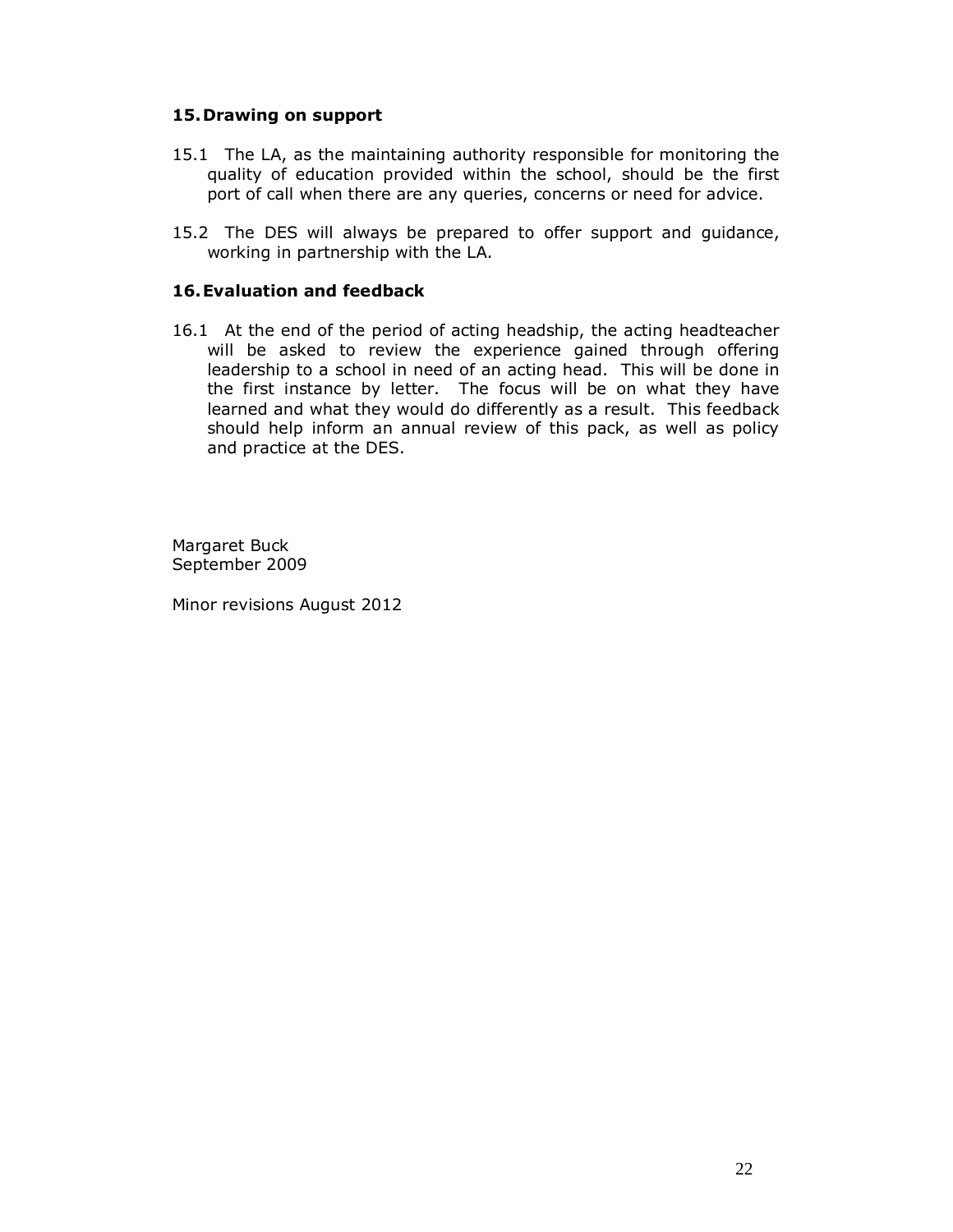Appendix 2

# **SUPPORTING ACTING HEADSHIP – Recruitment Criteria**

| Person specification        |                                                                                                                                                                                       |  |  |  |  |  |  |  |  |
|-----------------------------|---------------------------------------------------------------------------------------------------------------------------------------------------------------------------------------|--|--|--|--|--|--|--|--|
| Faith                       | A practising and committed Catholic                                                                                                                                                   |  |  |  |  |  |  |  |  |
| commitment                  | Secure understanding of the distinctive nature of the Catholic<br>school                                                                                                              |  |  |  |  |  |  |  |  |
|                             | Able to articulate a philosophy for Catholic education                                                                                                                                |  |  |  |  |  |  |  |  |
|                             | Understanding of leadership role in spiritual development of pupils<br>and staff                                                                                                      |  |  |  |  |  |  |  |  |
|                             | Understanding of the school's role in the parish and wider<br>community                                                                                                               |  |  |  |  |  |  |  |  |
| Experience                  | Substantial experience as an effective headteacher (or very<br>experienced effective deputy headteacher)                                                                              |  |  |  |  |  |  |  |  |
| Professional<br>development | Evidence of continuing professional development relating to school<br>leadership and management, school improvement and curriculum<br>development                                     |  |  |  |  |  |  |  |  |
|                             |                                                                                                                                                                                       |  |  |  |  |  |  |  |  |
| Strategic<br>leadership     | Ability to articulate and share a vision of education within the<br>context of the mission of a Catholic school                                                                       |  |  |  |  |  |  |  |  |
|                             | Evidence of having successfully translated vision into reality at<br>whole-school level                                                                                               |  |  |  |  |  |  |  |  |
|                             | Ability to inspire and motivate staff, pupils, parents and governors<br>to achieve the aims of Catholic education                                                                     |  |  |  |  |  |  |  |  |
|                             | Evidence of successful strategies for planning, implementing,<br>monitoring and evaluating school improvement                                                                         |  |  |  |  |  |  |  |  |
|                             | Ability to analyse data, develop strategic plans, set targets and<br>monitor and evaluate progress towards these                                                                      |  |  |  |  |  |  |  |  |
|                             | Knowledge of what constitutes quality in educational provision, the<br>characteristics of effective schools and strategies for raising<br>standards and the achievement of all pupils |  |  |  |  |  |  |  |  |
|                             | Knowledge of the statutory framework for education and other<br>relevant legislation                                                                                                  |  |  |  |  |  |  |  |  |
|                             |                                                                                                                                                                                       |  |  |  |  |  |  |  |  |
| Teaching and<br>Learning    | A secure understanding of the requirements of the Curriculum<br>Directory for Religious Education and the National Curriculum and<br>Early Years development                          |  |  |  |  |  |  |  |  |
|                             | Knowledge and experience of a range of successful teaching and<br>learning strategies to meet the needs of all pupils                                                                 |  |  |  |  |  |  |  |  |
|                             | A secure understanding of assessment strategies and the use of<br>assessment to inform the next stages of learning                                                                    |  |  |  |  |  |  |  |  |
|                             | Experience of effective monitoring and evaluation of teaching and<br>learning                                                                                                         |  |  |  |  |  |  |  |  |
|                             | Secure knowledge of statutory requirements relating to the<br>curriculum and assessment                                                                                               |  |  |  |  |  |  |  |  |
|                             | Understanding of the characteristics of an effective learning<br>environment and the key elements of successful behaviour<br>management                                               |  |  |  |  |  |  |  |  |
|                             |                                                                                                                                                                                       |  |  |  |  |  |  |  |  |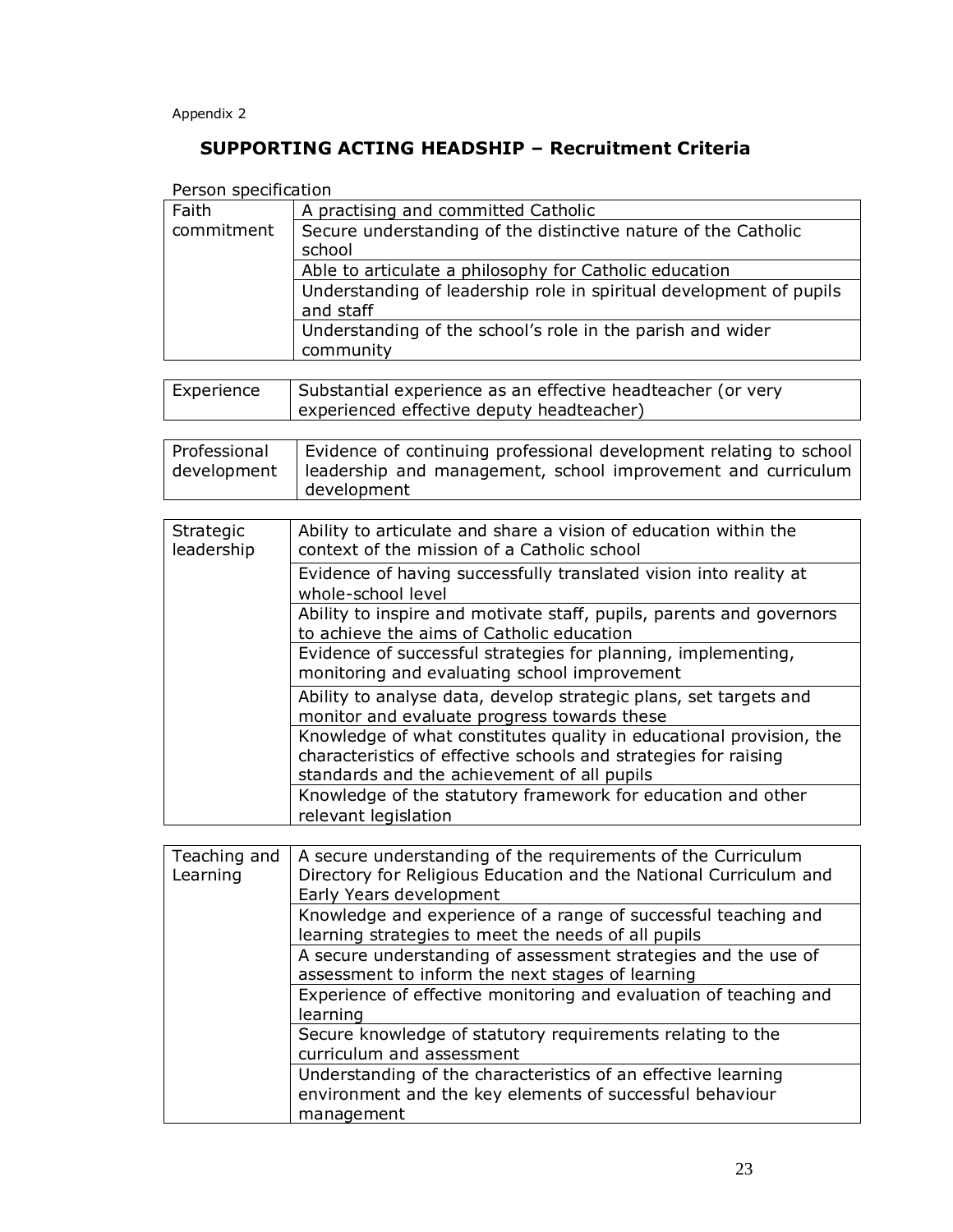| Leading and<br>managing    | Substantial successful experience of working in and leading staff<br>teams                                                                                             |
|----------------------------|------------------------------------------------------------------------------------------------------------------------------------------------------------------------|
| staff                      | Ability to delegate work and support colleagues in undertaking<br>responsibilities                                                                                     |
|                            | Successful involvement in staff recruitment, appointment and<br>induction, and understanding of the particular needs of a Catholic<br>school                           |
|                            | Experience of appraisal and supporting the continuing professional<br>development of colleagues                                                                        |
|                            | Understanding of effective budget planning, resource deployment,<br>and how financial and resource management enable a school to<br>achieve its educational priorities |
|                            |                                                                                                                                                                        |
| Accountability             | Ability to communicate effectively, orally and in writing to a range<br>of audiences - e.g. staff, pupils, parents, governors, parishioners<br>and clergy              |
|                            | Experience of whole-school self-evaluation and improvement<br>strategies, including the evaluation of a Catholic school                                                |
|                            | Ability to provide clear information and advice to staff and<br>governors                                                                                              |
|                            | Secure understanding and experience of using strategies for<br>performance management                                                                                  |
|                            |                                                                                                                                                                        |
| Skills,                    | High quality teaching skills                                                                                                                                           |
| qualities and<br>abilities | Strong commitment to the aims and purposes and mission of a<br>Catholic school                                                                                         |
|                            | Commitment to their own spiritual formation and that of pupils                                                                                                         |
|                            | High expectations of pupils' learning and attainment                                                                                                                   |
|                            | Strong commitment to school improvement and raising<br>achievement for all                                                                                             |
|                            | Ability to build and maintain good relationships                                                                                                                       |
|                            | Ability to remain positive and enthusiastic when working under<br>pressure                                                                                             |
|                            | Ability to organise work, prioritise tasks, make decisions and<br>manage time effectively                                                                              |
|                            | Empathy with children                                                                                                                                                  |
|                            | Good communication skills                                                                                                                                              |
|                            | Good interpersonal skills                                                                                                                                              |
|                            | Stamina and resilience                                                                                                                                                 |
|                            |                                                                                                                                                                        |
|                            |                                                                                                                                                                        |
|                            | Ability to provide high quality liturgically based worship for pupils                                                                                                  |
|                            | Confidence<br>Confidentiality                                                                                                                                          |
|                            | and staff                                                                                                                                                              |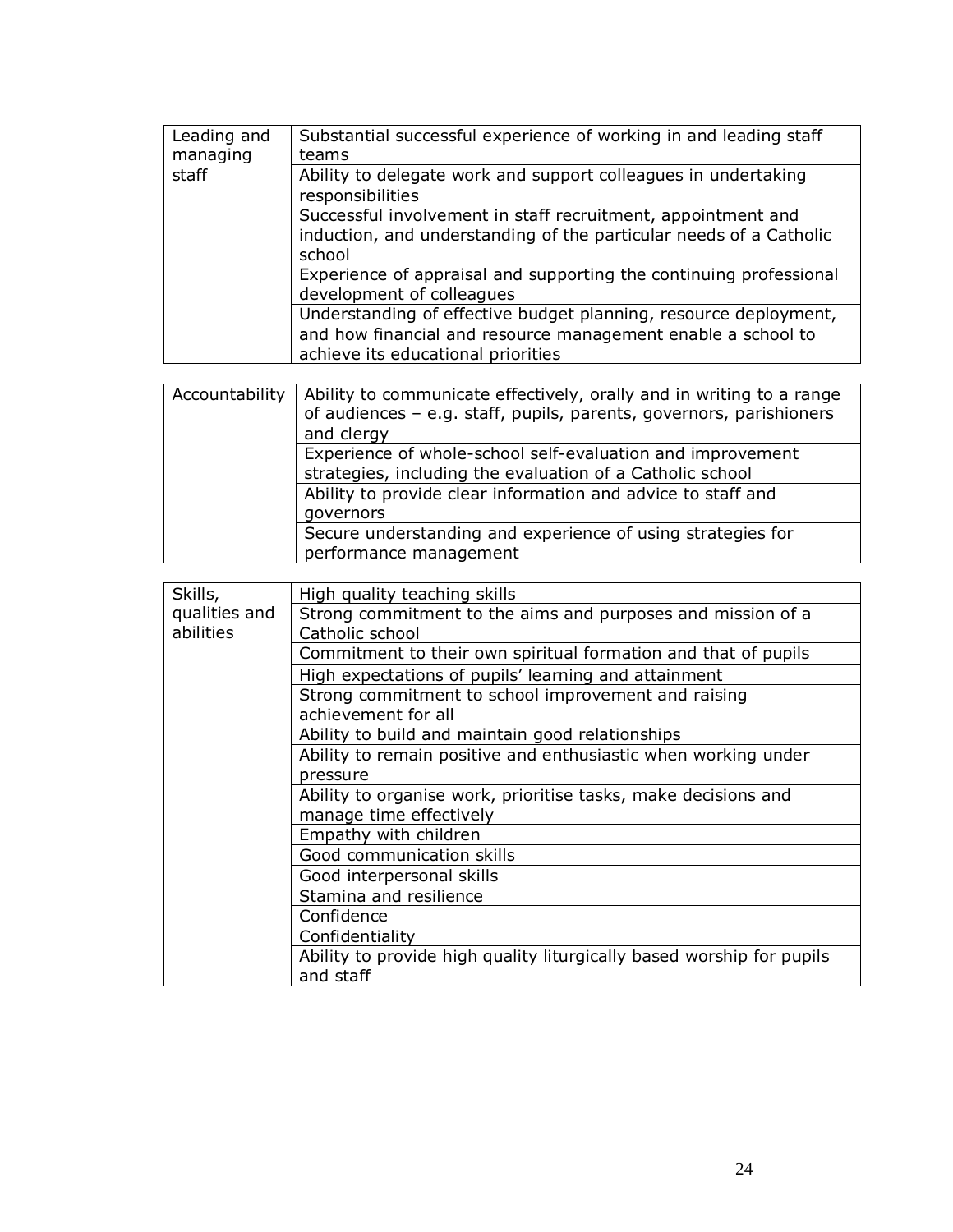| School Specification |                                                          |  |  |  |  |  |  |
|----------------------|----------------------------------------------------------|--|--|--|--|--|--|
| Quality of           | A school where results of statutory tests / assessments  |  |  |  |  |  |  |
| education            | and CVA is at least 'good'                               |  |  |  |  |  |  |
|                      | Last Ofsted report judged the school to be at least a    |  |  |  |  |  |  |
|                      | 'good' school and leadership and management of the       |  |  |  |  |  |  |
|                      | headteacher to be at least 'good' if not 'outstanding'   |  |  |  |  |  |  |
|                      | A school where there is sufficient capacity in terms of  |  |  |  |  |  |  |
|                      | leadership and management experience, skills and         |  |  |  |  |  |  |
|                      | abilities grown and developed within the school          |  |  |  |  |  |  |
|                      | leadership team to enable the headteacher to be          |  |  |  |  |  |  |
|                      | released on secondment without 'threat' to the school    |  |  |  |  |  |  |
|                      | Inspected by Ofsted in the two previous years / or       |  |  |  |  |  |  |
|                      | unlikely to be inspected by Ofsted in the next 12 months |  |  |  |  |  |  |

N.B. In the case of an acting headteacher who is not currently serving as a substantive headteacher apply the person specification.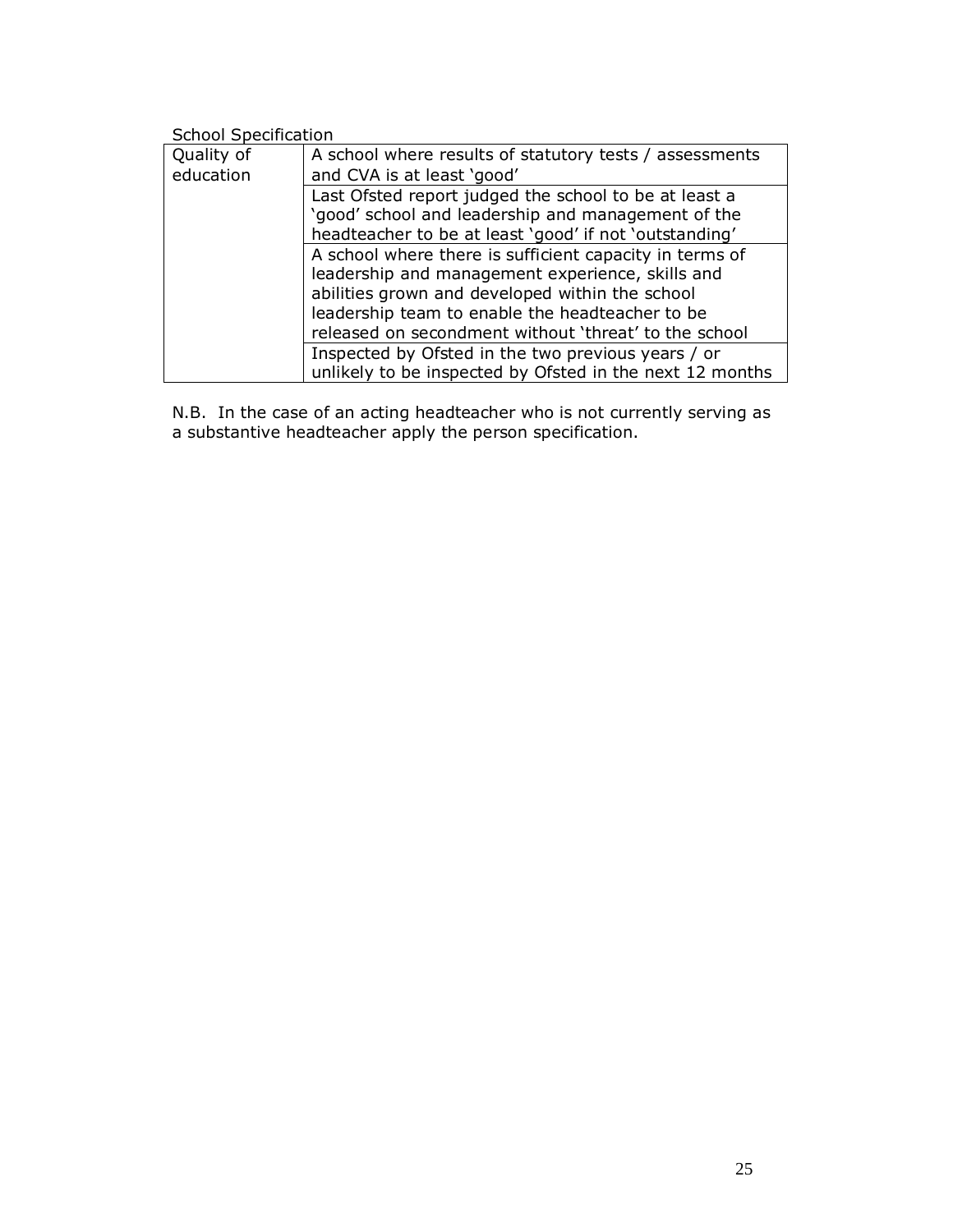# **SUPPORTING ACTING HEADSHIP IN A DIOCESAN SCHOOL SECONDMENT MODEL**

#### **Communication – statement for staff in receiving school**

- · To be used to inform a face to face briefing with staff and to be published in the staffroom.
- · It is wise this is displayed in the staffroom so that any member of staff who is absent has access to the actual statement shared with staff in their absence.
- · It is important that there is an emphasis on positive messages.
- · Clearly there are very valid reasons why a 'good' school needs an acting headteacher, for example, the unexpected illness of the substantive headteacher.
- · Note: In certain circumstances there may be 'sensitive' issues in the receiving school that underpin the need for an acting headteacher but no mention should be made of these, or any confidential matters, in any communication. The focus is on protecting the long-term interests of the school and not communicating any cause for concern about the school's performance, provision or future.

# **To all staff of [***insert name***] School**

As chair of governors, and with the support of the governing body, I wish to share with you the following news.

[As you know] [*insert name*] is [retiring / has resigned / is absent due to ill health / is absent for domestic reasons / is going into hospital / OR / alternative statement agreed with DESand LA] and so we need to secure the leadership and management of the school. Above all we need to ensure that children's education continues smoothly.

So we need a headteacher [as soon as possible / from (*insert date*)] and [*insert name*] [from (*insert name)* School / who used to be a headteacher] has been approached by both the Diocesan Education Service and the LA, working in partnership, to take on the acting headship of our school.

[*Insert name*] is willing to undertake this secondment [and (his / her) governors are willing to release (him / her) to us as a temporary arrangement]. So we are pleased to welcome [*insert name*] to our school. [*Insert name*] will be in school on [*insert date*] to meet with staff and governors.

At this stage that is all I wish to say and know that [*inset name*], working with the governors, will be communicating further information to you as soon as possible.

Clearly this information remains confidential until letters can be sent out to parents.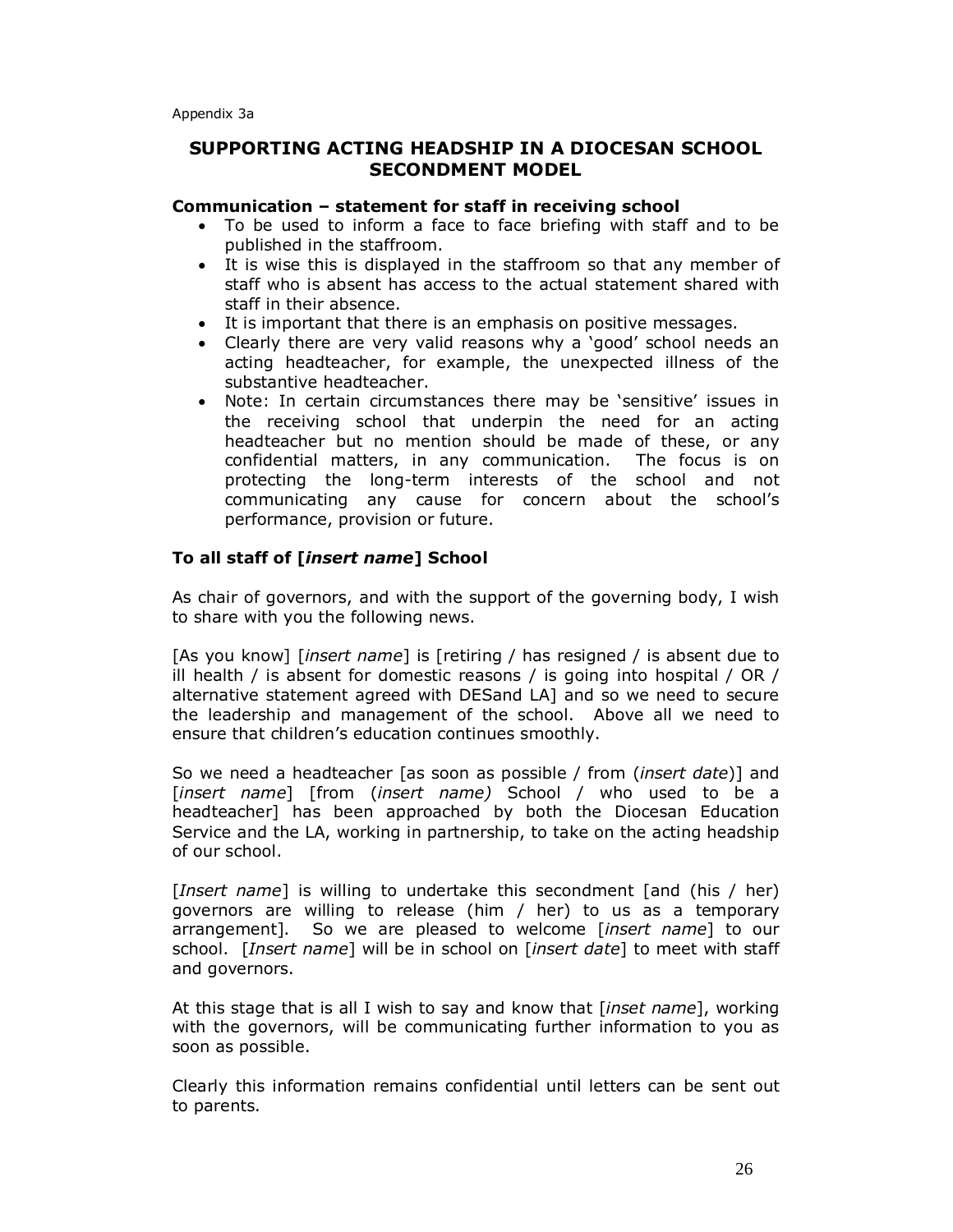So children will be told [in assembly / by (*insert name*) going round the classes] [today / tomorrow / OR state day] and there will be a letter home to parents informing them [this evening / tomorrow evening / OR state date].

Additionally we expect that a statement will be published by Father [*insert name*] in the next parish newsletter.

Signed: ………………………… Chair of Governors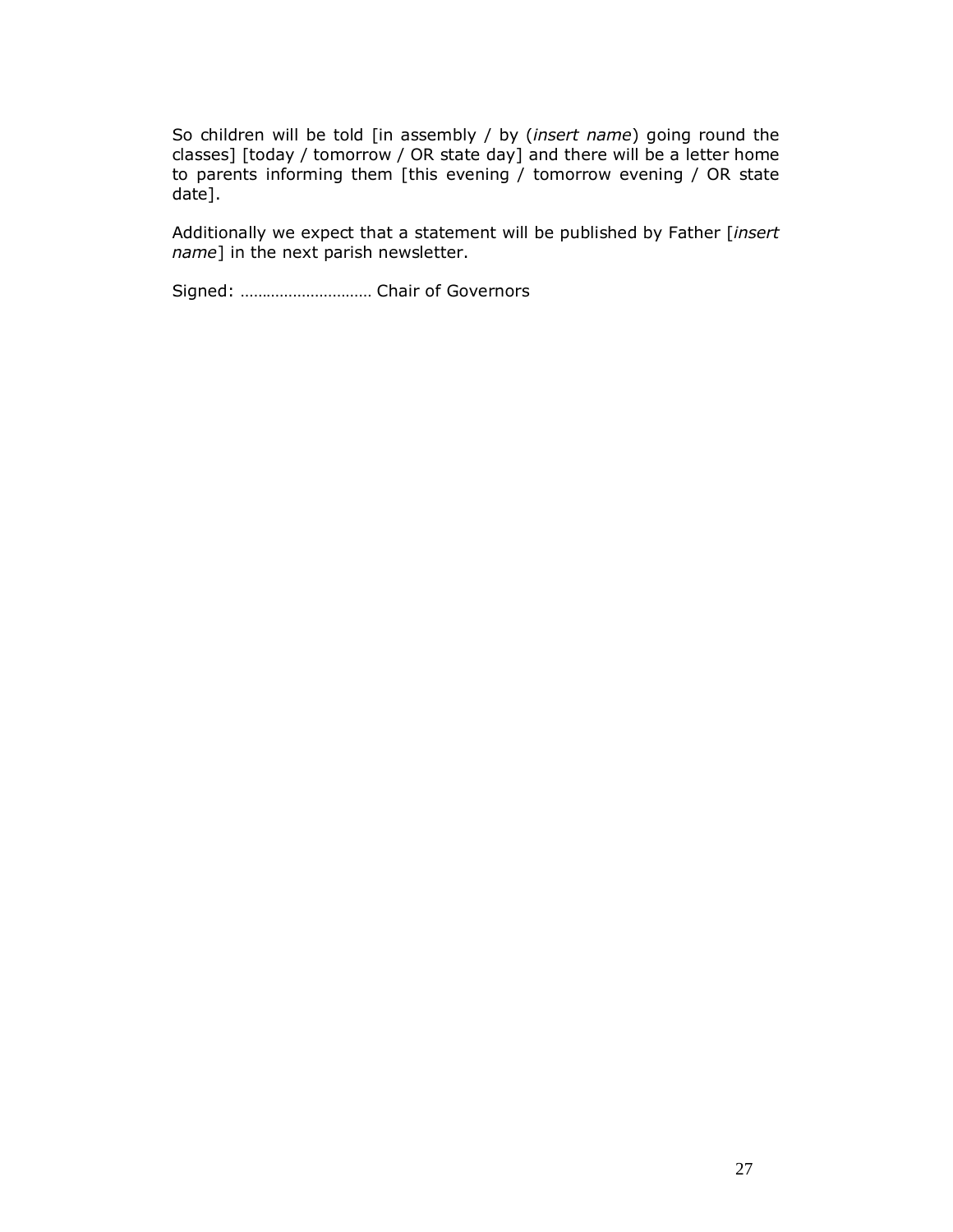# **SUPPORTING ACTING HEADSHIP IN A DIOCESAN SCHOOL EXECUTIVE HEADSHIP MODEL**

#### **Communication – statement for staff in receiving school**

- · To be used to inform a face to face briefing with staff and to be published in the staffroom.
- · It is wise this is displayed in the staffroom so that any member of staff who is absent has access to the actual statement shared with staff in their absence.
- · It is important that there is an emphasis on positive messages.
- · Clearly there are very valid reasons why a 'good' school needs an acting headteacher, for example, the unexpected illness of the substantive headteacher.
- · Note: In certain circumstances there may be 'sensitive' issues in the receiving school that underpin the need for an acting headteacher but no mention should be made of these, or any confidential matters, in any communication. The focus is on protecting the long-term interests of the school and not communicating any cause for concern about the school's performance, provision or future.

#### **To all staff of [***insert name***] School**

As chair of governors, and with the support of the governing body, I wish to share with you the following news.

[As you know] [*insert name*] is [retiring / has resigned / is absent due to ill health / is absent for domestic reasons / is going into hospital / OR / alternative statement agreed with DES and LA] and so we need to secure the leadership and management of the school. Above all we need to ensure that children's education continues smoothly.

So we need a headteacher [as soon as possible / from (*insert date*)] and [*insert name*] from (*insert name)* School has been approached by both the Diocesan Education Service and the LA, working in partnership, to take on the acting headship of our school.

[*Insert name*] is willing to undertake this role as well as continuing to be the headteacher in [*insert name*] School, [and (his / her) governors are willing to share (him / her) with us as a temporary arrangement]. So we are pleased to welcome [*insert name*] to our school. [*Insert name*] will be in school on [*insert date*] to meet with staff and governors.

At this stage that is all I wish to say and know that [*inset name*], working with the governors, will be communicating further information to you as soon as possible.

Clearly this information remains confidential until letters can be sent out to parents.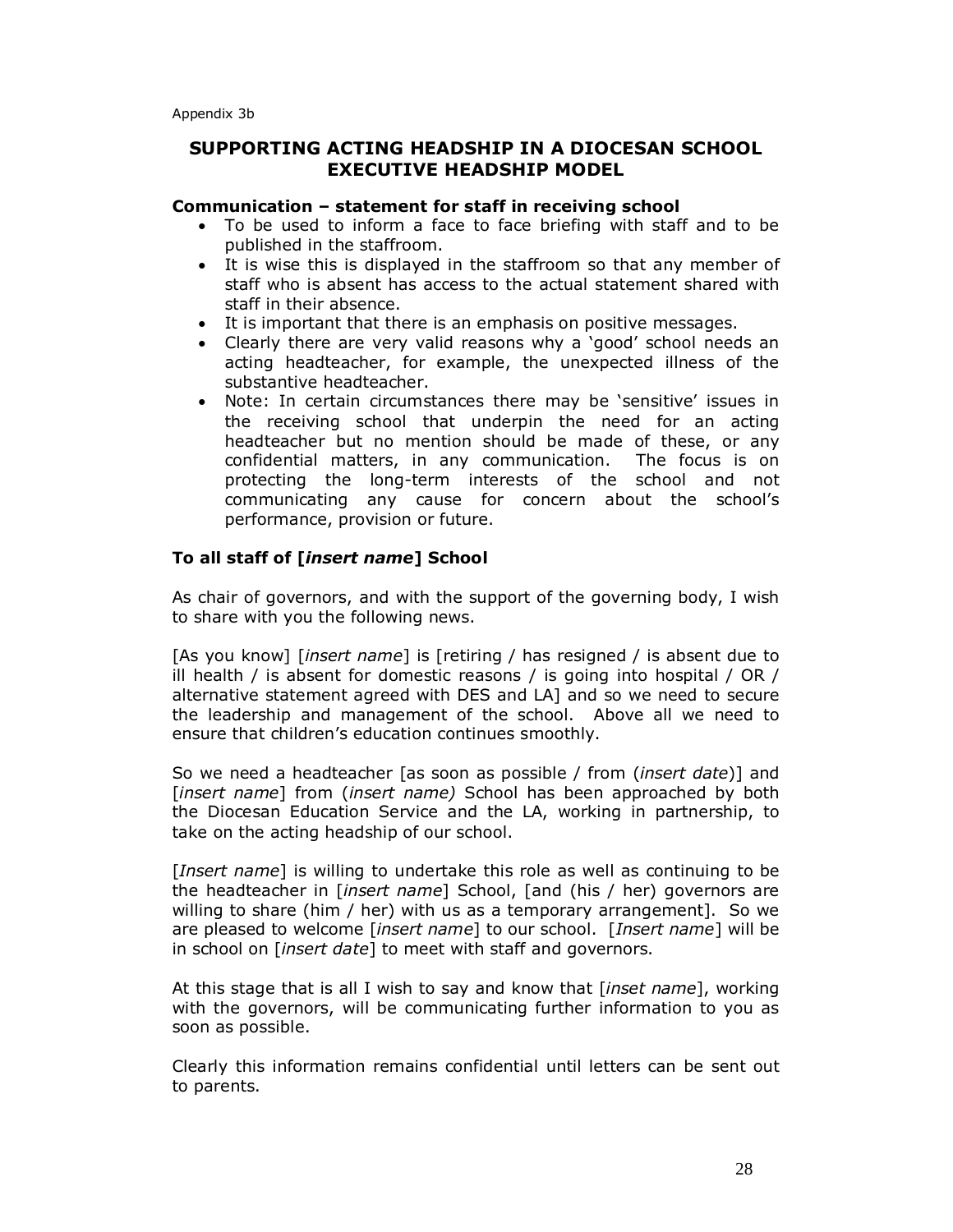So children will be told [in assembly / by (*insert name*) going round the classes] [today / tomorrow / OR state day] and there will be a letter home to parents informing them [this evening / tomorrow evening / OR state date].

Additionally we expect that a statement will be published by Father [*insert name*] in the next parish newsletter.

Signed: ………………………… Chair of Governors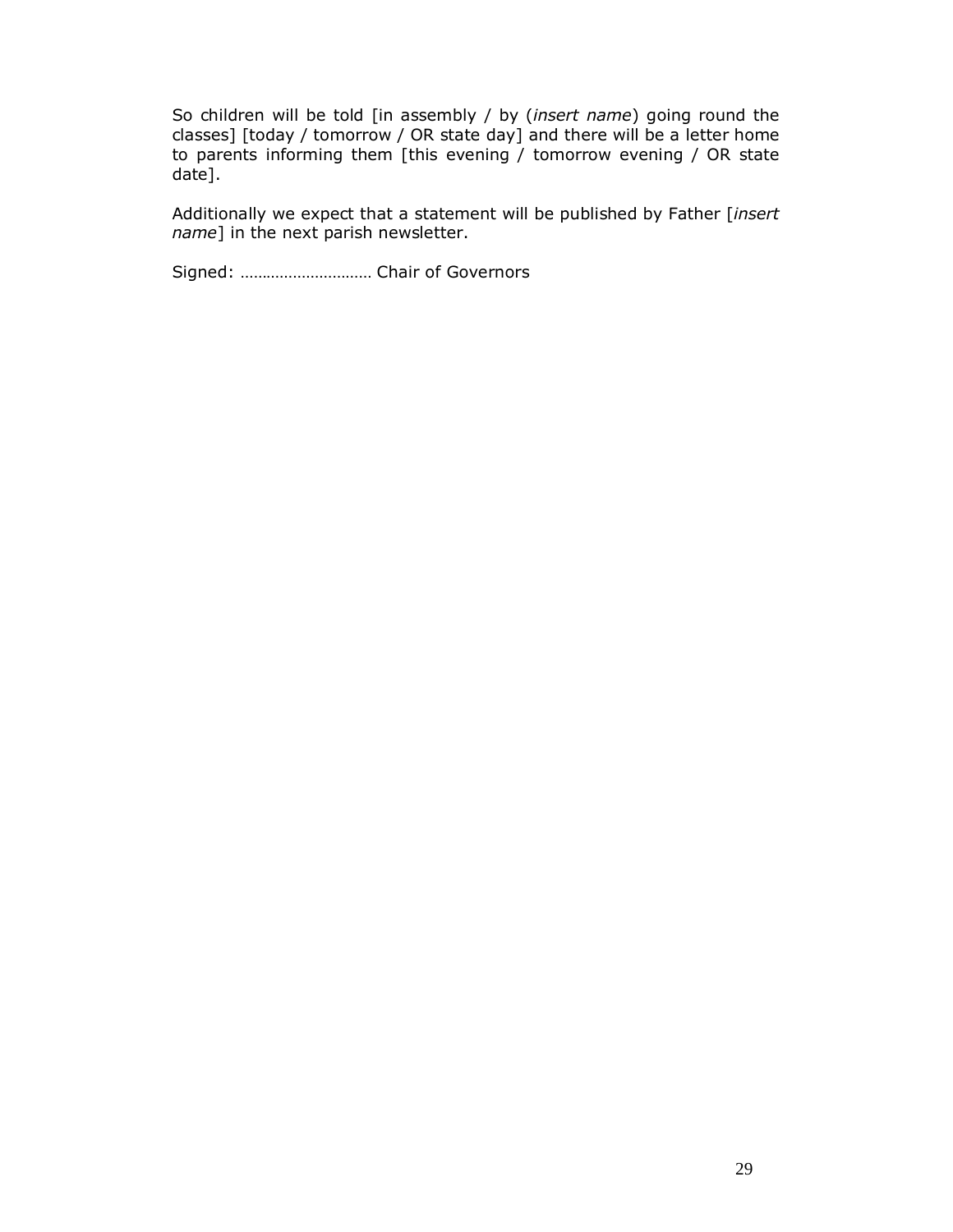# **SUPPORTING ACTING HEADSHIP IN A DIOCESAN SCHOOL SECONDMENT**

#### **Communication – letter to parents in receiving school**

Dear parents / guardians / carers

[As you know / I am writing to tell you as chair of governors][*insert name*] is [retiring as from (*insert date*) / leaving as from (*insert date*) to (*insert reason*) / is absent due to ill health / is absent due to domestic reasons / OR other statement agreed with DES and LA] .

[Currently we are / soon we will be] in the process of seeking to appoint a new headteacher. However, until that has been achieved we need a temporary headteacher for a limited period of time.

The Diocesan Education Service, which oversees Catholic schools in the Archdiocese of Birmingham, and the Local Authority have worked in partnership with the governing body to secure an effective acting headteacher. As a result of their advice and efforts [*insert name*] [from (*insert name)* School] is willing to take on the acting headship at our school and sees this as an opportunity to make a wider contribution to Catholic education in the Archdiocese, as well as offering direct support to our children, staff, governors and parents within the Diocesan family of Catholic schools.

Governors have agreed to welcome [*insert name*] here temporarily while [we appoint a new headteacher / (*insert name*) is absent]. This secondment will take place from [*insert date*].

We are confident that this arrangement means that our school will [continue to] be in good hands and work well. I wish to assure you that the governors and staff will continue to do its best for your children; they are our first priority.

I am sure that you will join me in welcoming [*insert name*] and wishing [him / her] well during [his / her] period of acting headship in our school. We are extremely grateful to the governing body of [*insert name*] School for being prepared to release their headteacher and thank them for their support. We will keep you informed of matters in the school and I know that you will have an opportunity to meet [*insert name*] soon.

With best wishes.

Yours sincerely

Chair of Governors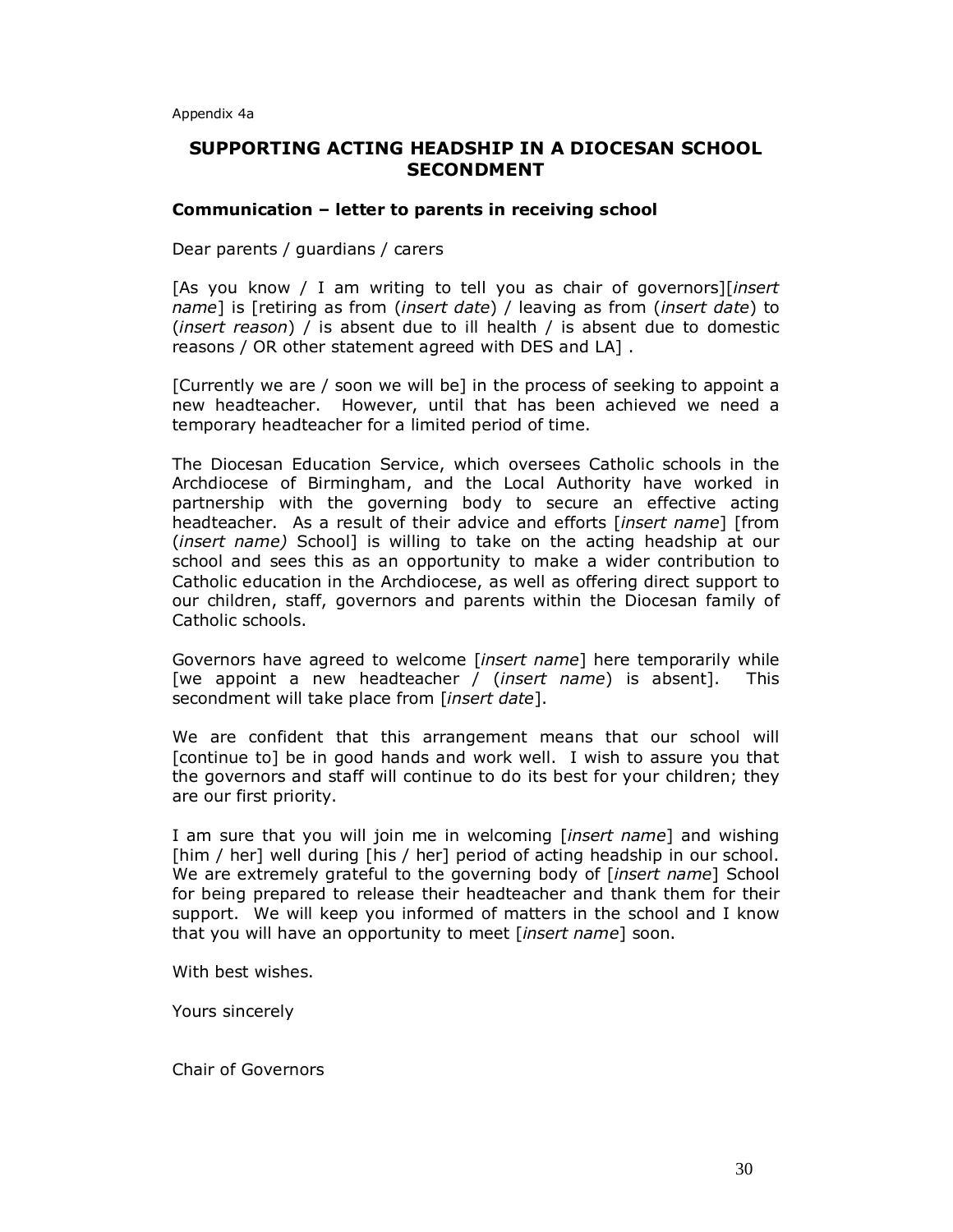Appendix 4b

# **SUPPORTING ACTING HEADSHIP IN A DIOCESAN SCHOOL EXECUTIVE HEADSHIP MODEL**

#### **Communication – letter to parents in receiving school**

Dear parents / guardians / carers

[As you know / I am writing to tell you as chair of governors][*insert name*] is [retiring as from (*insert date*) / leaving as from (*insert date*) to (*insert reason*) / is absent due to ill health / is absent due to domestic reasons / OR other statement agreed with DES and LA] .

[Currently we are / soon we will be] in the process of seeking to appoint a new headteacher. However, until that has been achieved we need a temporary headteacher for a limited period of time.

The Diocesan Education Service, which oversees Catholic schools in the Archdiocese of Birmingham, and the Local Authority have worked in partnership with the governing body to secure an effective acting headteacher. As a result of their advice and efforts [i*nsert name*] [from (*insert name)* School] is willing to take on the acting headship at our school, whilst also continuing to be the headteacher at [*insert* name] School. [He / She ]sees this as an opportunity to make a wider contribution to Catholic education in the Archdiocese, as well as offering direct support to our children, staff, governors and parents within the Diocesan family of Catholic schools.

Governors have agreed to welcome [*insert name*] here temporarily while [we appoint a new headteacher / (*insert name*) is absent]. This leadership arrangement will take place from [*insert date*].

We are confident that this arrangement means that our school will [continue to] be in good hands and work well. I wish to assure you that the governors and staff will continue to do its best for your children; they are our first priority.

I am sure that you will join me in welcoming [*insert name*] and wishing [him / her] well during [his / her] period of acting headship in our school. We are extremely grateful to the governing body of [*insert name*] School for being prepared to share their headteacher and thank them for their support. We will keep you informed of matters in the school and I know that you will have an opportunity to meet [*insert name*] soon.

With best wishes.

Yours sincerely

Chair of Governors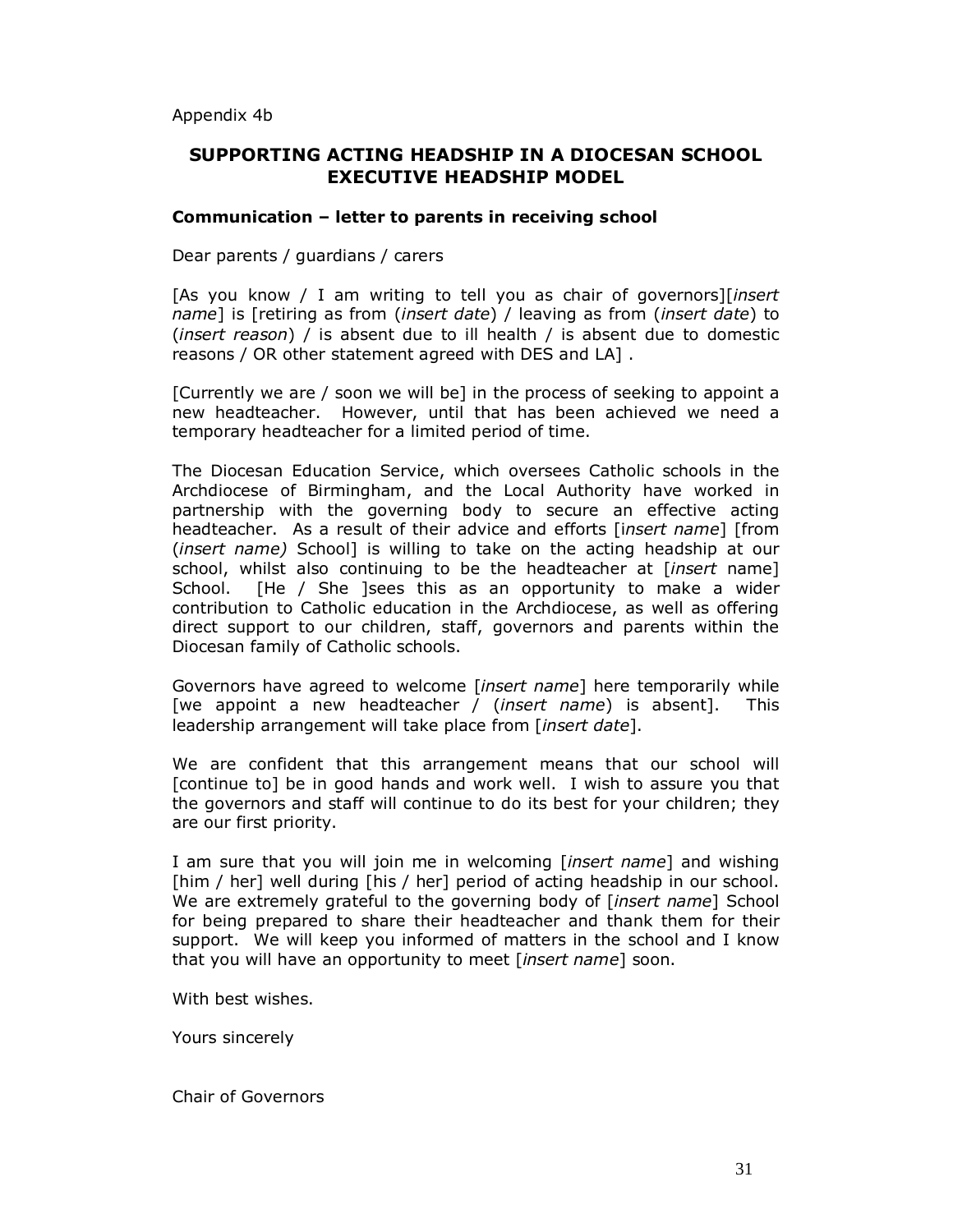# **SUPPORTING ACTING HEADSHIP IN A DIOCESAN SCHOOL SECONDMENT**

#### **Communication – statement for staff in seconding school**

- · To be used to inform a face to face briefing with staff and to be published in the staffroom.
- · It is wise this is displayed in the staffroom so that any member of staff who is absent has access to the actual statement shared with staff in their absence.
- · It is important that there is an emphasis on positive messages.
- · Clearly there are very valid reasons why a 'good' school needs an acting headteacher, for example, the unexpected illness of the substantive headteacher.
- · Note: In certain circumstances there may be 'sensitive' issues in the receiving school that underpin the need for an acting headteacher but no mention should be made of these, or any confidential matters, in any communication. The focus is on protecting the long-term interests of the school and not communicating any cause for concern about the school's performance, provision or future.

# **To all staff of [***insert name***] School**

As chair of governors, and with the support of the governing body, I wish to share with you the following news.

As chair, I have been asked by the Diocesan Education Service, which oversees Catholic schools in the Archdiocese of Birmingham, and the Local Authority if the Governing Body would be prepared to release [*insert name*] for a secondment to another school as acting headteacher.

[(*Insert name*) school is currently in the process of seeking to appoint a new headteacher. [The headteacher at (*insert name*) is currently absent due to ill health / domestic reasons. / The headteacher is leaving in (*insert*  date) and as yet governors have not been able to begin the process of appointing a new headteacher. / OR other statement as agreed with DES and LA.]

[*Insert name*] is willing to take on the acting headship at [*insert* name] and sees this as an opportunity to make a wider contribution to Catholic education in the Archdiocese, as well as offering direct support to children, staff, governors and parents in another community in the family of Catholic schools.

Governors have discussed and agreed to release [*insert name*] to move to [*insert name*] temporarily while [they appoint a new headteacher / (*insert name*) is absent]. This secondment will take place from [*insert date*].

This means that in [*insert name*] absence [*insert name*] will be acting headteacher and [*insert name*] will be acting deputy headteacher. [OR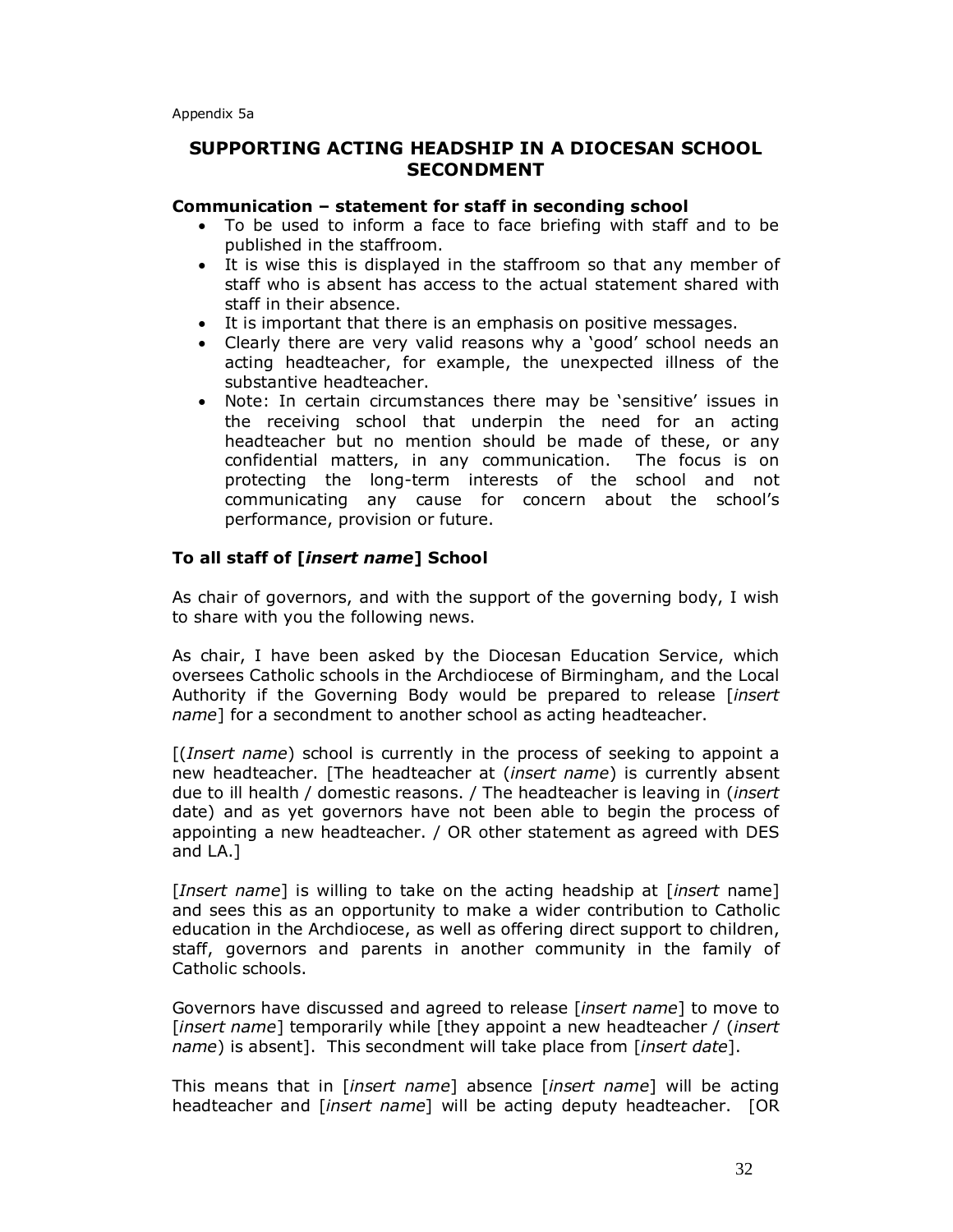insert a paragraph agreed with DES and LA.] Consequently the school will continue to be in good hands and work well. It is also an opportunity for other senior staff to gain further invaluable experience in leading and managing an effective school. I know you will continue to do its best for our children; they are our first priority.

I am sure that you will join me in wishing [*insert name*] well during [his / her] period of secondment and to other senior staff in [his / her] absence. At this stage that is all I wish to say and know that [*inset name*], working with the governors, will be communicating further information to you as soon as possible.

Clearly this information remains confidential until letters can be sent out to parents.

So children will be told [in assembly / by (*insert name*) going round the classes] [today / tomorrow / OR state day] and there will be a letter home to parents informing them [this evening / tomorrow evening / OR state date].

Additionally we expect that a statement will be published by Father [*insert name*] in the next parish newsletter.

Signed: ………………………… Chair of Governors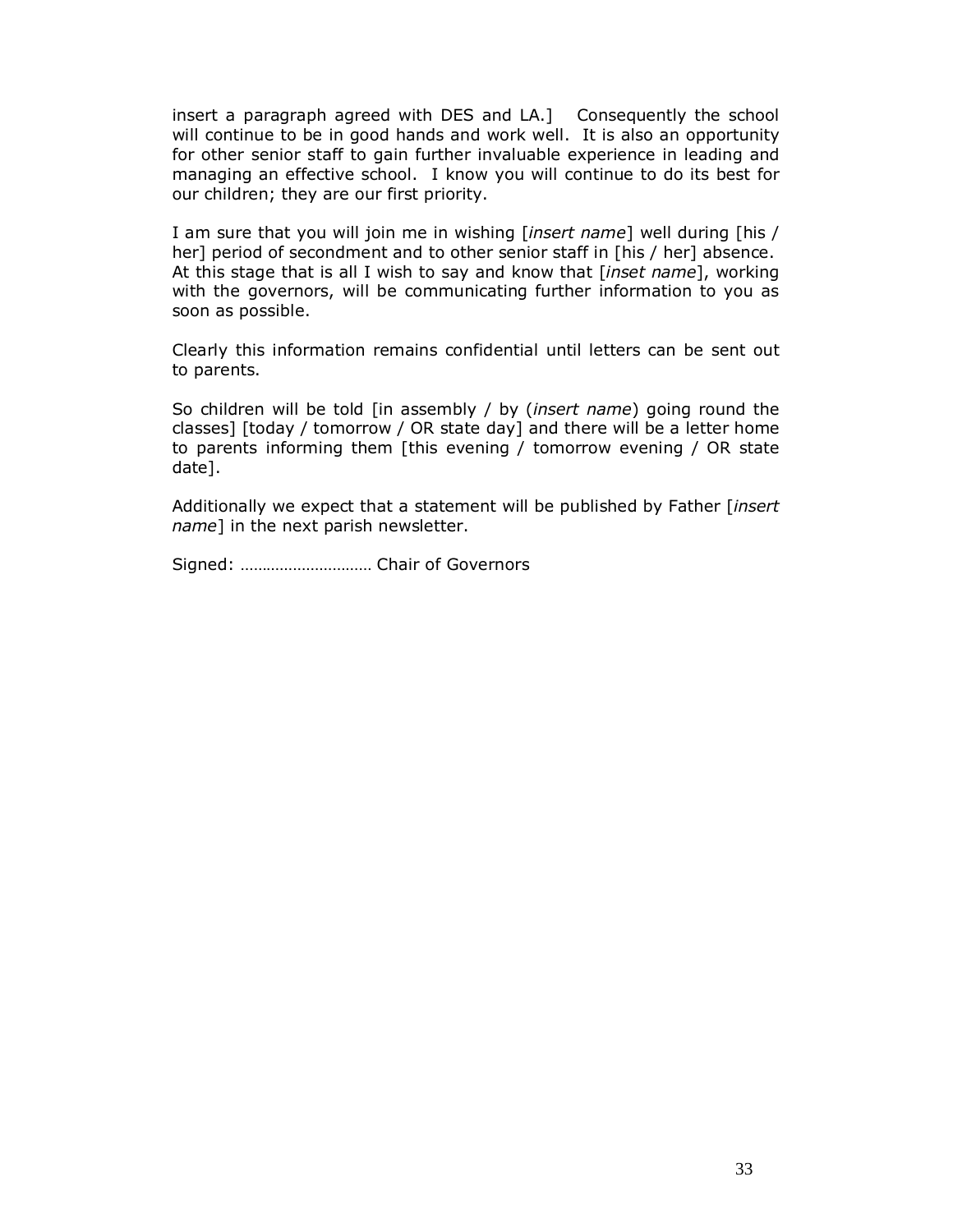# **SUPPORTING ACTING HEADSHIP IN A DIOCESAN SCHOOL EXECUTIVE HEADSHIP MODEL**

#### **Communication – statement for staff in seconding school**

- To be used to inform a face to face briefing with staff and to be published in the staffroom.
- · It is wise this is displayed in the staffroom so that any member of staff who is absent has access to the actual statement shared with staff in their absence.
- · It is important that there is an emphasis on positive messages.
- · Clearly there are very valid reasons why a 'good' school needs an acting headteacher, for example, the unexpected illness of the substantive headteacher.
- · Note: In certain circumstances there may be 'sensitive' issues in the receiving school that underpin the need for an acting headteacher but no mention should be made of these, or any confidential matters, in any communication. The focus is on protecting the long-term interests of the school and not communicating any cause for concern about the school's performance, provision or future.

# **To all staff of [***insert name***] School**

As chair of governors, and with the support of the governing body, I wish to share with you the following news.

As chair, I have been asked by the Diocesan Education Service, which oversees Catholic schools in the Archdiocese of Birmingham, and the Local Authority if the Governing Body would be prepared to share [*insert name*] with another school to be their acting headteacher, whilst also continuing to be the headteacher of our school.

[(*Insert name*) school is currently in the process of seeking to appoint a new headteacher. [The headteacher at (*insert name*) is currently absent due to ill health / domestic reasons. / The headteacher is leaving in (*insert*  date) and as yet governors have not been able to begin the process of appointing a new headteacher. / OR other statement as agreed with DES and LA.]

[*Insert name*] is willing to take on the acting headship at [*insert* name], whilst continuing to be headteacher here and will work with the leadership teams in both schools to promote partnership and collaborative practice. [*Insert name*] sees this as an opportunity to make a wider contribution to Catholic education in the Archdiocese, as well as offering direct support to children, staff, governors and parents in another community in the family of Catholic schools.

Governors have discussed and agreed to share [*insert name*] temporarily while [they appoint a new headteacher / (*insert name*) is absent]. This arrangement will take place from [*insert date*].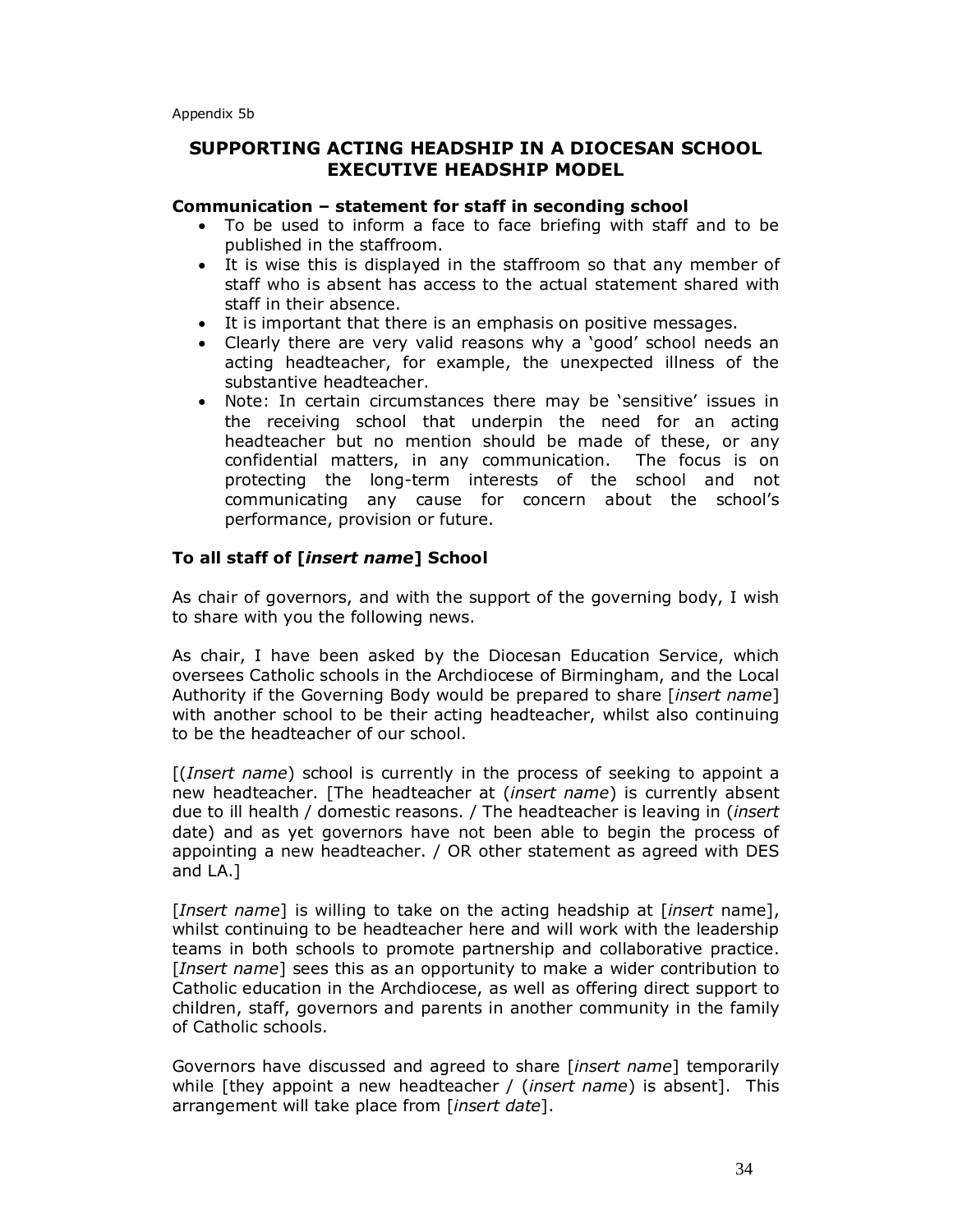In [*insert name*] absence [*insert name*] will be deputising for the headteacher as usual. [OR insert a paragraph agreed with DES and LA.] Consequently the school will continue to be in good hands and work well. It is also an opportunity for other senior staff to gain further invaluable experience in leading and managing an effective school. I know you will continue to do its best for our children; they are our first priority.

I am sure that you will join me in wishing [*insert name*] well during [his / her] period of exercising leadership in this way.

At this stage that is all I wish to say and know that [*inset name*], working with the governors, will be communicating further information to you as soon as possible.

Clearly this information remains confidential until letters can be sent out to parents.

So children will be told [in assembly / by (*insert name*) going round the classes] [today / tomorrow / OR state day] and there will be a letter home to parents informing them [this evening / tomorrow evening / OR state date].

Additionally we expect that a statement will be published by Father [*insert name*] in the next parish newsletter.

Signed: ………………………… Chair of Governors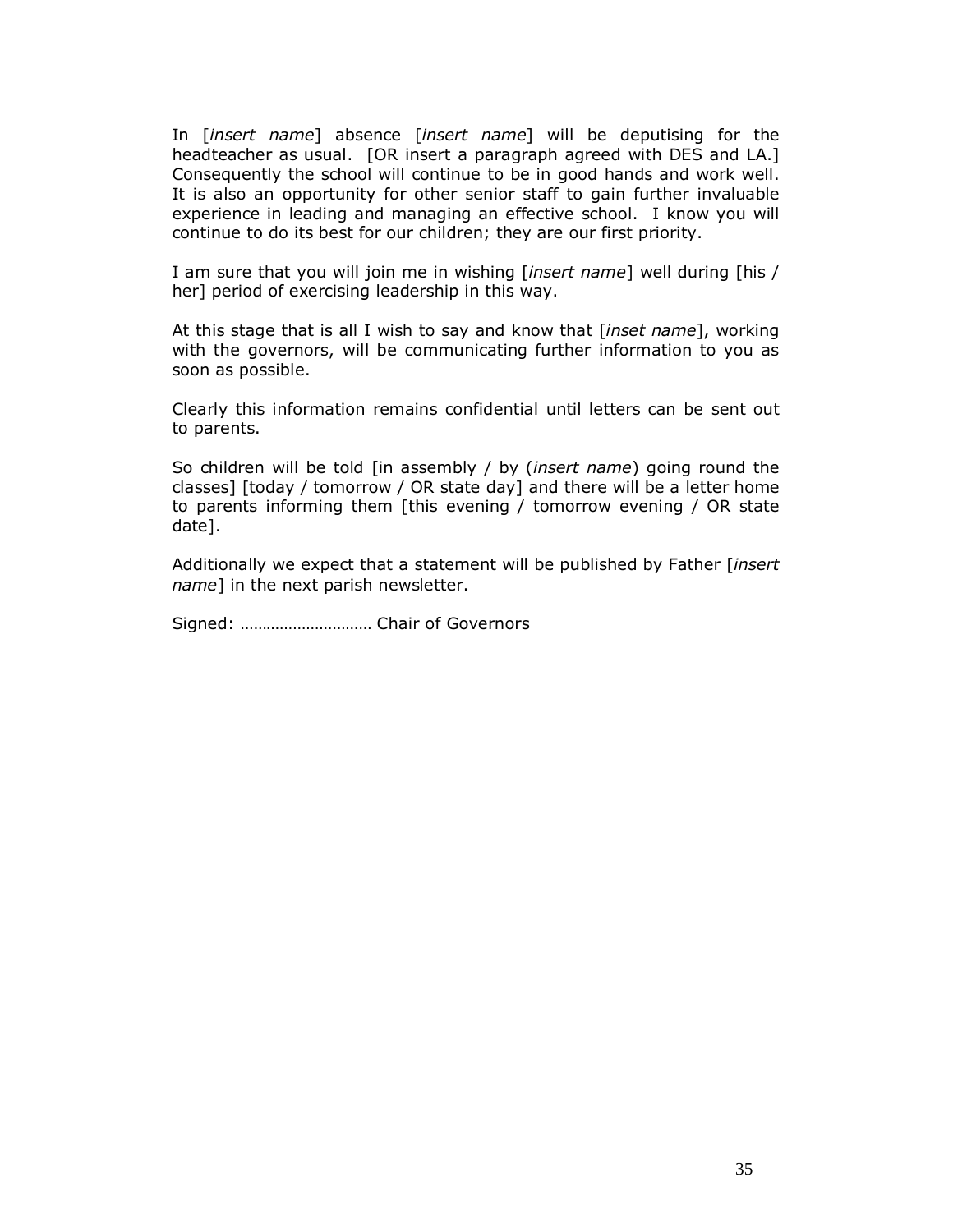# **SUPPORTING ACTING HEADSHIP IN A DIOCESAN SCHOOL SECONDMENT MODEL**

#### **Communication – letter to parents in seconding school**

#### Dear parents / guardians / carers

As chair of governors, I have been asked by the Diocesan Education Service (which oversees Catholic schools in the Archdiocese of Birmingham) and the Local Authority, if the Governing Body would be prepared to release [*insert name*] for a secondment to another school as acting headteacher.

[(*Insert name*) school is currently in the process of seeking to appoint a new headteacher. [The headteacher at (*insert name*) is currently absent due to ill health / domestic reasons. / The headteacher is leaving in (*insert*  date) and as yet governors have not been able to begin the process of appointing a new headteacher. / OR other statement as agreed with DES and LA.]  $*$ 

[*Insert name*] is willing to take on the acting headship at [*insert* name] and sees this as an opportunity to make a wider contribution to Catholic education in the Archdiocese, as well as offering direct support to children, staff, governors and parents in an other community in the family of Catholic schools.

Governors have discussed and agreed to release [*insert name*] to move to [*insert name*] temporarily while [they appoint a new headteacher / (*insert name*) is absent]. This secondment will take place from [*insert date*].

This means that in [*insert name*] absence [*insert name*] will be acting headteacher and [*insert name*] will be acting deputy headteacher. [OR insert a paragraph agreed with DES and LA.] Consequently the school will continue to be in good hands and work well. It is also an opportunity for other senior staff to gain further invaluable experience in leading and managing an effective school. I wish to assure you that the school will continue to do its best for your children; they are our first priority.

I am sure that you will join me in wishing [*insert name*] well during [his / her] period of secondment and to other senior staff in [his / her] absence.

With best wishes.

Yours sincerely

Chair of Governors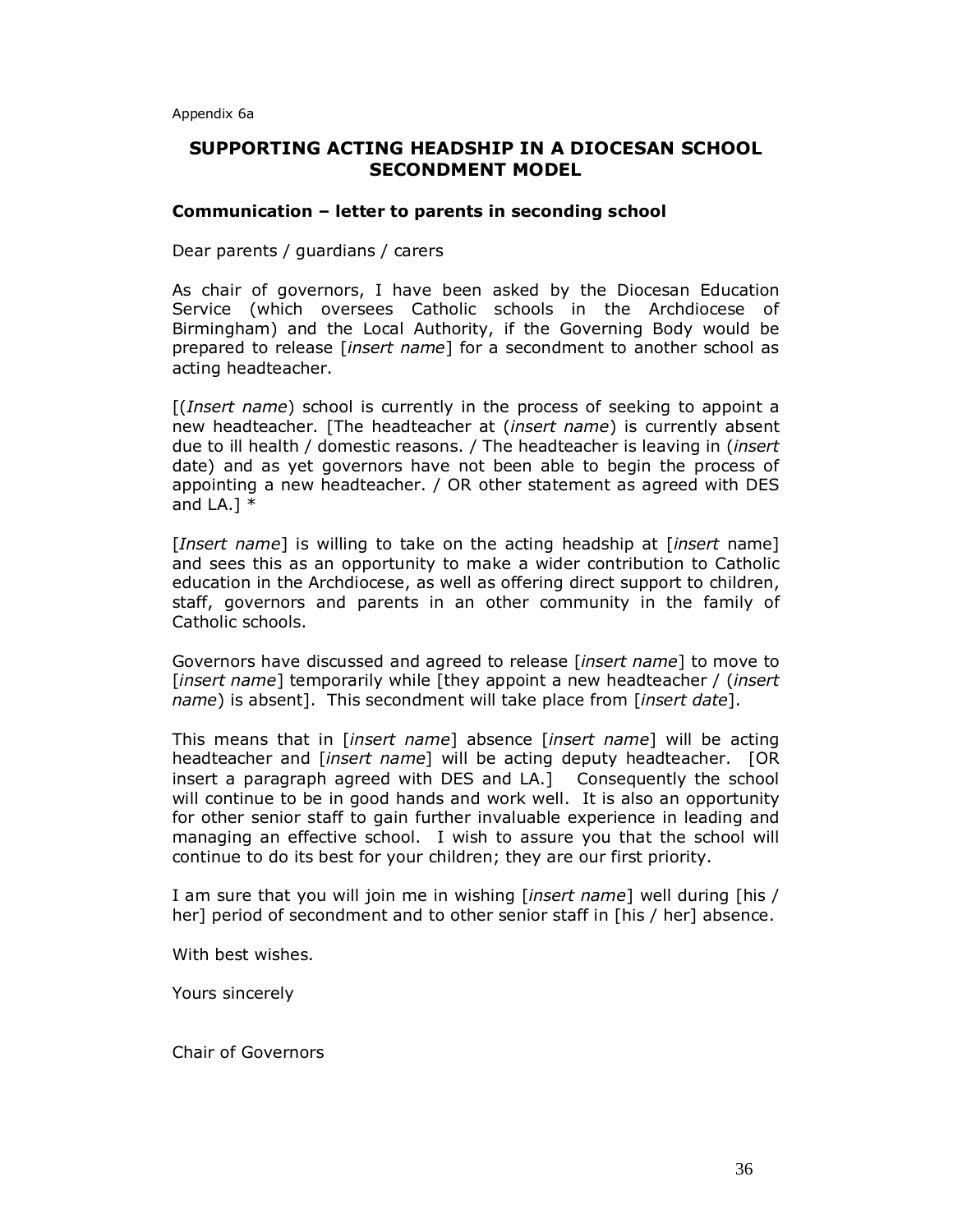# **SUPPORTING ACTING HEADSHIP IN A DIOCESAN SCHOOL EXECUTIVE HEADSHIP MODEL**

#### **Communication – letter to parents in seconding school**

#### Dear parents / guardians / carers

As chair of governors, I have been asked by the Diocesan Education Service, which oversees Catholic schools in the Archdiocese of Birmingham, and the Local Authority, if the Governing Body would be prepared to share [*insert name*] with another school as acting headteacher, whilst also continuing to be headteacher of our school.

[(*Insert name*) school is currently in the process of seeking to appoint a new headteacher. [The headteacher at (*insert name*) is currently absent due to ill health / domestic reasons. / The headteacher is leaving in (*insert*  date) and as yet governors have not been able to begin the process of appointing a new headteacher. / OR other statement as agreed with DES and LA.]

[*Insert name*] is willing to take on the acting headship at [*insert* name] whilst continuing to be headteacher here and will work with the leadership teams in both schools to promote partnership and collaborative practice. [*Insert* name] sees this as an opportunity to make a wider contribution to Catholic education in the Archdiocese, as well as offering direct support to children, staff, governors and parents in an other community in the family of Catholic schools.

Governors have discussed and agreed to share [*insert name*] with [*insert name*] School temporarily while [they appoint a new headteacher / (*insert name*) is absent]. This leadership arrangement will take place from [*insert date*].

In [*insert name*] absence [*insert name*] will deputise for the headteacher as normal [OR insert a paragraph agreed with DES and LA]. Consequently the school will continue to be in good hands and work well. It is also an opportunity for other senior staff to gain further invaluable experience in leading and managing an effective school. I wish to assure you that the school will continue to do its best for your children; they are our first priority.

I am sure that you will join me in wishing [*insert name*] well during [his / her] period of exercising leadership in this way.

With best wishes.

Yours sincerely

Chair of Governors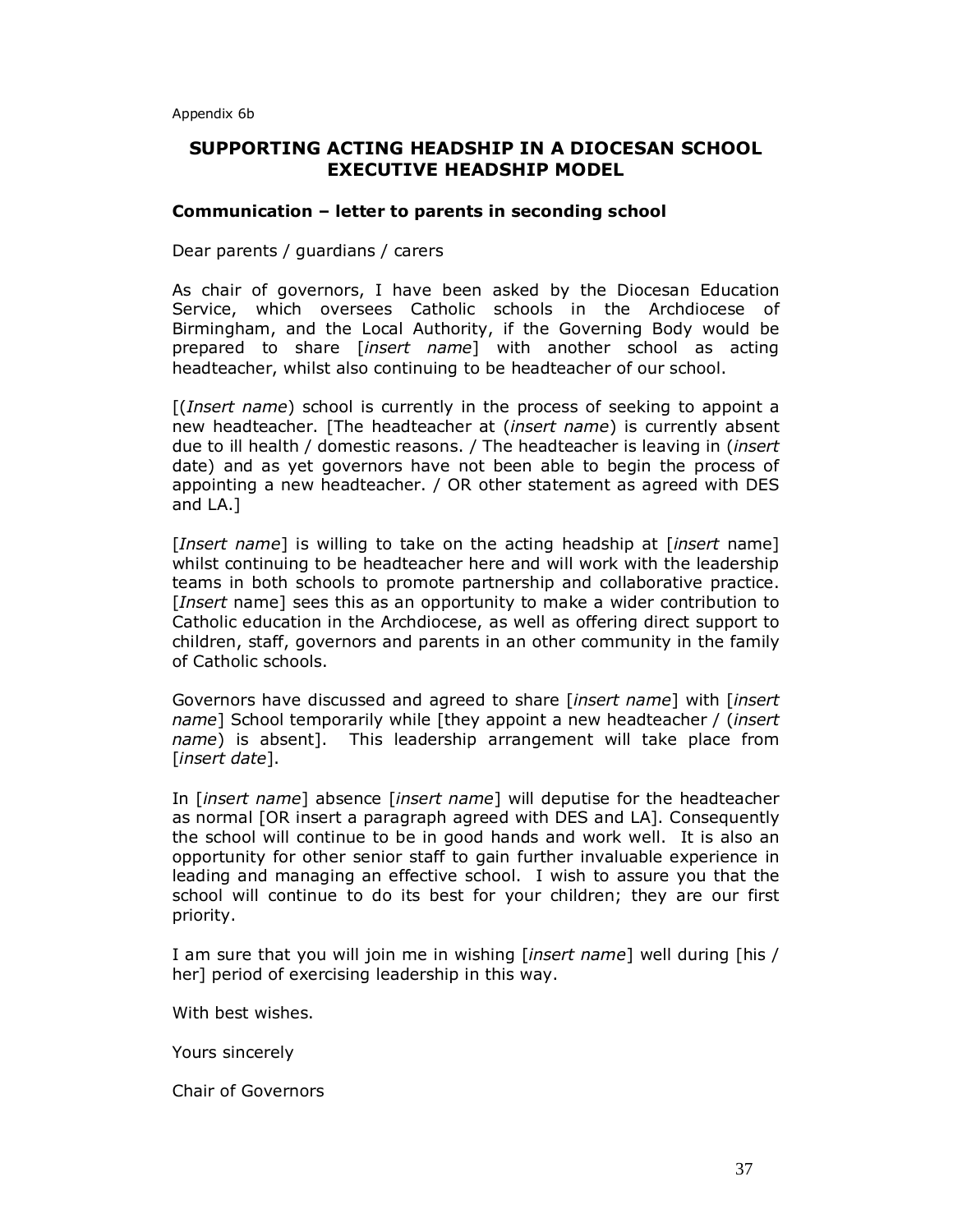# SUPPORTING ACTING HEADSHIP IN A DIOCESAN SCHOOL

# Sources of Information Checklist for Documentation

|                                                                                                            | <b>Tick</b> |  |  |  |  |  |  |
|------------------------------------------------------------------------------------------------------------|-------------|--|--|--|--|--|--|
| Basic information that is known and shared in the local community                                          |             |  |  |  |  |  |  |
| School Prospectus / School Profile<br>$\bullet$                                                            |             |  |  |  |  |  |  |
| Admission policy and criteria<br>$\bullet$                                                                 |             |  |  |  |  |  |  |
| List of governors and responsibilities<br>$\bullet$                                                        |             |  |  |  |  |  |  |
| Basic information known and shared in the school community                                                 |             |  |  |  |  |  |  |
| School diary / calendar (if one exists)<br>$\bullet$                                                       |             |  |  |  |  |  |  |
| <b>Staff Handbook</b><br>$\bullet$                                                                         |             |  |  |  |  |  |  |
| Map of school (if necessary)                                                                               |             |  |  |  |  |  |  |
| List of staff (if not in any other documentation) and<br>responsibilities                                  |             |  |  |  |  |  |  |
| Most recent Raise online data<br>$\bullet$                                                                 |             |  |  |  |  |  |  |
| Recent LA performance data and evaluation / categorisation<br>$\bullet$<br>of the school                   |             |  |  |  |  |  |  |
| Any summary documents regarding school self-evaluation<br>$\bullet$<br>e.g. SEF, SIP reports etc           |             |  |  |  |  |  |  |
| School Development Plan and associated plans<br>$\bullet$                                                  |             |  |  |  |  |  |  |
| Summary budget statement<br>$\bullet$                                                                      |             |  |  |  |  |  |  |
| Last Ofsted and RE inspection reports<br>$\bullet$                                                         |             |  |  |  |  |  |  |
| Basic information that will be useful on taking up post                                                    |             |  |  |  |  |  |  |
| Job descriptions<br>$\bullet$                                                                              |             |  |  |  |  |  |  |
| Performance and assessment data and CVA                                                                    |             |  |  |  |  |  |  |
| Performance management data<br>$\bullet$                                                                   |             |  |  |  |  |  |  |
| Long-term and medium-term curriculum plans<br>$\bullet$                                                    |             |  |  |  |  |  |  |
| Information relating to assessment policy and practice, pupil<br>tracking and target setting in the school |             |  |  |  |  |  |  |
| <b>DES Headteacher Handbook</b><br>$\bullet$                                                               |             |  |  |  |  |  |  |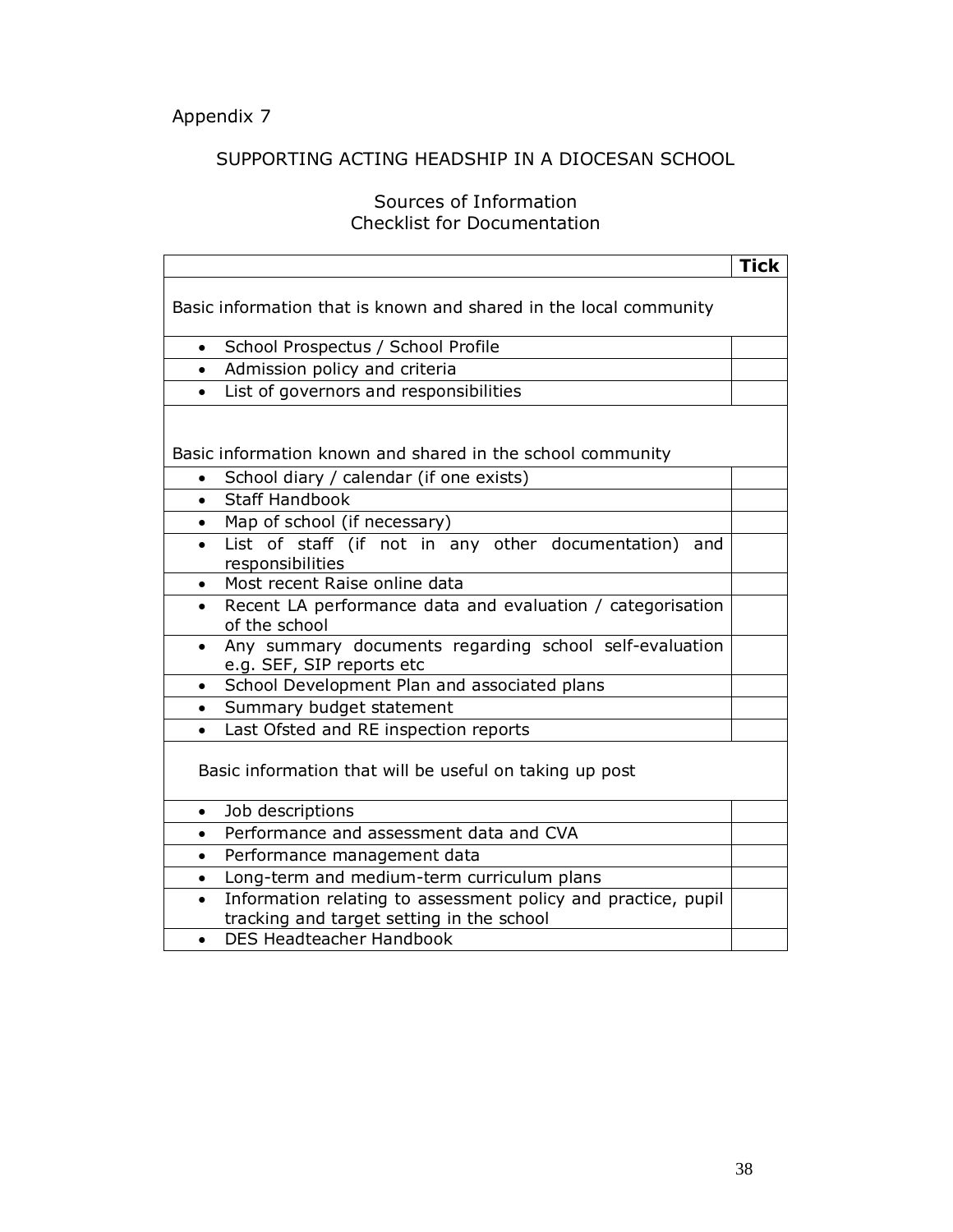Appendix 8

### **SUPPORTING ACTING HEADSHIP IN A DIOCESAN SCHOOL**

#### **Some suggestions regarding possible tasks and activities**

- · There will be a range of tasks and activities that need to be done that will depend on the individual circumstances of the school and the point in the school's calendar.
- · It is not suggested that the acting headteacher will need to undertake work in relation to all of these areas, and the list is by no means prescriptive or exclusive.
- · It is suggested that this checklist is used to prompt reflection on what may need to be done and how, in relation to each of the suggestions.
- · It might be helpful to use the checklist to make notes and consider when these tasks or linked activities may best be carried out, if at all.
- · Some of these tasks / activities are 'one-offs', others will require revisiting and some will need sustained attention, and some will not need to be done at all. It will depend on the particular circumstances and needs of the school.
- · Ensure that processes, procedures, protocols and proformae are in place to provide effective systems for administering / managing / communicating tasks and activities related to:
	- o Managing the organisation;
	- o Leading teaching and learning;
	- o Working with others;
	- o Securing accountability;
	- o Strengthening community;
	- o Creating the future.

#### **Managing the Organisation**

- · What do you need to think, say or do about the following?
	- o Guided tour of school
	- o Meeting staff and governors
	- o Keys
	- o Key holders
	- o Contact details for key staff, governors and LA officers / advisers / SIP
	- o Staff details including support staff names, roles and responsibilities, line management information
	- o Emergency contacts and arrangements re: emergency callout, 'break-in', heating, gas, electricity, water, sewerage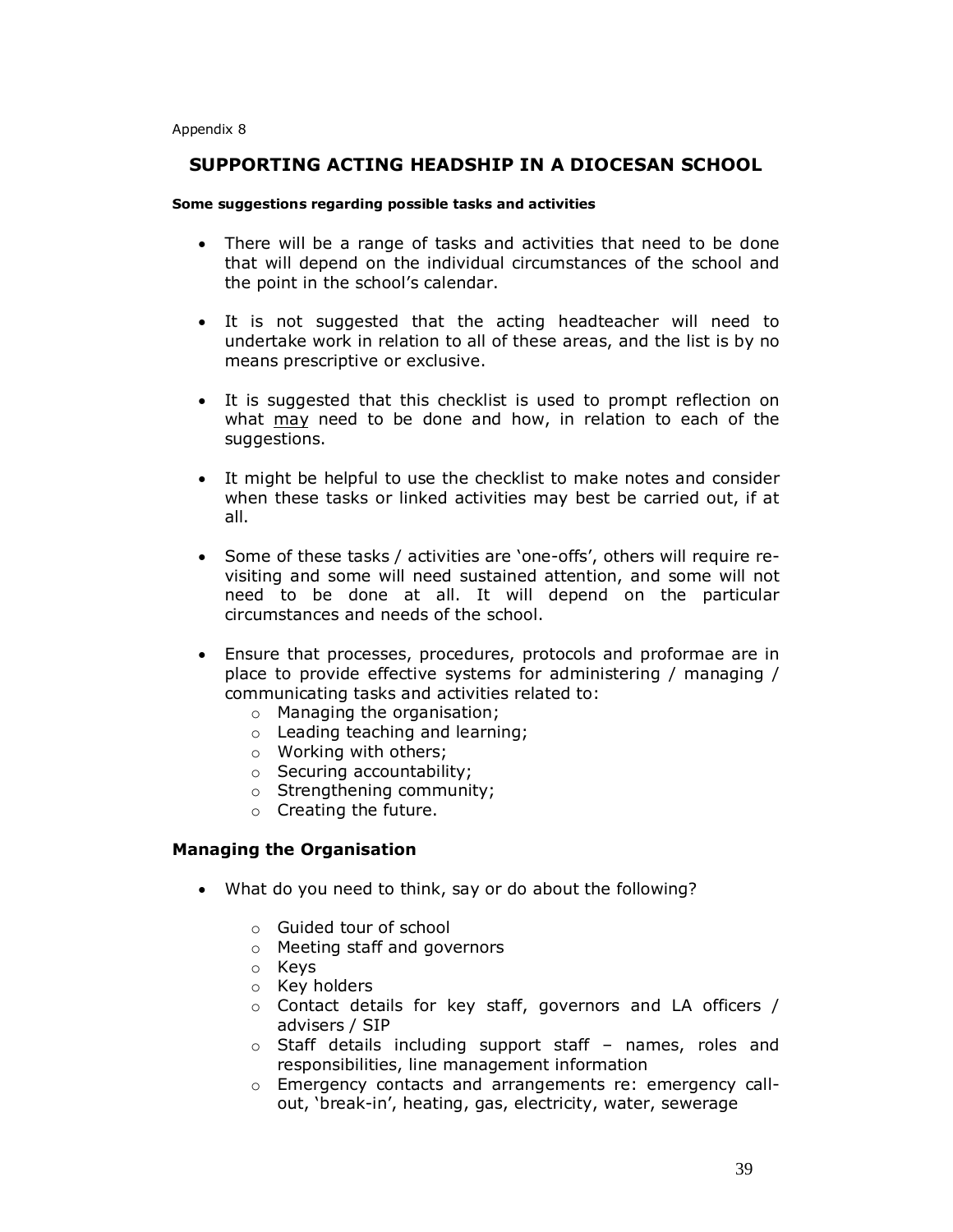- o Site / staff holiday arrangements
- o Alarm / security details
- o 'Call out' / access procedures
- o Clarity regarding the structure and organisation of the school day
- o Administration of the school roll / LA returns etc
- o Management of admissions
- o Organisation of pupils into classes
- o Allocation of staff to classes
- o Organisation of registers and class lists
- o Class / staff / pupil timetables
- o Organisation of teaching and support staff's duties
- o Required returns to the LA / DfES etc
- o School diary
- o School calendar
- o School planner
- o Planned training and development for staff
- o Briefings (verbal and written) to staff
- o Budget
- o Plans for first day / week
- o Routines and rhythms of the school generally
- o Staff access to resources and materials
- o Building projects
- o Refurbishment / redecoration plans

#### **Leading Teaching and Learning**

- · What do you need to think, say or do about the following?
	- o Stress on the importance of keeping the school focused on learning and pupil achievement
	- o Ensure monitoring and evaluation of teaching and learning is scheduled and maintained:
		- ß e.g. lesson observations, scrutiny of pupils' work, interviews with pupils, monitoring of planning, assessment data, etc
	- o Clarify expectations of pupils regarding:
		- **EXECT** attitudes to learning, behaviour that supports learning and personal development
	- o Clarify expectations of staff regarding:
		- **n** modelling behavioural expectations for pupils and maintaining the behaviour policy / code of conduct for the school
	- o Revisit the agreed characteristics of effective teaching and learning to clarify expectations for staff and pupils
	- o Clarify expectations of support staff duties and responsibilities regarding lunchtimes, etc
	- o Clarify expectations of middle leaders in leading subject areas in relation to school policies and school improvement plan priorities
	- o Ensure any key priorities relating to teaching and learning are on track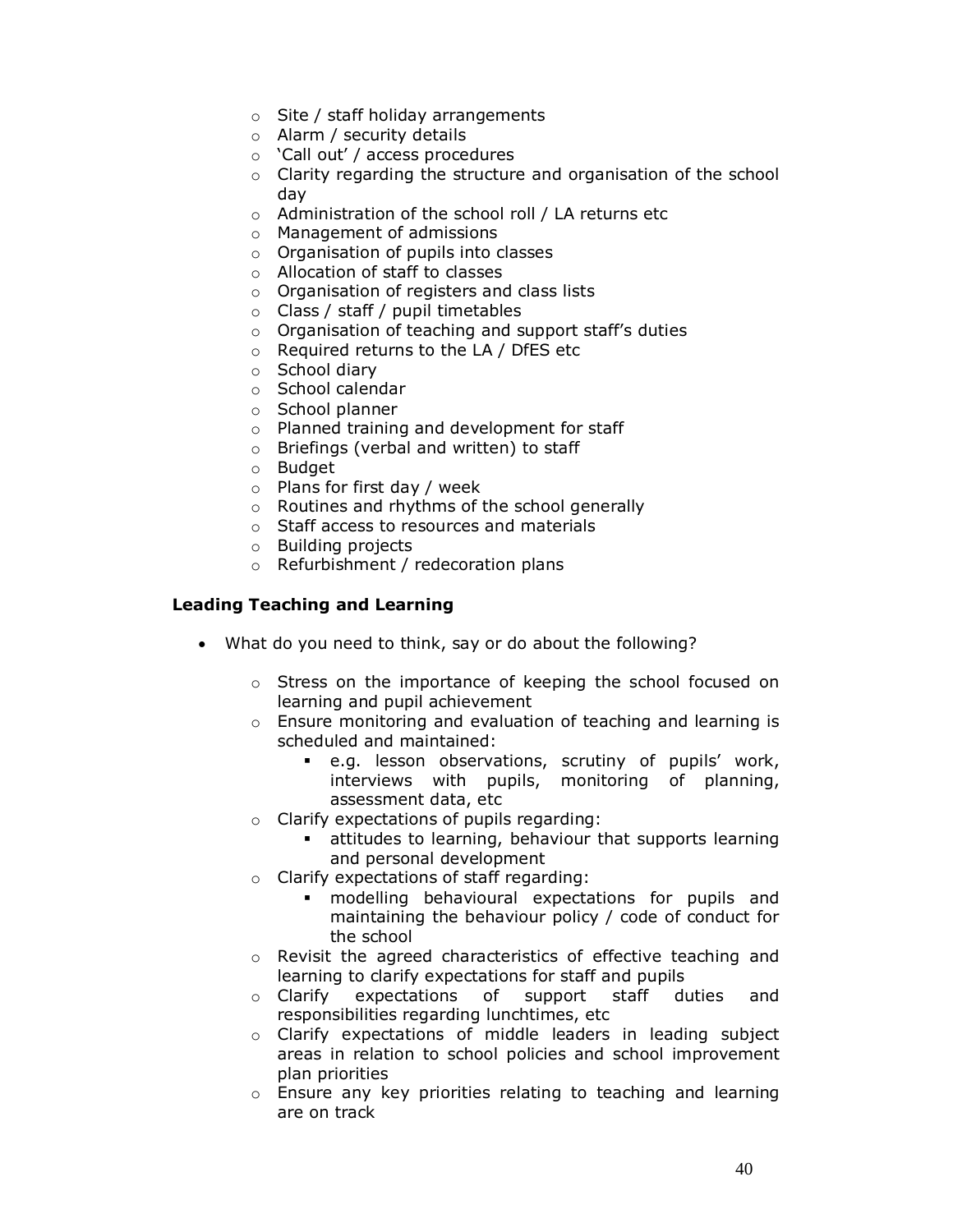- o Policy and practice regarding medium / short term planning
- o Ensure statutory and non-statutory target setting processes are on track
- o Assessment for learning / recording / summative assessment
- o Policy and practice regarding pupil tracking
- o Analysis of data

#### **Working with others**

- · What do you need to think, say or do about the following?
	- o Set the 'tone' for the community for the period of the secondment
	- o Model Gospel values
	- o When necessary draw attention to the mission statement
	- o Sustain the Catholic ethos and promote prayer and liturgy
	- o Promote a positive 'can do' culture
	- o Works with and through other individuals and teams
	- o Ensure induction of new staff
	- o Ensure planned continuous professional development programme is on track
	- o Ensure commitment to accredited qualifications is honoured e.g. NPQH and other NCSL leadership programmes
	- o Ensure performance management schedule is on track
	- $\circ$  Job descriptions are in place
	- o Administration of staff's contractual information / details
	- o Challenge and support regarding unsatisfactory performance
	- o Appoint staff where necessary

#### **Securing accountability**

- · What do you need to think, say or do about the following?
	- o Encourage a climate of accountability
	- o Work with chair of governors to provide information, advice and support to the governing body to fulfil their statutory duties
	- o Ensure the SEF is updated and maintained
	- o Meeting with representatives e.g. health and safety / unions
	- o Report in the Headteacher's Report to Governors
	- o Ensure written reports to parents as scheduled
	- o Ensure planned 'parents consultation evenings / days' take place
	- o Ensure work on new prospectus/ profile is progressed
	- o Ensure pupil tracking is sustained
	- o Ensure policy for monitoring, evaluation and review is sustained
	- o Promote a culture of personal responsibility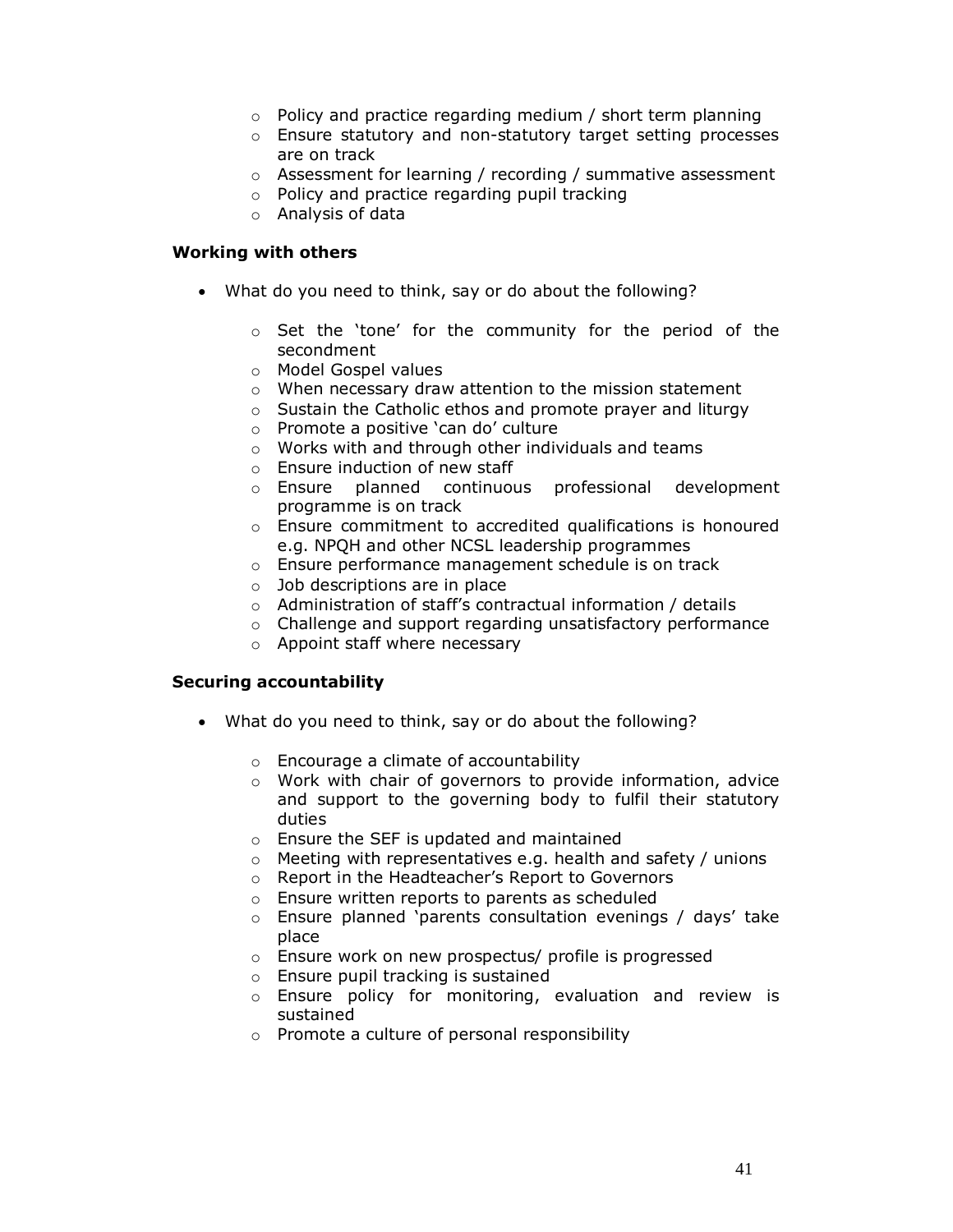# **Strengthening community**

- · What do you need to think, say or do about the following?
	- o Clarify the purpose and practices of agencies working in the school
	- o Ensure co-operation and collaboration with external agencies
	- o Ensure 'partnership with parents' is sustained
	- o Meet PTA/Friends of the School representatives as necessary
	- o Ensure all necessary information is communicated to parents
	- o Publish planned newsletters / brochures / website information etc
	- o Communication and relationship with parish priest and parish community

# **Creating the future**

- · What do you need to think, say or do about the following?
	- o Hold on to the vision
	- o Articulate the vision, high expectations, good practice and a 'aspirational' culture wherever possible
	- o Progress work on the school improvement plan as scheduled
	- o Training and development days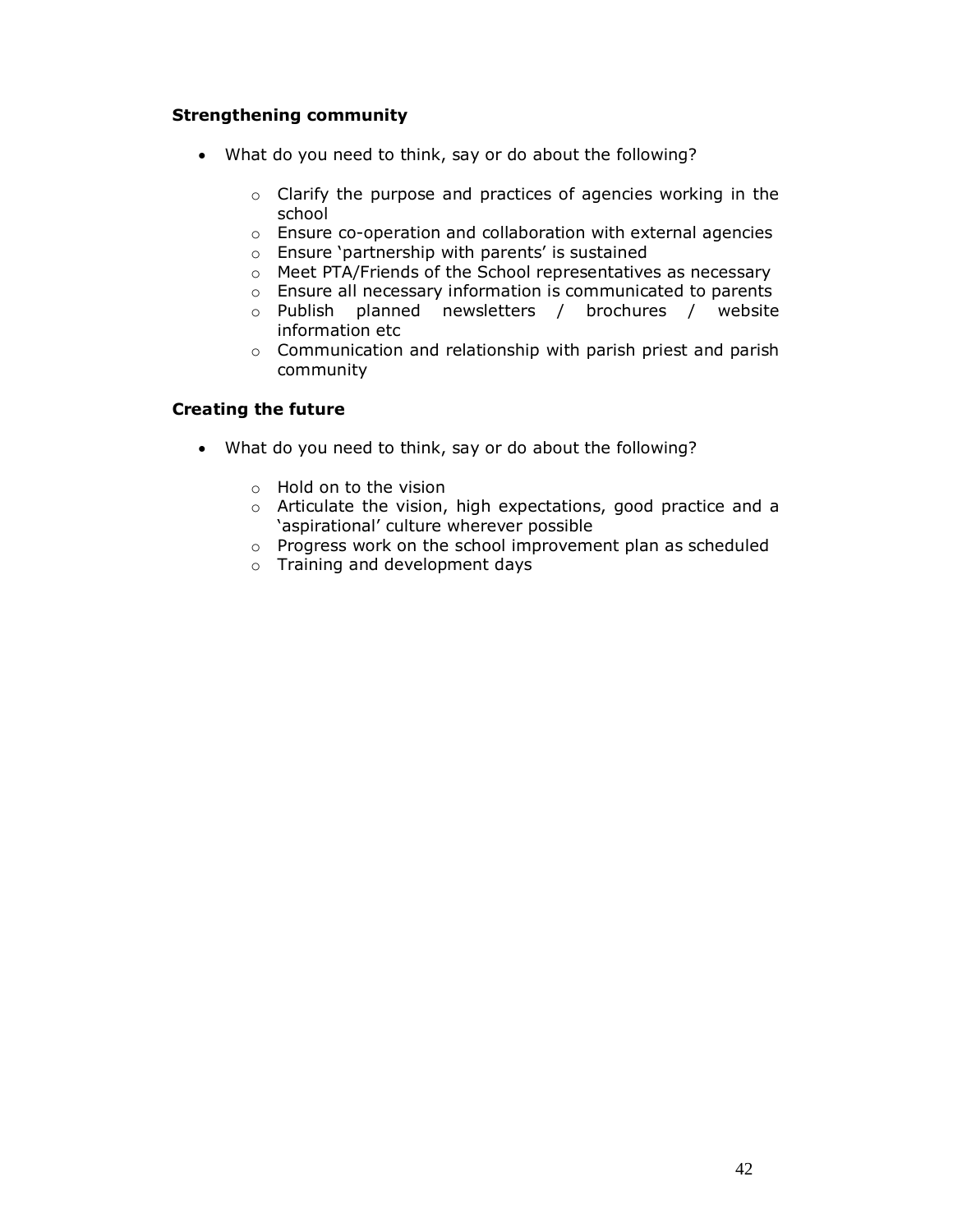# Appendix 9a **Secondment Agreement** Diocesan Voluntary Aided Catholic Schools

This is an agreement between: The governing body of the seconding school, ..........................................School, and The governing body of the receiving school, ...........................................School, in respect of: the secondment of............................[name of employee] as Acting Headteacher of ........................................School.

The secondment will start on[dd/mmmm/yyyy]and run initially until[dd/mmmm/yyyy] Any extension of the secondment would be by mutual agreement of both governing bodies and the employee.

|  |  |  |  |  |  |  |  |  |  |  |  | prepared a contract to define the pay and conditions of service of |  |
|--|--|--|--|--|--|--|--|--|--|--|--|--------------------------------------------------------------------|--|
|  |  |  |  |  |  |  |  |  |  |  |  |                                                                    |  |
|  |  |  |  |  |  |  |  |  |  |  |  |                                                                    |  |
|  |  |  |  |  |  |  |  |  |  |  |  |                                                                    |  |
|  |  |  |  |  |  |  |  |  |  |  |  |                                                                    |  |
|  |  |  |  |  |  |  |  |  |  |  |  |                                                                    |  |

......................................... [name of employee] will be paid (pro rata) a salary of £........... per annum as per spine point L...

(Insert here the mechanism for payment. Usually this will be:

The governing body of the seconding school, .........................................School, will instruct their payroll provider to pay the agreed salary. The governing body of the receiving school, .........................................School, will arrange a monthly transfer of payments to reimburse the seconding school for these salary payments.)

Signed ……………………………….. Chair of Governors of ………………………………………School (the seconding school)

Signed ……………………………….. Chair of Governors of ………………………………………School (the receiving school)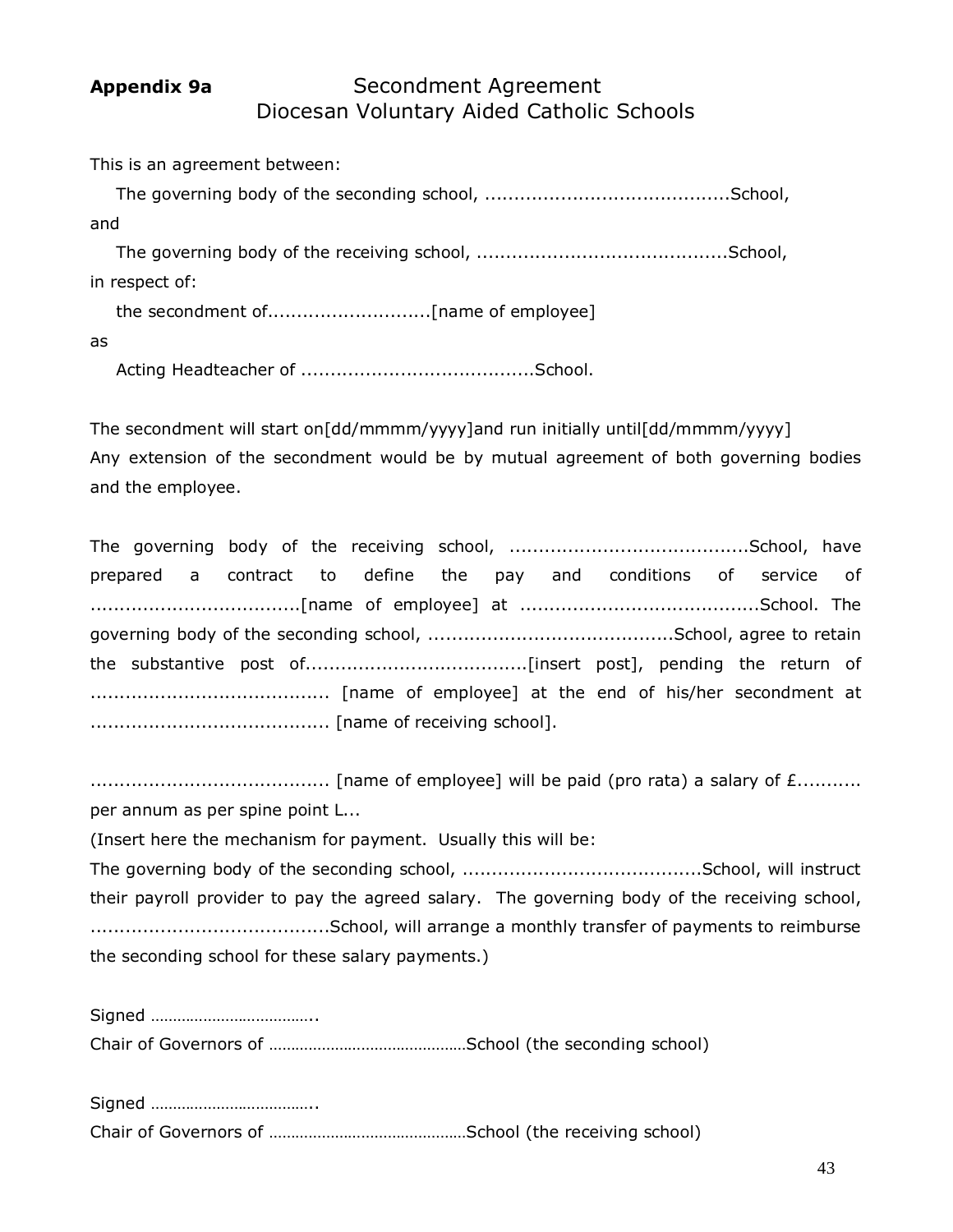# Appendix 9b Executive Headship Agreement Diocesan Voluntary Aided Catholic Schools

This is an agreement between: The governing body of the providing school, ..........................................School, and The governing body of the receiving school, ...........................................School, in respect of: the leadership arrangements for............................[name of employee] as

Acting Headteacher of ........................................School.

The arrangements will start on[dd/mmmm/yyyy]and run initially until[dd/mmmm/yyyy] Any extension of the arrangements would be by mutual agreement of both governing bodies and the employee.

|  |  |  |  |  |  |  | prepared a contract to define the pay and conditions of service of |  |
|--|--|--|--|--|--|--|--------------------------------------------------------------------|--|
|  |  |  |  |  |  |  |                                                                    |  |
|  |  |  |  |  |  |  |                                                                    |  |
|  |  |  |  |  |  |  |                                                                    |  |

......................................... [name of employee] will be paid (pro rata) a salary of £........... per annum as per spine point L...

(Insert here the mechanism for payment. Usually this will be:

The governing body of the providing school, .........................................School, will instruct their payroll provider to pay in full the agreed salary. The governing body of the receiving school, .........................................School, will arrange a monthly transfer of payments to reimburse the providing school for these salary payments, i.e. 50% of the total basic salary and where agreed the full cost of any enhancements).

Signed ……………………………….. Chair of Governors of ………………………………………School (the providing school)

Signed ……………………………….. Chair of Governors of ………………………………………School (the receiving school)